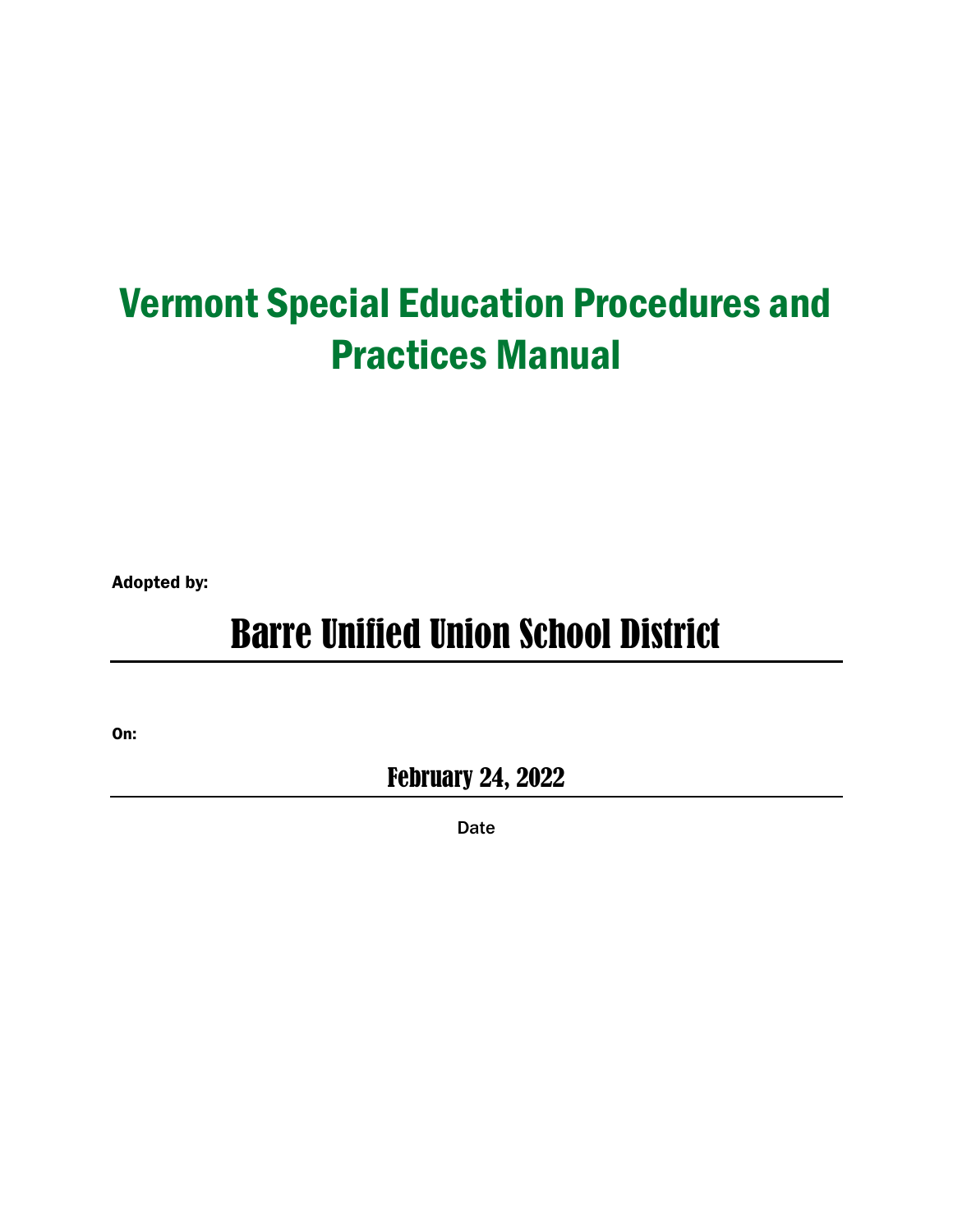## <span id="page-1-0"></span>Preface: A Note to Local Educators

As a condition of funding under the Individuals with Disabilities Education Improvement Act of 2004 (IDEA), local educational agencies (LEAs) are required to establish written policies and procedures for implementing federal special education laws. This Vermont Special Education Procedures and Practices Manual has been developed to help LEAs meet this requirement.

LEAs are encouraged to adopt these model procedures and practices as written, with the "our LEA" language throughout referring to the obligations and responsibilities that they are assuming as a function of supporting special education laws. LEAs also have the option of using this document as a baseline for developing their own policies and procedures, although any deviation from the language in this document should be reviewed by an LEA's legal counsel. Please note that adoption of this document meets the IDEA requirement to establish written policies and procedures but does not substitute for effectively implementing those policies and procedures.

The Vermont Agency of Education (AOE), in conjunction with the Vermont School Board Association, recommends that school boards adopt a policy statement which incorporates these model procedures and practices by reference, which will allow for future updates and revisions without having to go back to the local school board. The AOE recommends that any school board incorporating this manual upload a copy to their LEA's website, in accordance with the requirements of IDEA. The AOE also asks that any LEA incorporating this manual maintain a copy of their signed attestation (Appendix A), which should be made available to the AOE as needed for monitoring purposes.

LEAs who chose to not incorporate this document must ensure that their locally developed policies and procedures minimally align with the content provided in this manual. If LEAs choose to develop their own policies and procedures, the AOE strongly recommends, as best practice, that LEAs post these locally developed policies and procedures on their website.

This document may also serve as a resource for parents/guardians and as a reference tool for educators seeking to promote understanding of and compliance with special education requirements. If you have any questions about the content of this document or how to use it, please contact the AOE's Special Education Team at: [AOE.SpecialEd@vermont.gov.](mailto:AOE.SpecialEd@vermont.gov)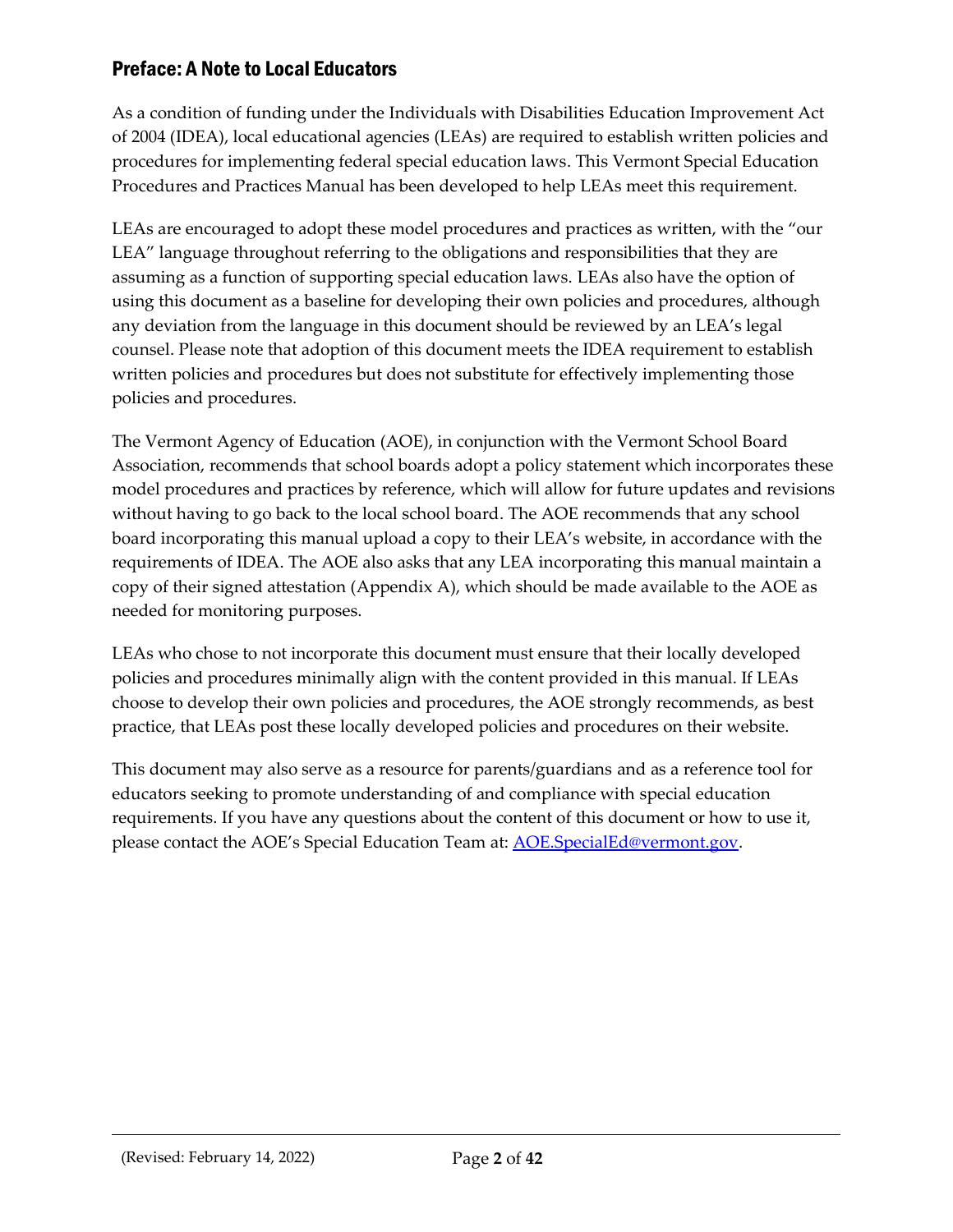# **Table of Contents**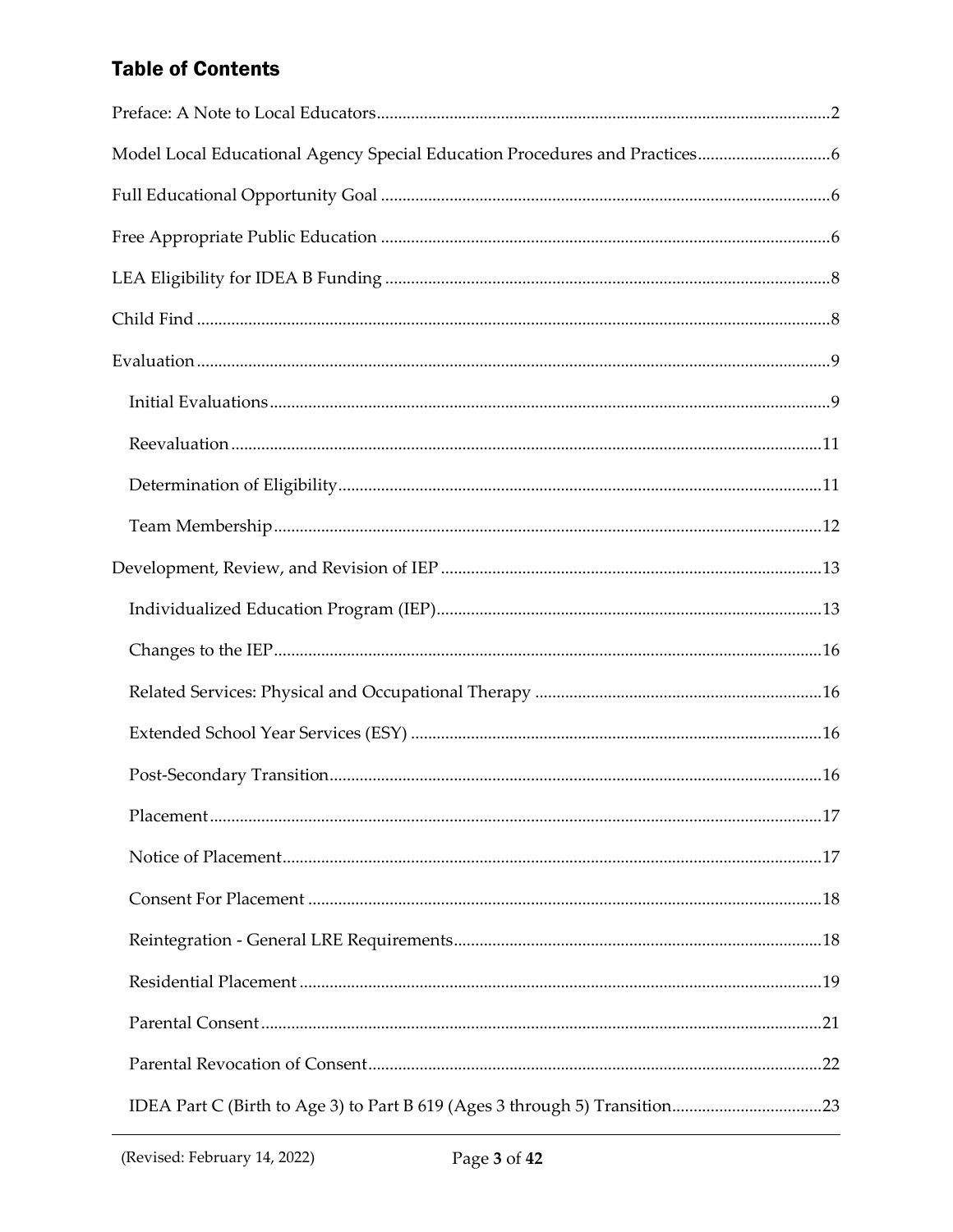| Early Childhood Special Education Eligibility from Age 3 until 6th Birthday 24 |  |
|--------------------------------------------------------------------------------|--|
|                                                                                |  |
|                                                                                |  |
|                                                                                |  |
|                                                                                |  |
|                                                                                |  |
|                                                                                |  |
|                                                                                |  |
|                                                                                |  |
| Opportunity To Examine Records and Parent Participation in Meetings27          |  |
|                                                                                |  |
|                                                                                |  |
|                                                                                |  |
|                                                                                |  |
|                                                                                |  |
|                                                                                |  |
|                                                                                |  |
|                                                                                |  |
|                                                                                |  |
|                                                                                |  |
|                                                                                |  |
|                                                                                |  |
|                                                                                |  |
|                                                                                |  |
|                                                                                |  |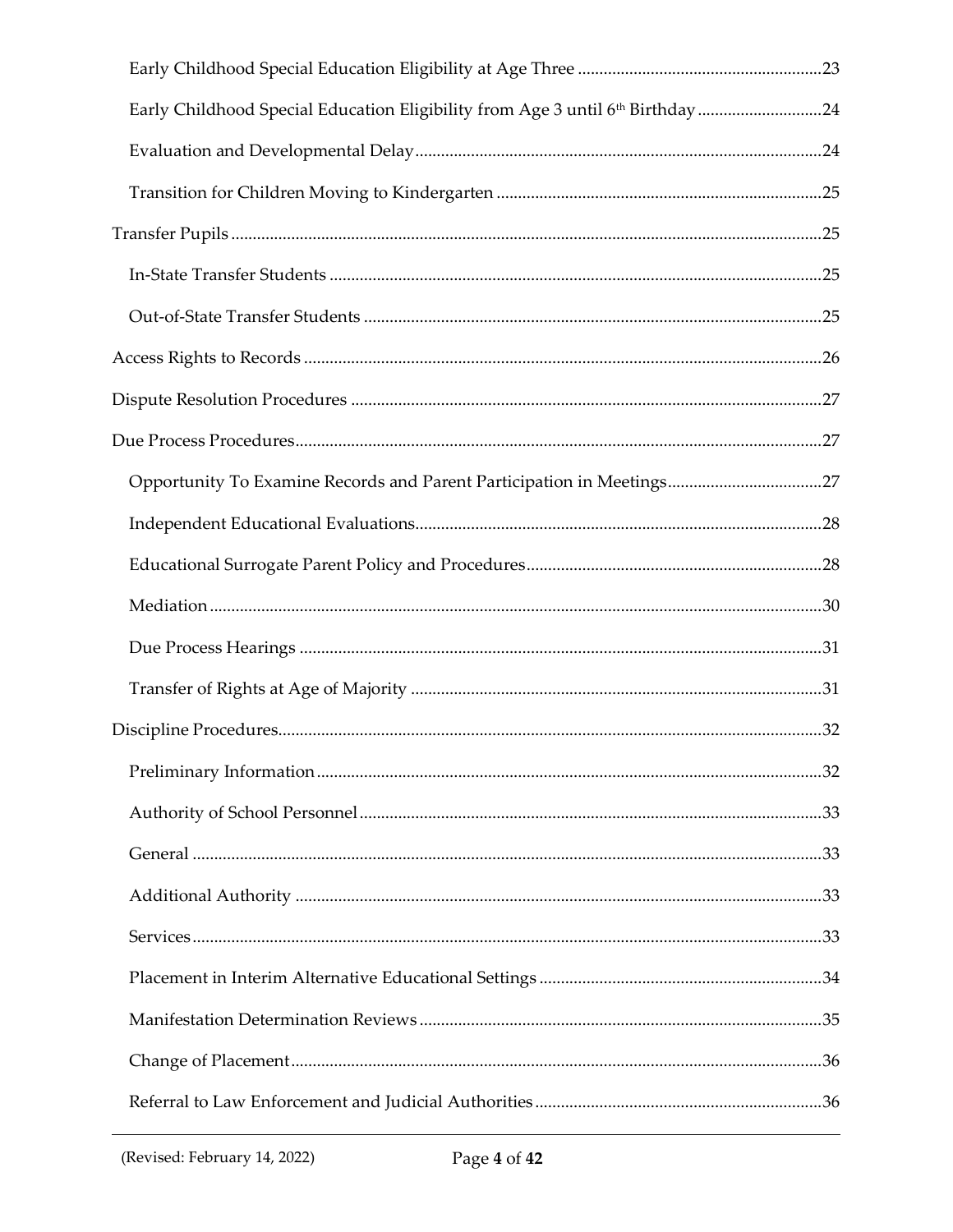| Protections for Students Not Yet Eligible for Special Education and Related Services37     |
|--------------------------------------------------------------------------------------------|
|                                                                                            |
| Confidentiality of Educational Records/Information Policy and Procedures 38                |
| Students with Disabilities Parentally Placed in Independent Schools or Home Study Programs |
|                                                                                            |
|                                                                                            |
|                                                                                            |
|                                                                                            |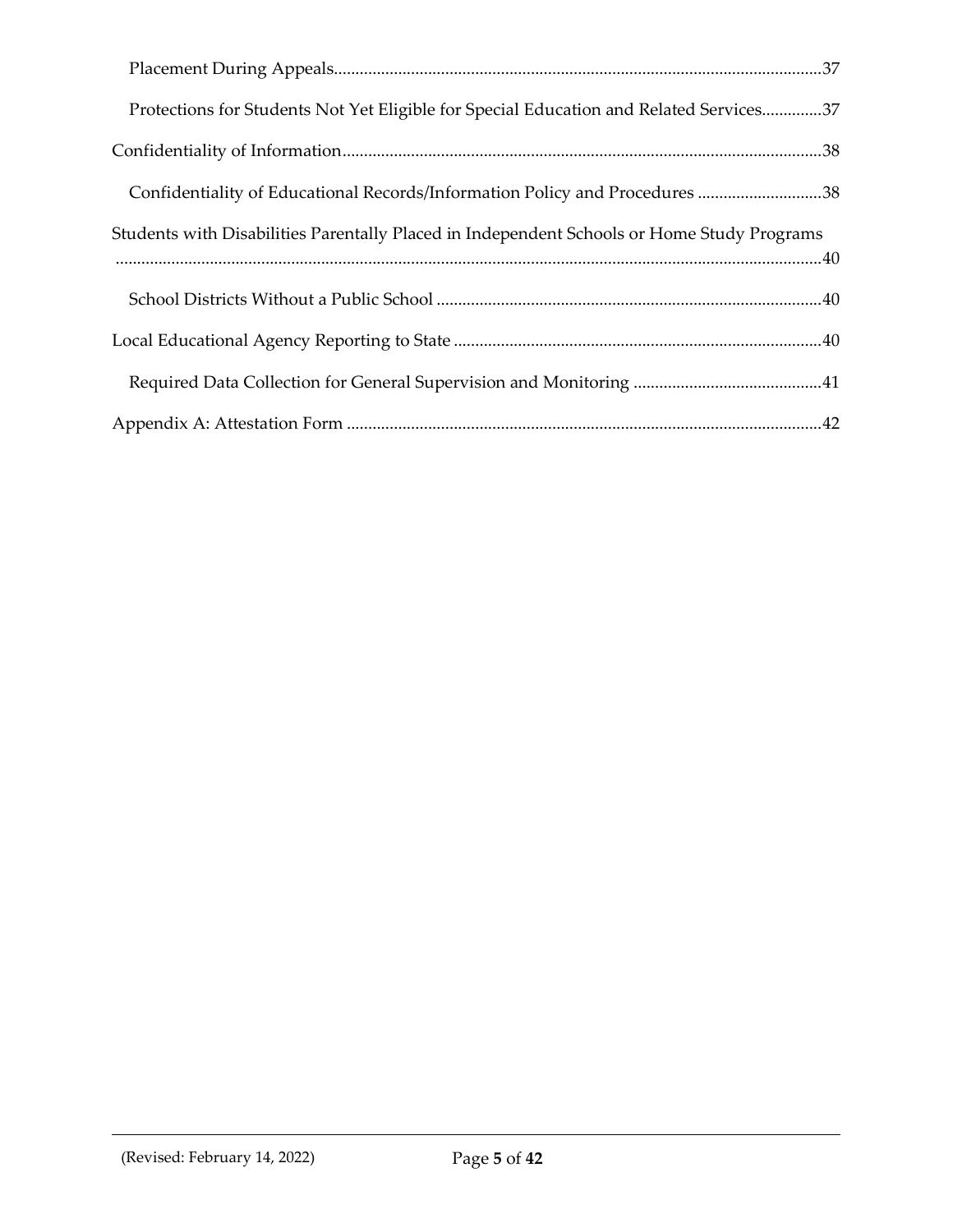## <span id="page-5-0"></span>Model Local Educational Agency Special Education Procedures and Practices

It is the responsibility of our local educational agency (LEA) to meet the needs of students with disabilities as defined in federal and state law and regulations and to provide a free appropriate public education to students in the least restrictive environment.

By adopting these model procedures and practices, our LEA describes how it fulfills the obligations under the Individuals with Disabilities Education Improvement Act of 2004 (IDEA) and the Vermont Special Education Rules 2360 series (Serving Children with Disabilities).

LEAs must develop or adopt written policies and procedures in a number of different areas, and our LEA has chosen to adopt the model procedures and practices promulgated by the Vermont Agency of Education (AOE) in order to satisfy the requirements of IDEA and the Special Education Rules 2360 Series. This document, while comprehensive, does not include every requirement set forth in the IDEA, the regulations implementing IDEA, and/or the Vermont Special Education Rules 2360 series. Our LEA recognizes its obligation to follow these laws, whether or not their provisions are restated in the Vermont Special Education Procedures and Practices Manual.

# <span id="page-5-1"></span>Full Educational Opportunity Goal

In order to meet the State of Vermont's goal of providing equitable educational opportunities to all students with disabilities, from birth through age 21, each LEA must make available to all of its students with disabilities the full variety of educational programs and services available to nondisabled students in the LEA. These include art, music, industrial arts, consumer and homemaking education, and vocational education or any program or activity in which nondisabled students participate. Each LEA must also provide supplementary aids and services determined appropriate and necessary by the student's IEP team to ensure that students with disabilities have an equal opportunity to participate in nonacademic and extracurricular services and activities.

(34 CFR §§ [300.109;](https://sites.ed.gov/idea/regs/b/b/300.109) [300.110;](https://sites.ed.gov/idea/regs/b/b/300.110) [300.201\)](https://sites.ed.gov/idea/regs/b/c/300.201)

# <span id="page-5-2"></span>Free Appropriate Public Education

Students with disabilities ages 3-21 who are eligible for special education are entitled to a Free Appropriate Public Education (FAPE) by our LEA. An eligible child/student under IDEA Part B shall be entitled to a FAPE beginning no later than the student's third birthday and continuing, unless otherwise provided, through 21 years of age [\(VTSBE 2360.2.1\)](https://education.vermont.gov/sites/aoe/files/documents/edu-series-2360-special-education-rules.pdf#page=11). This entitlement also applies to students who have been suspended or expelled from their public or independent school, have previously dropped out of school and have since re-enrolled, and students who are incarcerated. Additional information for children with disabilities ages 3 through 5 can be found in the [Dear Colleague Letter Preschool LRE \(2017\).](https://sites.ed.gov/idea/files/policy_speced_guid_idea_memosdcltrs_preschool-lre-dcl-1-10-17.pdf)

A Free Appropriate Public Education means that our LEA provides: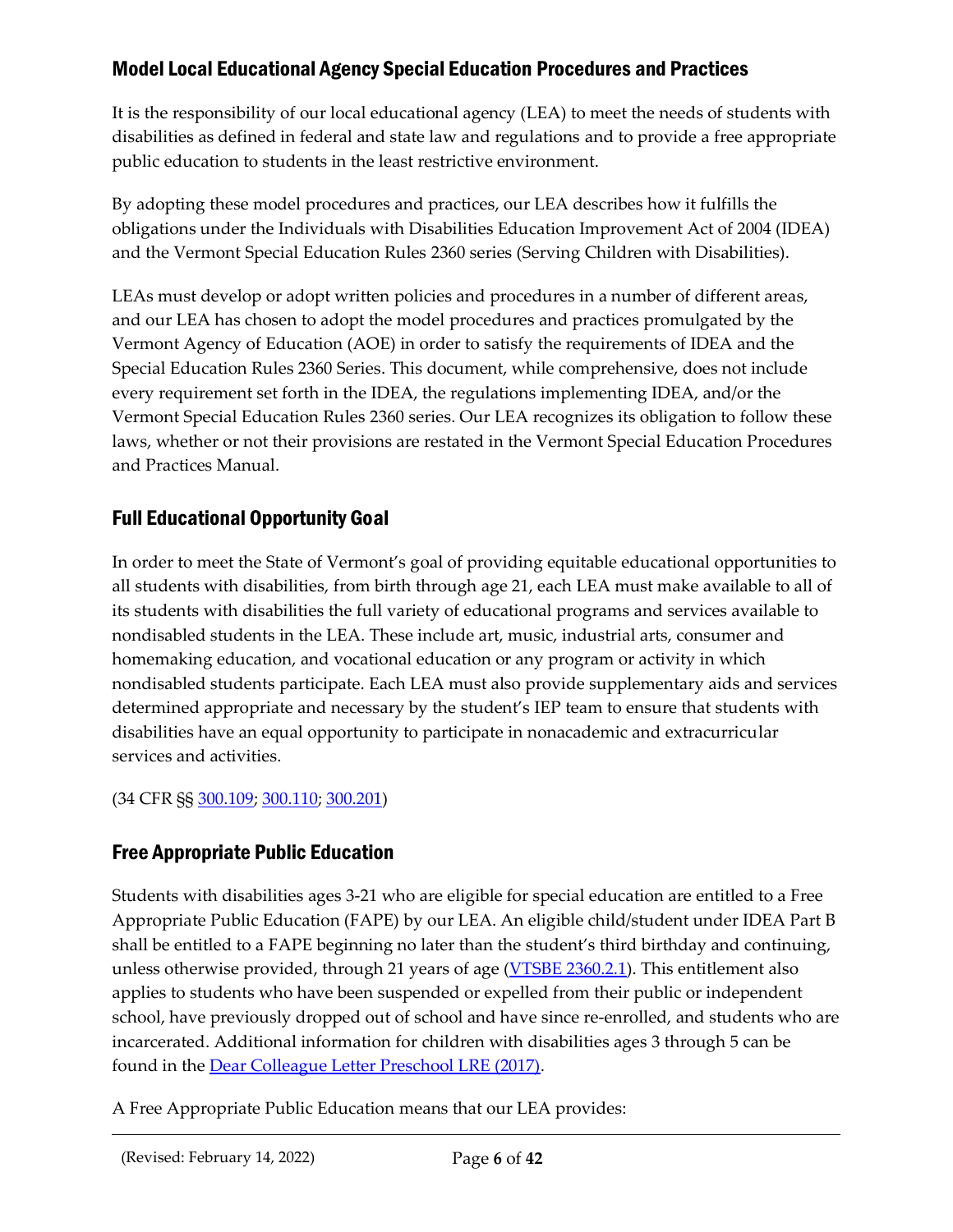- 1. An Individualized Education Program (IEP) written to meet the unique needs of each student regarding specially designed instruction, supports, services, and student-specific academic and non-academic goals. Those needs will be supported within the general education environment to the maximum extent appropriate, so that the student can meet the educational standards that apply to all students.
- 2. Special education and related services to all eligible students at no cost to the student's family, as required by the IEP.
- 3. Assistive technology devices and/or services to all eligible students to increase, maintain or improve the student's functional capabilities.
- 4. Instruction in the Least Restrictive Environment (LRE), which means that, to the maximum extent appropriate, the student is educated with their non-disabled peers. The use of special classes, separate schools or other removal of the student from the general education environment only occurs if the nature or severity of the student's disability is such that the student cannot be successfully educated in the general education environment with the use of supplementary aids and services. LRE means that eligible students should be taught with their peers as much as possible. LRE may look different for each student. Our LEA has its own continuum of placements, and each placement is based on student need. If the student is placed outside of the general education classroom, the IEP shall include an explanation as to why.
- 5. Accommodations, supplementary aids and services to students to support the student in the LRE. Extended School Year Services (ESY) are provided when a student's IEP Team determines, on an individual basis, that those services are necessary for the provision of FAPE. Our LEA does not limit the availability of ESY services to students with specific disabilities, nor does it limit the amount of services a student can receive. The decision to provide ESY services, and the type(s) of service(s) provided, is based on the student's need. ESY services may extend the school day, and may be offered on weekends, holidays and school vacations, as well as during the summer months.
- 6. Residential program placement. If our LEA places a student with a disability in a public or private residential program deemed necessary to provide special education and related services to a student with a disability, the program, including non-medical care and room and board, will come at no cost to the parents of the student.
- 7. Supplementary aids and services determined appropriate and necessary by the student's IEP Team, to provide nonacademic and extracurricular services and activities in the manner necessary to afford students with disabilities an equal opportunity for participation in those services and activities as provided to students without disabilities.
- 8. Access to educational programs and services. Our LEA ensures that students with disabilities served by our LEA have available to them the variety of educational programs and services available to nondisabled students served by our LEA, including art, music, proficiency-based graduation requirements, industrial arts, consumer and homemaking education, and vocational education.
- 9. Appropriate physical education services. Our LEA ensures that a student with a disability receives appropriate physical education services. Our LEA affords each student with a disability the opportunity to participate in a regular physical education program available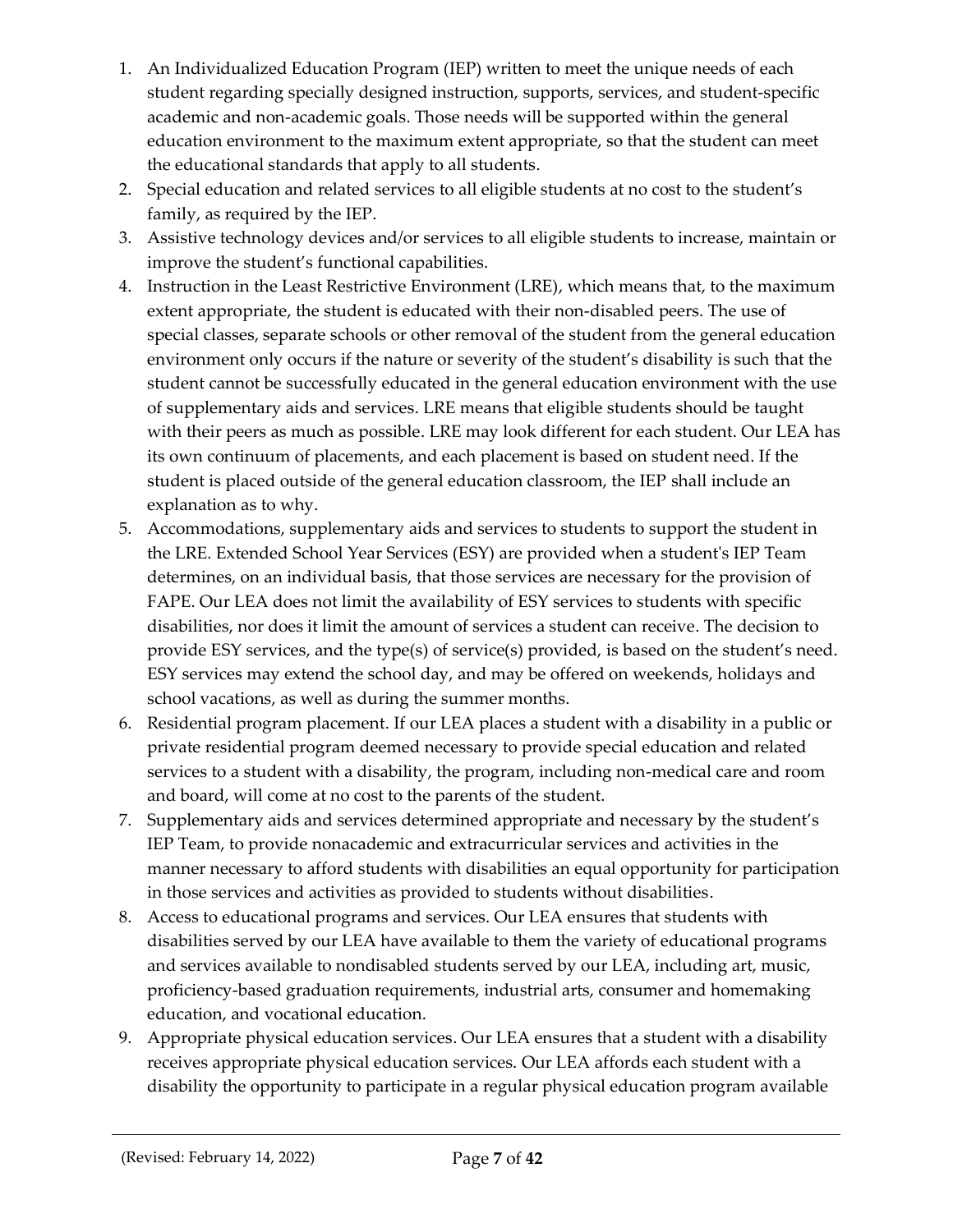to non-disabled students, unless the student is enrolled full time in a separate facility or needs specially designed physical education, as prescribed in the student's IEP.

10. Related services as determined by the IEP team, including transportation and developmental, corrective or other supportive services to assist the student from benefitting from special education including speech-language, audiology, interpreting, psychological services, occupational and physical therapy, counseling services, school health services, school nurse services, social work services, and parent counseling and training.

# <span id="page-7-0"></span>LEA Eligibility for IDEA B Funding

Our LEA will take measurable steps to recruit, hire, train and retain personnel who meet the [applicable requirements](https://sites.ed.gov/idea/regs/b/b/300.156/c) to provide special education and related services to children with disabilities [\(Section 300.156\(d\)\)](https://sites.ed.gov/idea/regs/b/b/300.156/d).

- Part 300 (Part B) [Assistance to States for the Education of Children with Disabilities](https://sites.ed.gov/idea/regs/b)
- Section 300.156 [Personnel qualifications](https://sites.ed.gov/idea/regs/b/b/300.156)

# <span id="page-7-1"></span>Child Find

The Individuals with Disabilities Education Act (IDEA) requires that all public schools locate, identify and evaluate (at no cost to the parent) all students suspected of having a disability from birth through age 21. Our LEA meets this requirement to identify students, which exists even if the public school is not currently providing special education services and includes students who have been advancing from grade to grade.

Our LEA locates and identifies children or students who are: homeless, migrant, in the custody of the Department for Children and Families (DCF), vulnerable adults, not enrolled in school, parentally placed in independent schools (within our LEA boundaries) and/or enrolled in a Vermont Home Study Program.

For children birth up to age 3, our LEA may fulfill its Child Find responsibility by developing and maintaining a regional agreement with a Children's Integrated Services/Early Intervention (CIS/EI) program or other entities.

Under IDEA Part B 619 (ages 3 through 5), screening may be conducted as part of child find activities in order to determine whether the child should be referred for further evaluation and may be in need of special education and related services. Parents will receive a copy of the **Part** [B Procedural Safeguards](https://education.vermont.gov/documents/notice-of-procedural-safeguards-rights-of-parents-of-students-with-disabilities) at the time of a child's initial referral for special education evaluation under Part B of IDEA or when the parents request a special education evaluation of their child. There can be some confusion about the difference between screening and assessment in early childhood settings. This *[infographic](https://agesandstages.com/wp-content/uploads/2017/09/Screening-and-assessment-in-early-childhood-1.pdf)* on screening and assessment in early childhood settings helps illustrate key characteristics for each type of tool.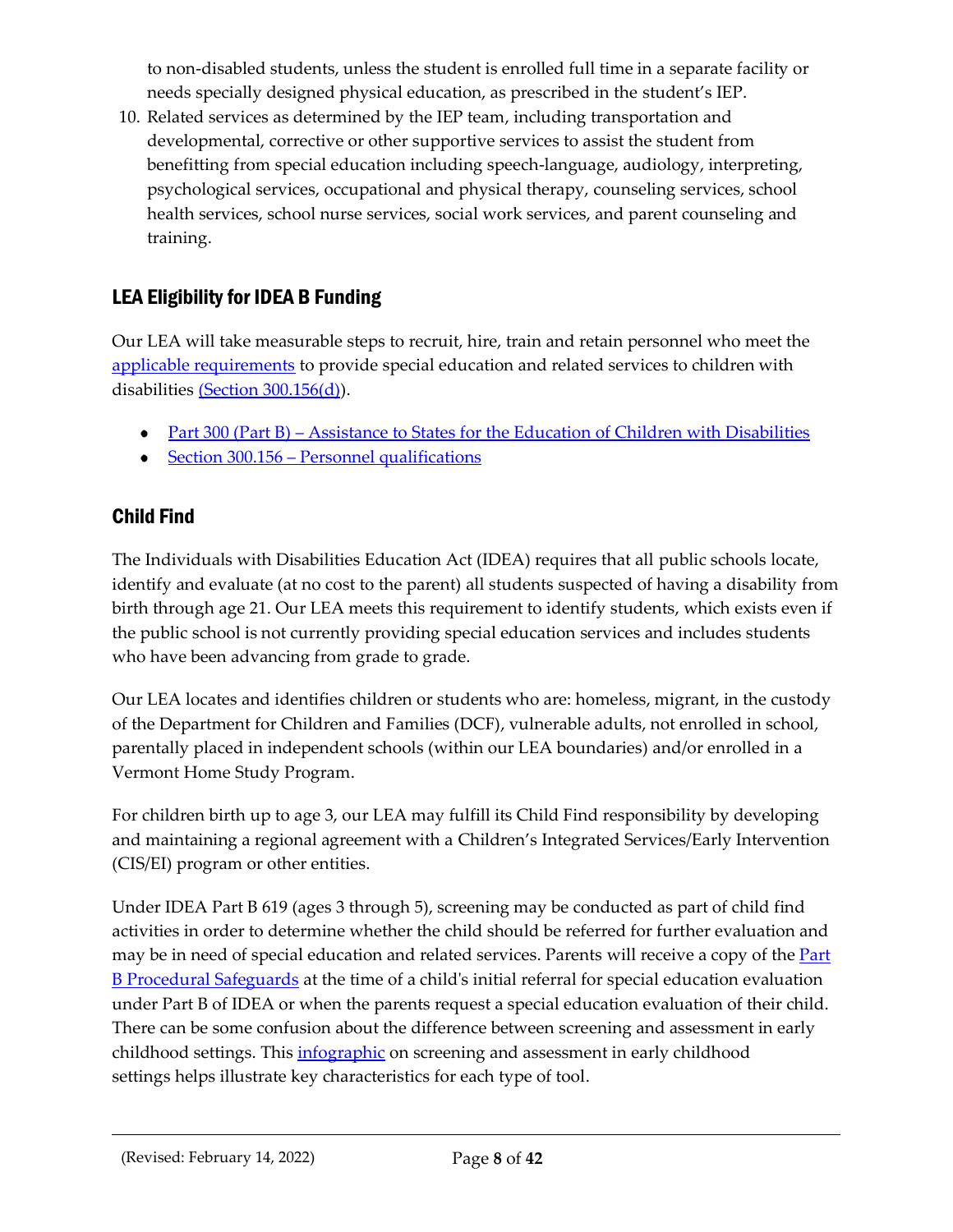As co-lead agencies, AOE and the Agency of Human Services (AHS) have adopted procedures outlined in the Part C Interagency Agreement and are specified in regional CIS/EI and LEA agreements, to conduct screenings for children under the age of three who are suspected of having a disability and may be in need of early intervention services. For children with established diagnosed conditions set forth in [VTSBE 2360.5.5\(a\)\(2\),](https://education.vermont.gov/sites/aoe/files/documents/edu-series-2360-special-education-rules.pdf#page=41) screening is not necessary because records establish that the child has a disability and is eligible for Part C services.

Screening procedures are activities that are jointly developed in regional agreements and carried out by the regional CIS/EI provider and/or our LEA to identify, at the earliest possible age, a child suspected of having a disability and in need of early intervention services. They include the administration of state-approved screening tools and methods by qualified personnel.

For students aged 3 through 21, it is our LEA's responsibility to conduct Child Find activities.

In order to implement Child Find, our LEA has developed and is implementing a Child Find System. Our LEA must provide a public notice related to Child Find. That notice shall:

- Be available in all the native languages within our LEA;
- Ensure confidentiality of all students;
- Describe the students whom our LEA is seeking to find and what will be done with the information collected;
- Contain a summary of policies and procedures that our LEA will follow (storage, disclosure to third parties, retention and destruction of information);
- Contain a description of the Family Educational Rights and Privacy Act (FERPA) and implementing regulations;
- Be advertised in a local newspaper, Front Porch Forum, radio and/or social media, local community centers, pediatrician offices, and/or on applicable websites, should the LEA choose to.

(34 CFR §§ [303.320,](https://sites.ed.gov/idea/regs/c/d/303.320) [303.21,](https://sites.ed.gov/idea/regs/c/a/303.21) [303.421,](https://sites.ed.gov/idea/regs/c/e/303.421) [303.420\(a\)\(1\)](https://sites.ed.gov/idea/regs/c/e/303.420/a/1)[/VTSBE 2360.5.3\)](https://education.vermont.gov/sites/aoe/files/documents/edu-series-2360-special-education-rules.pdf#page=37)

# <span id="page-8-0"></span>Evaluation

## <span id="page-8-1"></span>Initial Evaluations

A referral for an initial special education evaluation may come from: parents/guardians, school staff/504 team/Educational Support Team (EST), a representative from the AOE, regional Children's Integrated Services/Early Intervention programs (CIS/EI), or another Vermont state agency or department (e.g., Agency of Human Services, Department for Children and Families, Department of Mental Health).

A written referral is not required, with the exception of children identified by CIS/EI as potentially eligible for Part B services at age three. Between six months and 90 days before the child's third birthday, the regional CIS/EI program must provide written notification to our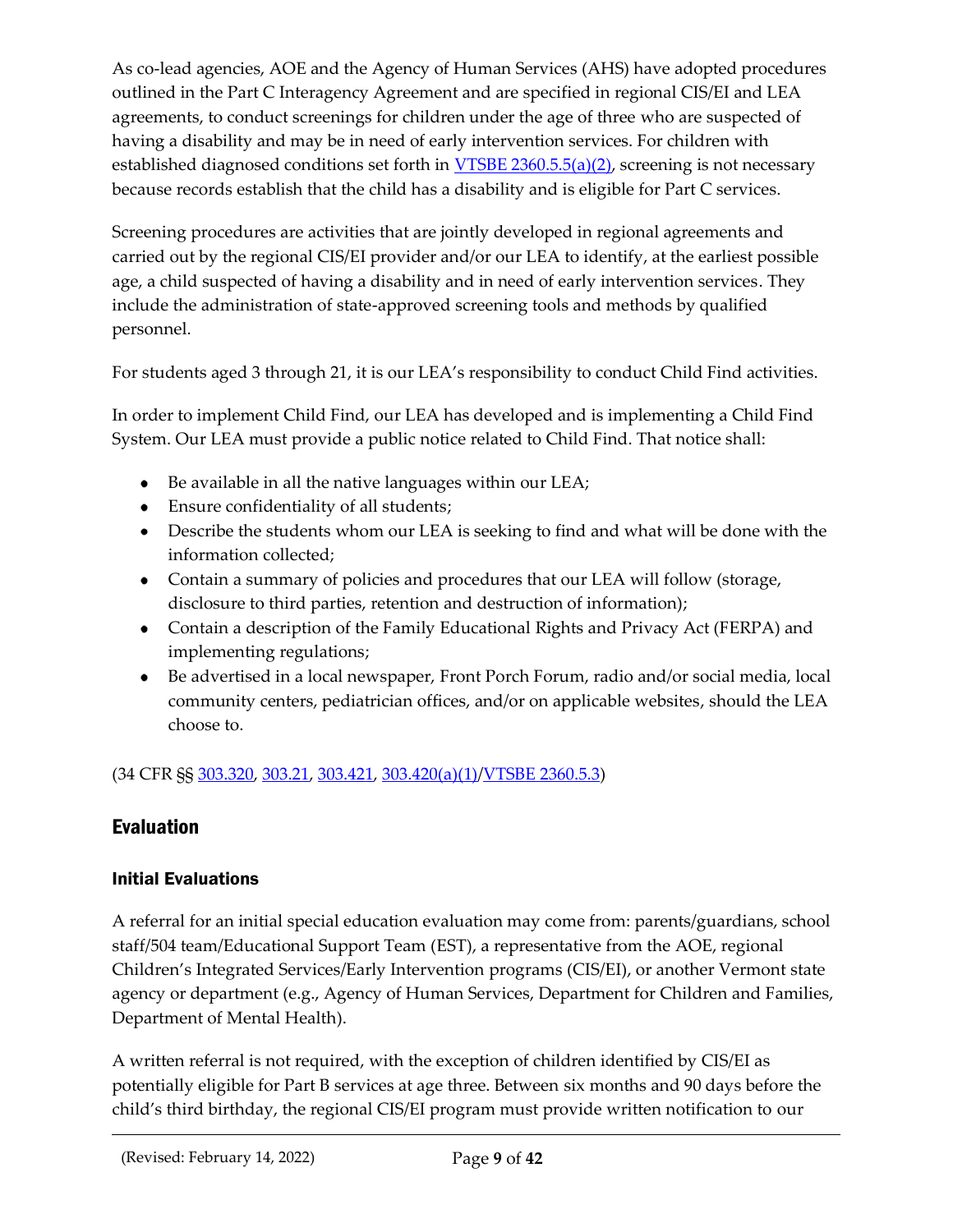LEA. The IDEA Part C to Part B Transition section contains specific and additional information on CIS/EI transition to ECSE. Our LEA will document the date on which the referral was made and by whom. Within 15 days of the referral, our LEA begins the special education evaluation process, and requests consent to initiate the evaluation from the parent/guardian or Educational Surrogate Parent (if the student is in DCF custody). Should our LEA not complete the evaluation or convene an evaluation meeting within 15 days, our LEA will provide the parent/guardian written notice including an explanation for contributing factors to the decision.

A student's participation in the school's Response to Intervention (RTI), Multi-tiered System of Supports (MTSS), Evidence-Based Interventions (EBI) or other strategies or interventions for academic and behavioral support must not cause the evaluation to be delayed or denied. Student participation in Response to Intervention (RTI) or other evidence-based interventions shall not be used by our LEA to deny a timely initial comprehensive special education evaluation for students suspected of having a disability.

If the evaluation moves forward, our LEA holds an Evaluation Planning Team (EPT) meeting. This meeting will determine which areas of concern need to be evaluated/what questions the team wants answered, which tests will be used and who will be administering the tests. The parent/guardian or Educational Surrogate will need to sign consent for any individual tests that will be administered to the student as part of the evaluation process.

The timeline for the evaluation and issued report is 60 days from date that our LEA is in receipt of the Parental Consent Form or the date on our LEA's Notice, which informs parents that it will be reviewing existing data as the sole basis for the initial evaluation.

If the evaluation is going to exceed 60 days, our LEA must inform the parents in writing. Our LEA is not permitted to delay the evaluation and issued report due to reasons specific to our LEA (e.g., our LEA can't find a speech/language pathologist to do the evaluation, the special educator is out on leave, or quantity of snow days enacted by our LEA). A delay to the evaluation and issued report must be based on conditions pertaining to the student/family (e.g., due to student/family illness or hospitalization, the student's availability for the assessment, or relocation to another LEA by the student/family). Parents must receive written notice about any delay prior to the 60-day timeline, in which our LEA must identify the expected completion date.

The IDEA includes a special rule for eligibility determination. A student must not be determined to be a student with a disability if the determinant factor for that determination is:

- Lack of appropriate instruction in reading, including the essential components of reading instruction (as defined in section 1208(3) of the ESEA as such section was in effect on the day before the date of enactment of the Every Student Succeeds Act (December 9, 2015));
- Lack of appropriate instruction in math, or
- Limited English proficiency.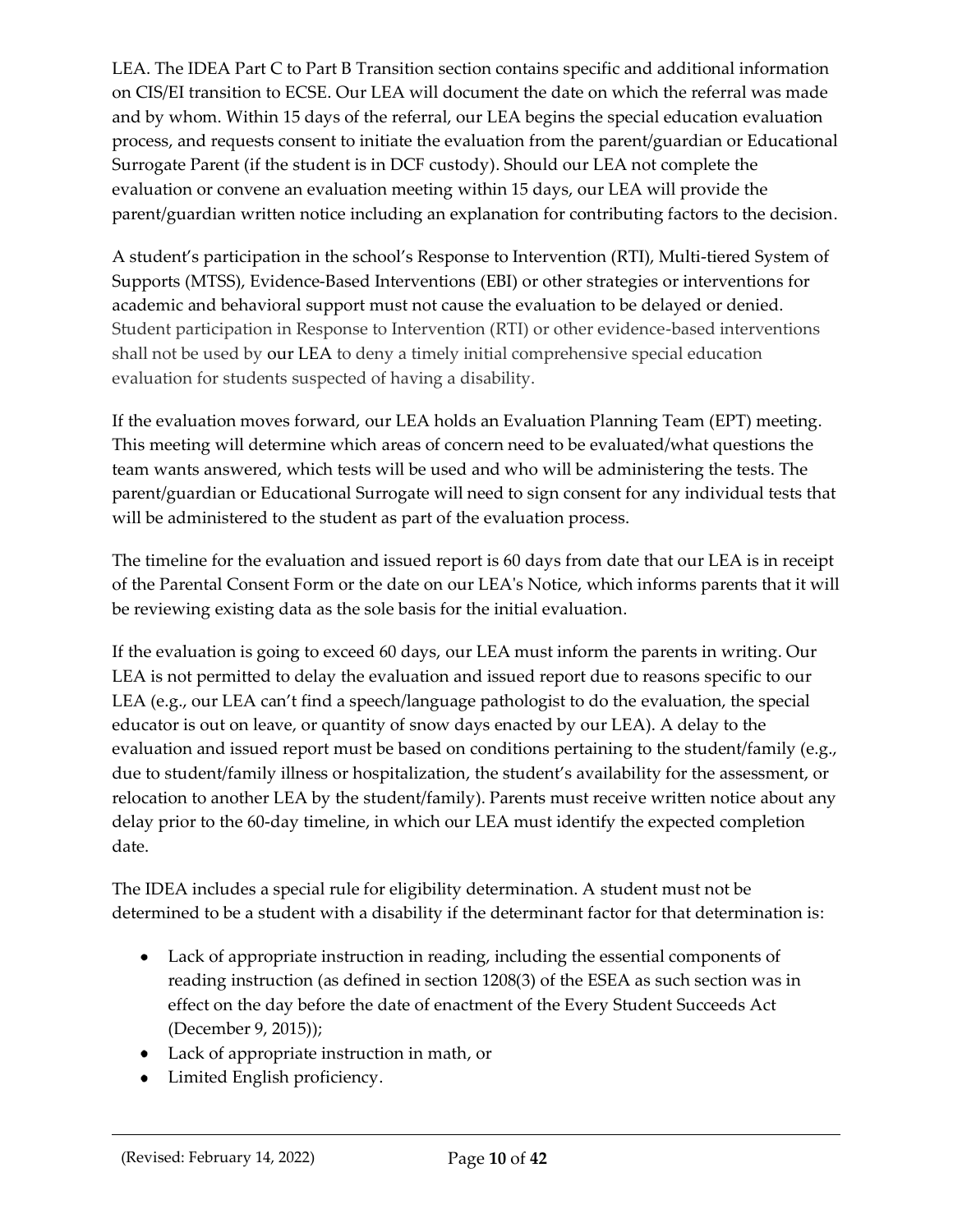#### <span id="page-10-0"></span>Reevaluation

Every three years (or earlier if requested by the parent/guardian or teacher), students participate in a reevaluation to determine the need for continued educational and/or related service needs. If the parent/guardian and our LEA agree that a reevaluation is deemed unnecessary then they may choose to forgo the assessment.

[\(34 CFR § 300.303/](https://sites.ed.gov/idea/regs/b/d/300.303)[VTSBE 2362.2.3\)](https://education.vermont.gov/sites/aoe/files/documents/edu-series-2360-special-education-rules.pdf#page=79)

#### <span id="page-10-1"></span>Determination of Eligibility

Every evaluation will include three sections (or gates):

- 1. Disability Determination: The team must determine what questions they want answered. The answers will help to determine if the student meets the eligibility criteria for one of the 13 special education disability categories:
	- Autism spectrum disorder (ASD);
	- Deaf/blind (DB);
	- Developmental delay\* (DD);
	- Emotional disturbance (ED);
	- Hearing loss (HL);
	- Intellectual disability (ID);
	- Multiple disabilities (MD);
	- Other health impairment (OHI);
	- Including, but not limited to **Long COVID**;
	- Orthopedic impairment (OI);
	- Specific learning disability (SLD);
	- Speech/language impairment (SLI);
	- Traumatic brain injury (TBI);
	- $\bullet$ Visual impairment (VI).

\*developmental delay is the only special education disability category that applies for ages 3 through 5.

- 2. Adverse Effect: If the student has a disability, how does it impact the student's ability to learn? The answers will determine which academic areas are being affected (e.g., math calculation, basic reading, oral expression, written expression and/or functional skills). Adverse effect begins with age 6 evaluations and does not apply for ages 3 through 5.
- 3. Need for Special Education: Once the disability has been identified and the determination of how it impacts the student's education is described, the team must determine if the student requires specially designed instruction to benefit from their educational program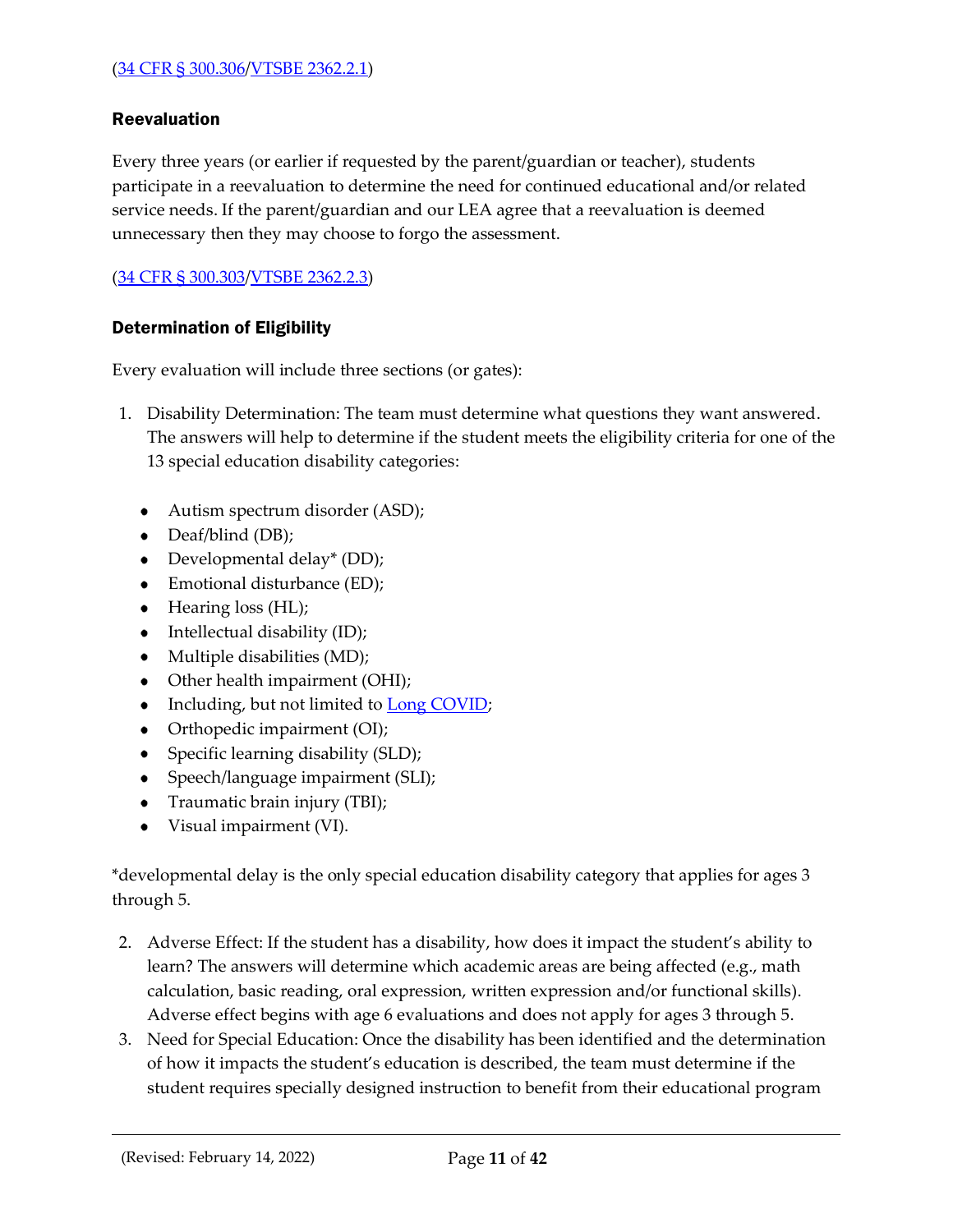Specially designed instruction means adapting the content, methodology, or delivery of instruction as appropriate to the needs of an eligible student under the IDEA:

- a. To address the unique needs of the student resulting from the student's disability; and
- b. To ensure access of the student to the general curriculum, so that the student can meet the educational standards within the jurisdiction of the public agency that apply to all students.

## [\(34 CFR §§ 300.8\)](https://sites.ed.gov/idea/regs/b/a/300.8)

Once special education eligibility has been determined, the team must then meet again (or continue after the eligibility meeting) to write an Individualized Education Program (IEP). The IEP is designed to reflect the results from the evaluation and developed to enable the student to progress in the general education curriculum.

## <span id="page-11-0"></span>Team Membership

A team is formed after the referral for an evaluation or during a reevaluation. Team members who are familiar with the student (e.g., teachers, parents/guardians) gather to develop the evaluation plan. The Evaluation Planning Team (EPT) will discuss the student's strengths and needs and will determine which areas should be evaluated. The IEP team is responsible for the development, implementation and progress monitoring of each eligible student's IEP.

Participants for an evaluation team or IEP team may include many of the same participants:

- 1. LEA representative: This may be the principal, special educator, special education director or someone else appointed by our LEA. This person must be knowledgeable about the curriculum and resources and must be qualified to make a final decision if consensus isn't met.
- 2. Parent(s), a legal guardian or an educational surrogate parent if the student is an unaccompanied youth or in DCF custody.
- 3. General education teacher: This is generally the student's classroom teacher, but may have been a previous year's teacher.
- 4. Person who can interpret the evaluation results: This may be a special educator, a speech/language pathologist or school psychologist.
- 5. Special educator or service provider: This can also include an occupational therapist, adaptive PE teacher or speech/language pathologist.
- 6. The student may be invited if appropriate. As students get older, it may be in their best interest to include them in meetings so they can advocate for what they feel they need. Adult students without guardianships must be included.
- 7. If the student has a Specific Learning Disability (SLD), then an additional team member who is qualified to conduct diagnostic examinations will be in attendance. This may be a school psychologist, special educator or reading teacher.
- 8. If the student was previously served under CIS/EI, the parent can request that an invitation be extended to the Part C staff to support a smooth transition.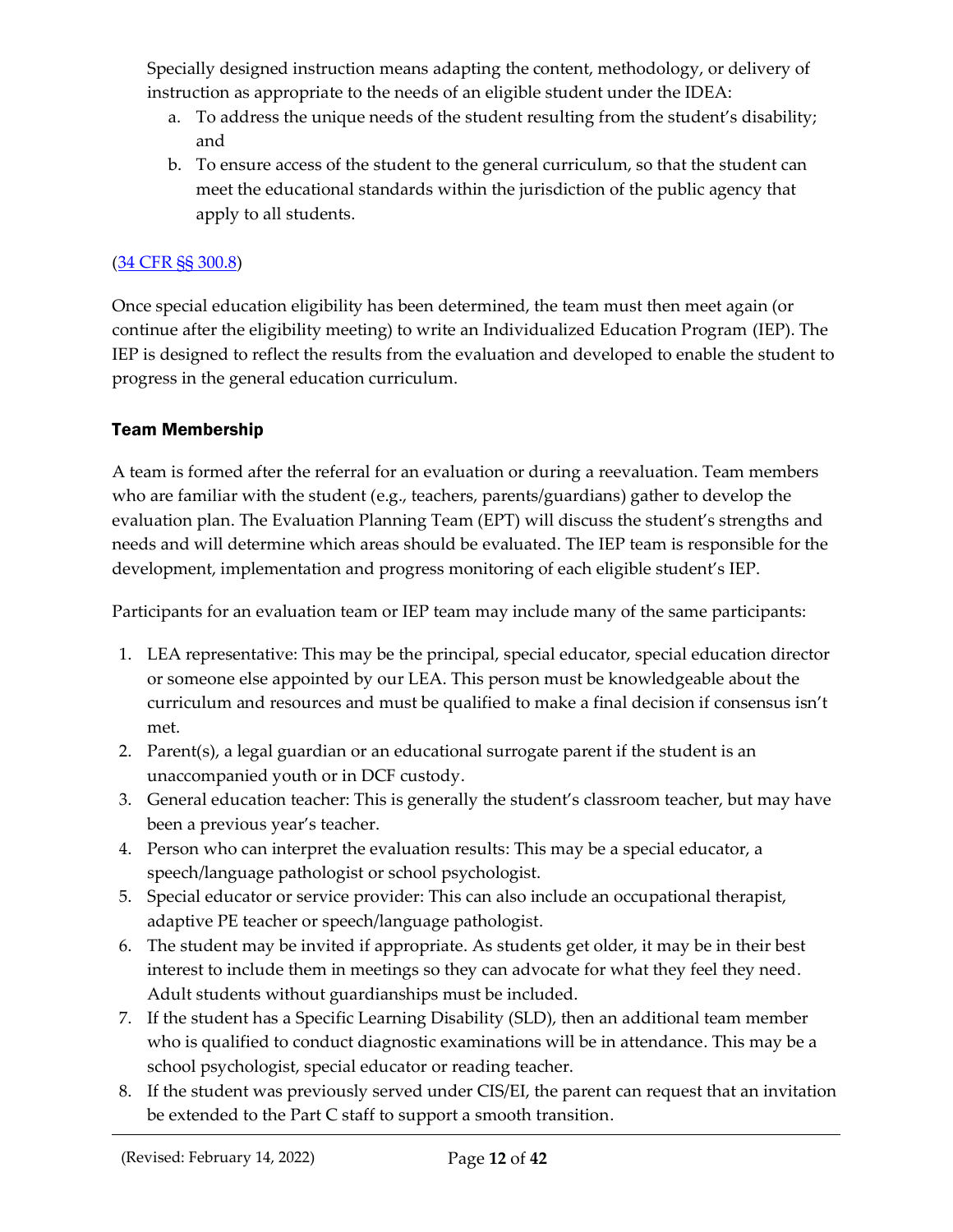9. Others possible team members: Parents may bring family members or advocates, and may request medical professionals, audiologists or others to participate as well. Schools may choose to invite others as well (e.g., job coach or paraeducator for Post-Secondary Transition Services; outside agencies such as Developmental Services, Adult Mental Health and/or Vocational Rehabilitation staff).

Team members may be excused from a meeting if the parent/guardian and our LEA representative agree in writing and if that team member is not needed (e.g., the math teacher may not need to be in attendance if math is not going to be discussed). If, however, the team member is required and needs to be excused from the meeting (with the written agreement with the parent/guardian and LEA representative), then the team member must submit an update/provide input in writing prior to the meeting.

When making any decisions during an evaluation meeting or an IEP meeting, all parties strive for consensus. It is best that decisions are made together with everyone in agreement. If there is not agreement between the team members, then it is the responsibility of our LEA representative to make the final decision. If they disagree with the LEA's decision, the parent/guardians have the right to pursue alternative dispute resolution procedures through mediation, due process or through an administrative complaint.

# <span id="page-12-0"></span>Development, Review, and Revision of IEP

## <span id="page-12-1"></span>Individualized Education Program (IEP)

An IEP is a written plan for a student who is eligible for special education. An IEP Team develops and implements the IEP. The IEP is reviewed and revised at least every year, more frequently if needed. A student's first IEP is developed within 30 days of their special education eligibility meeting.

For a preschool age child, the IEP shall address how the student's disability affects their access to and active participation in age-appropriate activities within the LRE. The IEP present levels of performance, goals, and objectives shall align with the following early childhood outcome areas:

- Positive social and emotional skills and relationships;
- Acquisition and use of and knowledge and skills; and
- Taking appropriate action to meet the student's need.

Each IEP must have the following components:

- 1. The current levels of achievement, strengths and needs of the student (this may be both academic and social/emotional/behavioral), as well as a description of the student's current functional performance.
- 2. Input from the parent.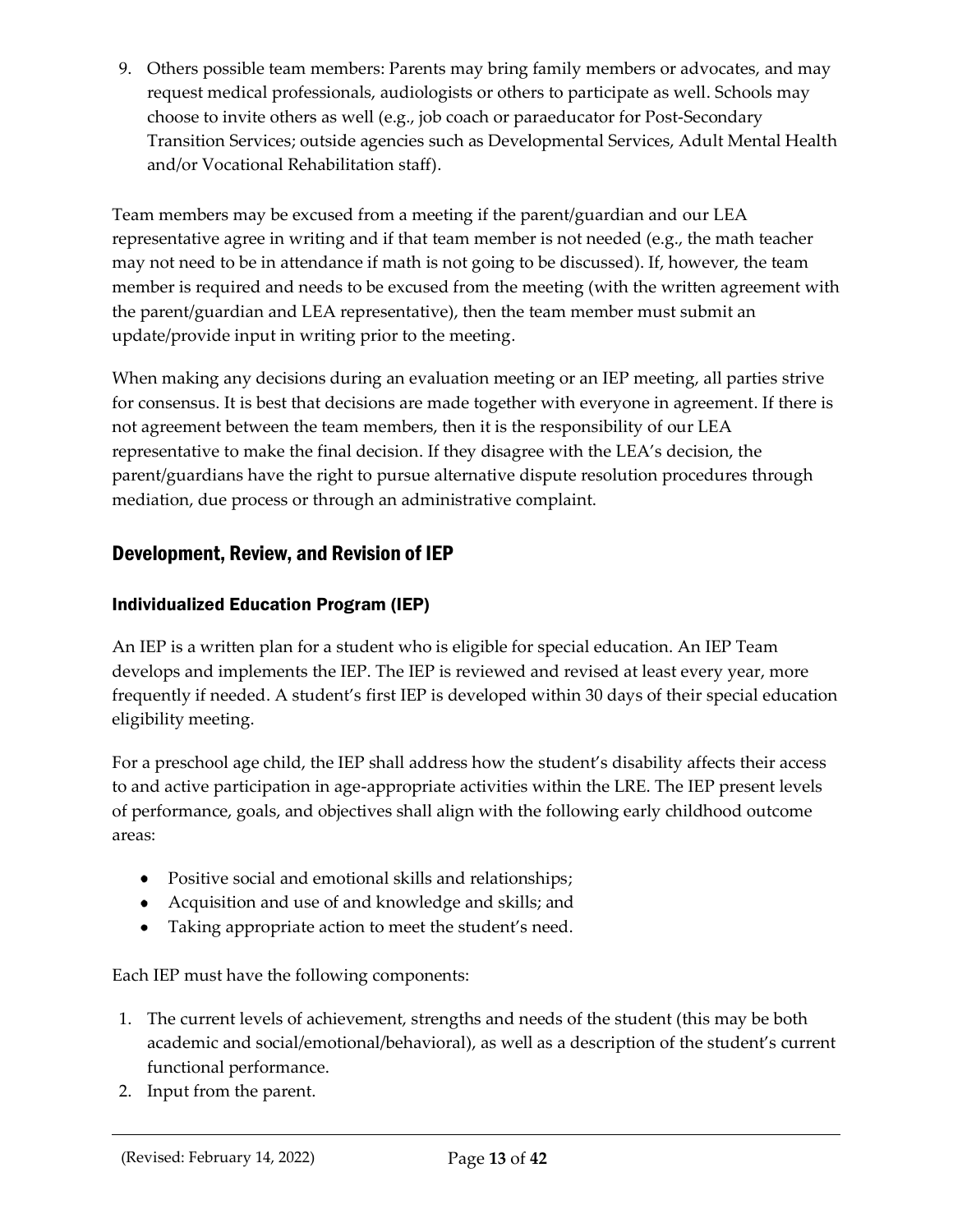- 3. A statement of any individual accommodations in the administration of State, district-wide or local assessments of student achievement.
- 4. Academic, developmental (age appropriate) and functional goals and objectives that are measurable, with projected dates of accomplishment. Goals should be written to reflect the expectation that they will be completed within a year of being articulated.
- 5. Goals which enable the student to participate in the general education curriculum (or for preschool students, participate in activities) with non-disabled peers.
- 6. A way of providing progress reporting of annual goals to the student's parents as often as progress reporting is provided to the parents of the student's non-disabled peers.
- 7. A list of services (including special education, related services, supplementary aids and services, and Extended Year Services (ESY)) that the student is entitled to receive, under their IEP. Services must contain:
	- A description of services (e.g., math intervention, speech language skill development, behavior support);
	- The location of services (e.g., general education classroom, speech room, gym);
	- The provider of the services (e.g., title, not name of a specific person);
	- Service frequency and duration (e.g., how many days per week and for how long);
	- The size of the group receiving the service (e.g., 1:1, small group, large group).
- 8. A list of accommodations and/or modifications needed by the student (e.g., does the student require extra time to take tests? Does the student need tests read to them? Does the student need to complete fewer math problems or be pre-taught the vocabulary prior to the lesson?).
- 9. Additional considerations as needed. These could include, but are not limited to:
	- Language needs if the student's first language is not English;
	- Braille instruction if the student is blind/visually impaired;
	- Communication needs if the student has a hearing loss (e.g., does the student need an interpreter or instruction in sign language);
	- Assistive technology devices or services (e.g., speech-to-text software, audio books);
	- Behavioral supports/interventions (e.g., does the student need a behavioral interventionist or a behavior plan?);
	- Social skills, anger management, conflict resolution (e.g., this may be instruction or support from staff in the classroom);
	- Supplementary aids and services program modifications or supports, or supports for school staff who will be working with the student, to support the following outcomes:
		- o Make progress toward IEP goals;
		- o Make progress in the general education curriculum;
		- o Participate in extra-curricular activities;
		- o Be educated in the Least Restrictive Environment (LRE) (e.g., shortened assignments, planned seating on the bus, 1:1 support, frequent breaks, specific instruction/training for staff working with the student, oral tests, interpreters during basketball practices, or facilitating play);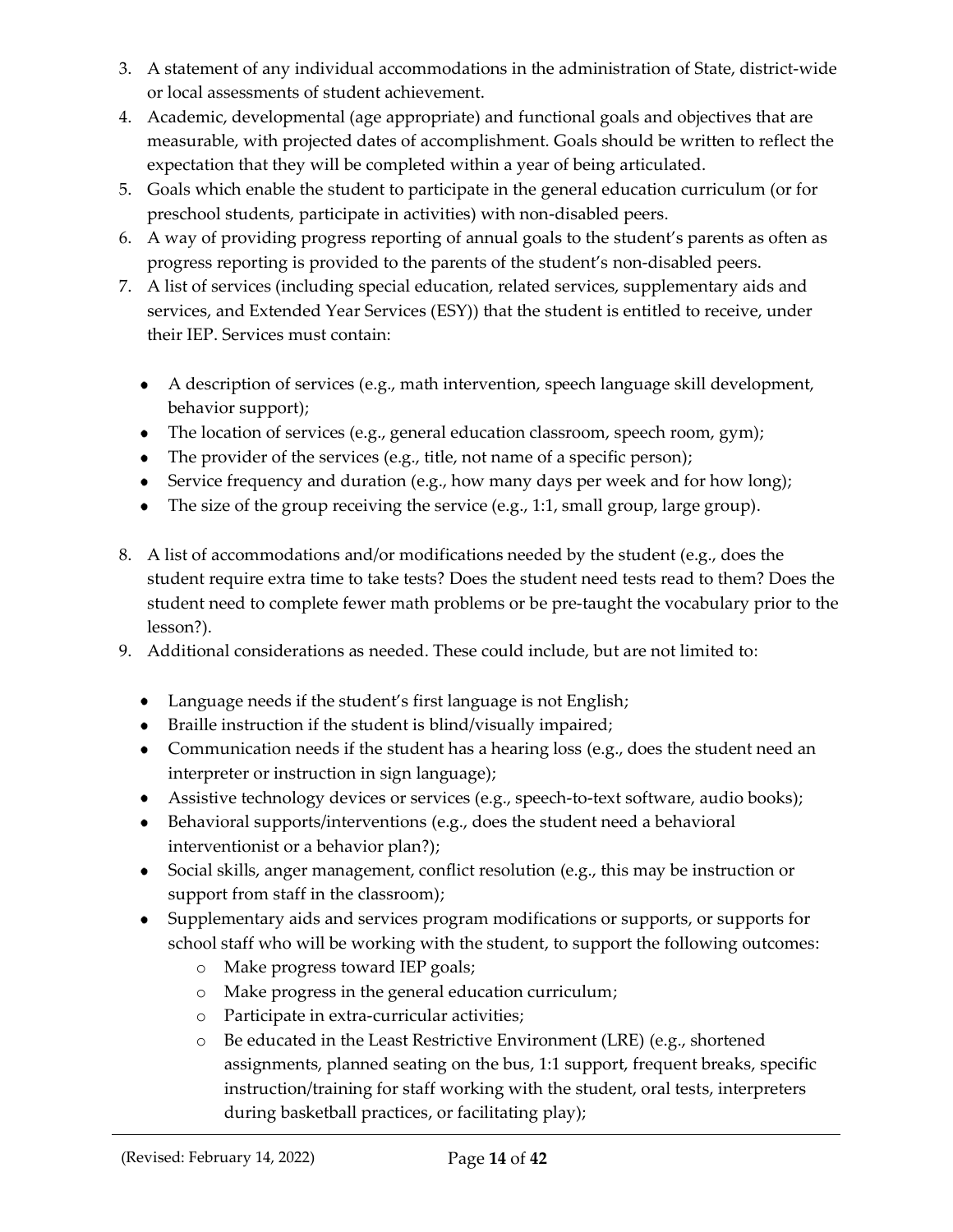o A device or service that is necessary for the student to receive FAPE.

Every year, the IEP is reviewed and revised to determine if the student is making progress toward the goals as outlined. The team revises the IEP based on data indicating student progress. Information that is included in the revised IEP includes:

- Progress or lack of progress toward the student's IEP goals;
- Progress or lack of progress in the general education curriculum;
- The results if there are any new evaluations, as applicable;
- New information from the parents/guardians (e.g., new family dynamics/divorce or new baby, behaviors at home, new medication, new student interest/activity);
- The student's anticipated needs for the next year (e.g., will the student need increased or decreased services based on progress?);
- Determination of the student's placement, including a description and related rationale as to how much the student will be taught with their peers in the general education classroom;
- Information regarding any accommodations that the student will receive for state or LEA wide or local assessments, an explanation as to why the assessment as generally provided is not appropriate, and a determination about how the student will be assessed;
- Discuss/determine if the student needs Extended School Year Services (ESY).

Our LEA will make the student's IEP available to each general education teacher, special education teacher, related service provider and other service provider who is responsible for its implementation. Further, teachers and providers will be made aware of their specific responsibilities related to IEP implementation as well as the specific accommodations, modifications and supports as outlined in each student's IEP.

[\(34 CFR § 300.324/](https://sites.ed.gov/idea/regs/b/d/300.324)[VTSBE 2363.6\)](https://education.vermont.gov/sites/aoe/files/documents/edu-series-2360-special-education-rules.pdf#page=95)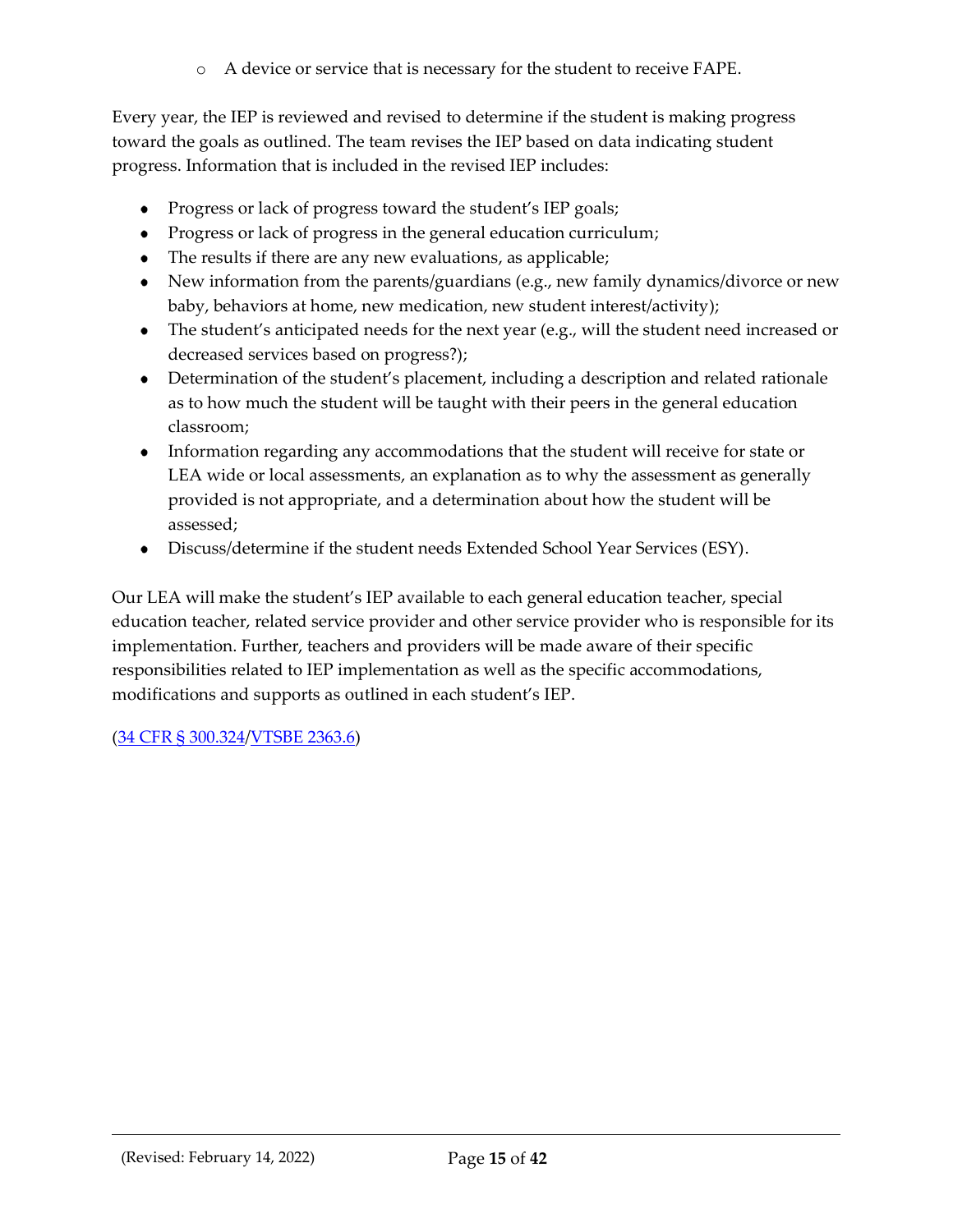## <span id="page-15-0"></span>Changes to the IEP

Periodically, the IEP Team may make some changes to the student's goals or the services between annual reviews. Sometimes changes between annual reviews may be facilitated without holding an in-person/virtual meeting, in which case the parent/guardian must agree in writing to not hold the meeting. Generally, in the absence of a meeting, the student's case manager will make the change in the IEP and send out a new copy to the team.

## [\(34 CFR § 300.324/](https://sites.ed.gov/idea/regs/b/d/300.324)[VTSBE 2363.6\)](https://education.vermont.gov/sites/aoe/files/documents/edu-series-2360-special-education-rules.pdf#page=95)

#### <span id="page-15-1"></span>Related Services: Physical and Occupational Therapy

Our LEA ensures related services are provided in accordance with the IEP. Related services are the developmental, corrective and other supportive services required to assist a student with a disability in benefitting from special education, including speech-language pathology, audiology services, interpreting services, psychological services, physical therapy, occupational therapy, counseling services (including rehabilitation counseling services), orientation, transportation and mobility services, medical services as defined in this section, parent counseling and training, school health services, school nurse services, school social work, assistive technology services, appropriate access to recreation (including therapeutic recreation), other appropriate developmental or corrective support services, and other appropriate support services including the early identification and assessment of disabling conditions in students as described in [VTSBE Rule 2360.2.16](https://education.vermont.gov/sites/aoe/files/documents/edu-series-2360-special-education-rules.pdf#page=21).

#### <span id="page-15-2"></span>Extended School Year Services (ESY)

Some students with IEPs require Extended School Year Services. However, IEP eligibility does not guarantee ESY services. Not all students with disabilities are eligible for ESY services.

The IEP Team determines whether the ESY services are necessary for the provision of FAPE. In Vermont, this decision is based on:

- If there is significant regression during vacations that students are not regaining quickly;
- If the student's disability presents a danger of substantial regression;
- If the student needs ESY to allow the student an opportunity to reach their educational goals;
- If the student's post-secondary transition goals require continued programming beyond the school year;

#### <span id="page-15-3"></span>Post-Secondary Transition

The postsecondary transition plan begins during the first IEP revision after the student turns 16. This means that the IEP Team must begin planning for the student at age 15 or earlier. The first transition plan must be complete, include all 8 elements of Indicator 13, and include the

(Revised: February 14, 2022) Page **16** of **42**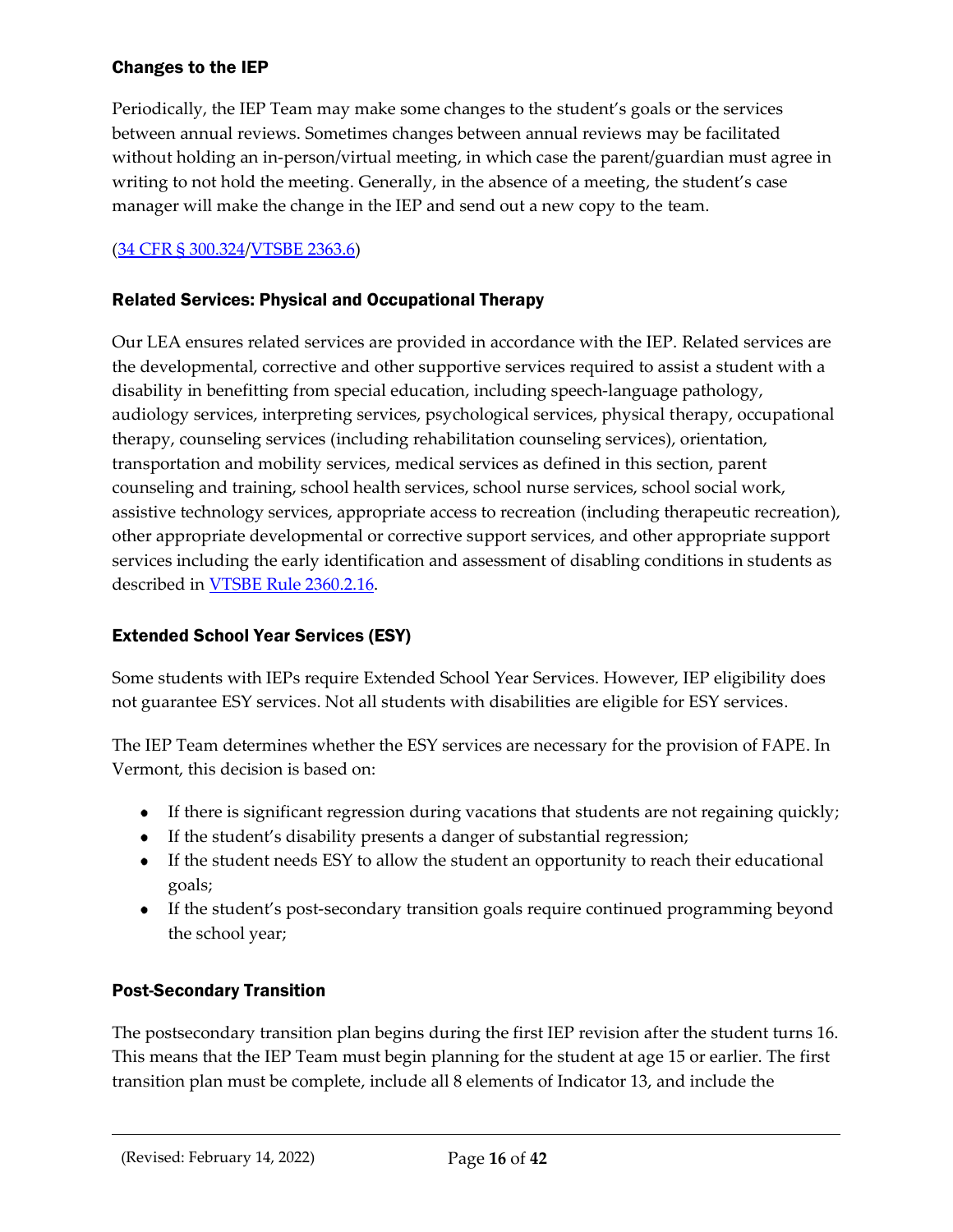following domain areas: education/training, employment, and independent living (as applicable).

When developing the plan, the IEP Team will use age-appropriate transition assessments, including, but not limited to: academic achievement, college/career readiness inventories, student preferences and interests. As outlined in the Vermont [IEP post-secondary transition](https://education.vermont.gov/documents/edu-individualized-education-program-post-secondary-transition-plan-template)  [plan template](https://education.vermont.gov/documents/edu-individualized-education-program-post-secondary-transition-plan-template), the assessments must delve into identifying information about that student's strengths, needs, preferences and interests. Other agencies may attend the transition meeting if they will be involved or paying for services after the student graduates. Examples of these agencies include Vocational Rehabilitation, Developmental Services, Department of Mental Health and Designated Agencies.

When a student nears graduation, our LEA will write a Summary of Performance for that student. It will be based on the student's unique needs and will include academic achievement, functional performance and recommendations on how to assist the student in meeting their post-secondary goals. Please see the Sample Summary of Performance Plan on the [Vermont](https://education.vermont.gov/documents/sample-summary-of-performance-exit-report) [AOE website](https://education.vermont.gov/documents/sample-summary-of-performance-exit-report) for info on the Summary of Performance.

#### $(YTSBE 2362.2.4(g)(i))$

#### <span id="page-16-0"></span>Placement

Our LEA ensures that the educational placement for students with disabilities (i.e., the provision of special education and related services) is determined by the IEP Team based on the student's individual circumstances and individual needs, and not based on the student's disability category.

Our LEA ensures an evaluation is conducted before special education and related services are provided to a student with a disability, and that an educational placement is provided to implement each student's IEP. The IEP Team makes placement decisions. The placement is based upon and implements the student's IEP, is determined at least annually, and in uniformity with the least restrictive environment provisions described below.

(34 CFR § 300.116/[VTSBE 2364.3](https://education.vermont.gov/sites/aoe/files/documents/edu-series-2360-special-education-rules.pdf#page=105), [34 CFR §§ 300.301\(a\),](https://sites.ed.gov/idea/regs/b/d/300.301/a) [300.114,](https://sites.ed.gov/idea/regs/b/b/300.114) [300.115,](https://sites.ed.gov/idea/regs/b/b/300.115) [300.116,](https://sites.ed.gov/idea/regs/b/b/300.116) [300-117,](https://sites.ed.gov/idea/regs/b/b/300.117) [300.116\(b\)\)](https://sites.ed.gov/idea/regs/b/b/300.116/b)

#### <span id="page-16-1"></span>Notice of Placement

Our LEA provides notice of a student's educational placement, following the development of the IEP, and a copy of the IEP and notice is given to the student's parent(s).

(34 CFR § 300.503)

(Revised: February 14, 2022) Page **17** of **42**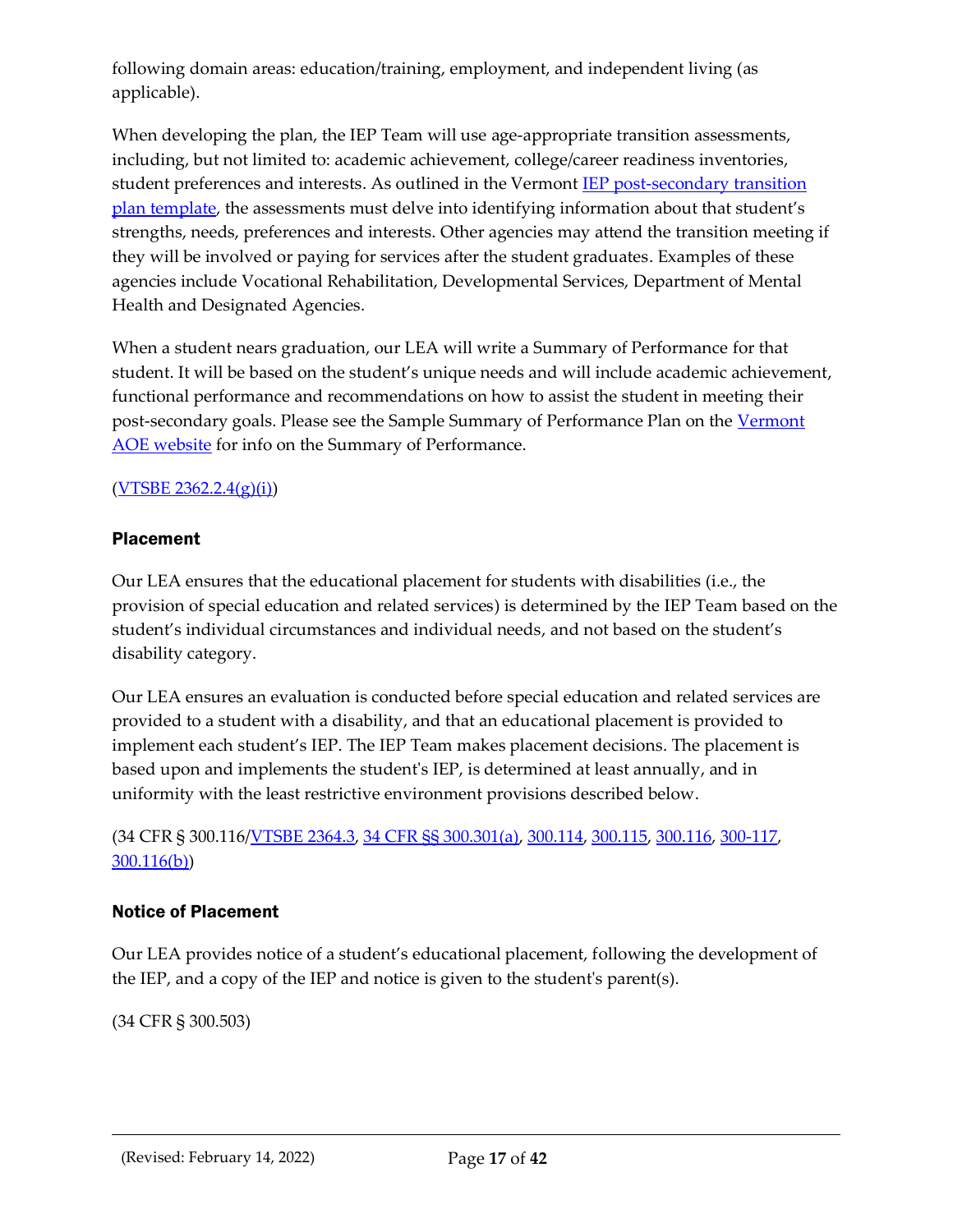#### <span id="page-17-0"></span>Consent For Placement

Our LEA obtains informed and written parental consent prior to the initial provision of special education and related services to a student with a disability in a program providing special education and related services.

Reasonable efforts to obtain informed consent from the parent for the initial provision of special education and related services to the student are made by our LEA. If the parent of a student fails to respond or refuses to consent to services, our LEA cannot provide special education or related services, and cannot use mediation or due process procedures to obtain agreement or a ruling that the services may be provided to the student.

If the parent of the student refuses to consent to the initial provision of special education and related services, or the parent fails to respond to a request to provide consent for the initial provision of special education and related services, our LEA will not be considered to be in violation of the requirement to make available FAPE to the student for the failure to provide the student with the special education and related services for which our LEA requests consent. Our LEA is not required to convene an IEP team meeting or develop an IEP for the student for the special education and related services for which our LEA requests such consent.

## [\(34 CFR § 300.300\(b\)\)](https://sites.ed.gov/idea/regs/b/d/300.300/b)

#### <span id="page-17-1"></span>Reintegration - General LRE Requirements

Our LEA ensures that to the maximum extent appropriate, students with disabilities have the right to be educated with their non-disabled peers. Least Restrictive Environment (LRE) is not necessarily a location, so much as it is a determination around how the student can receive an appropriate education, while also meeting their unique needs, in light of their circumstances. Schools generally have multiple options (often referred to as the continuum of services and/or placements) for LRE, including:

- The general education classroom with their peers (i.e., inclusion);
- The general education classroom with additional supports and/or services;
- A combination of education provided in the general education classroom and in a separate/special education classroom;
- Full time special education classroom;
- Independent schools;
- Tutorials;
- Residential settings;
- Homebound/hospitalized settings.

Additionally, a child/student may receive early childhood special education (ECSE) services in a state-approved public or private prequalified universal prekindergarten (UPK) program. Our LEA may, but is not required to, provide ECSE services outside of our LEA, even if the student is enrolled in an UPK program outside of our LEA. All public and private UPK programs shall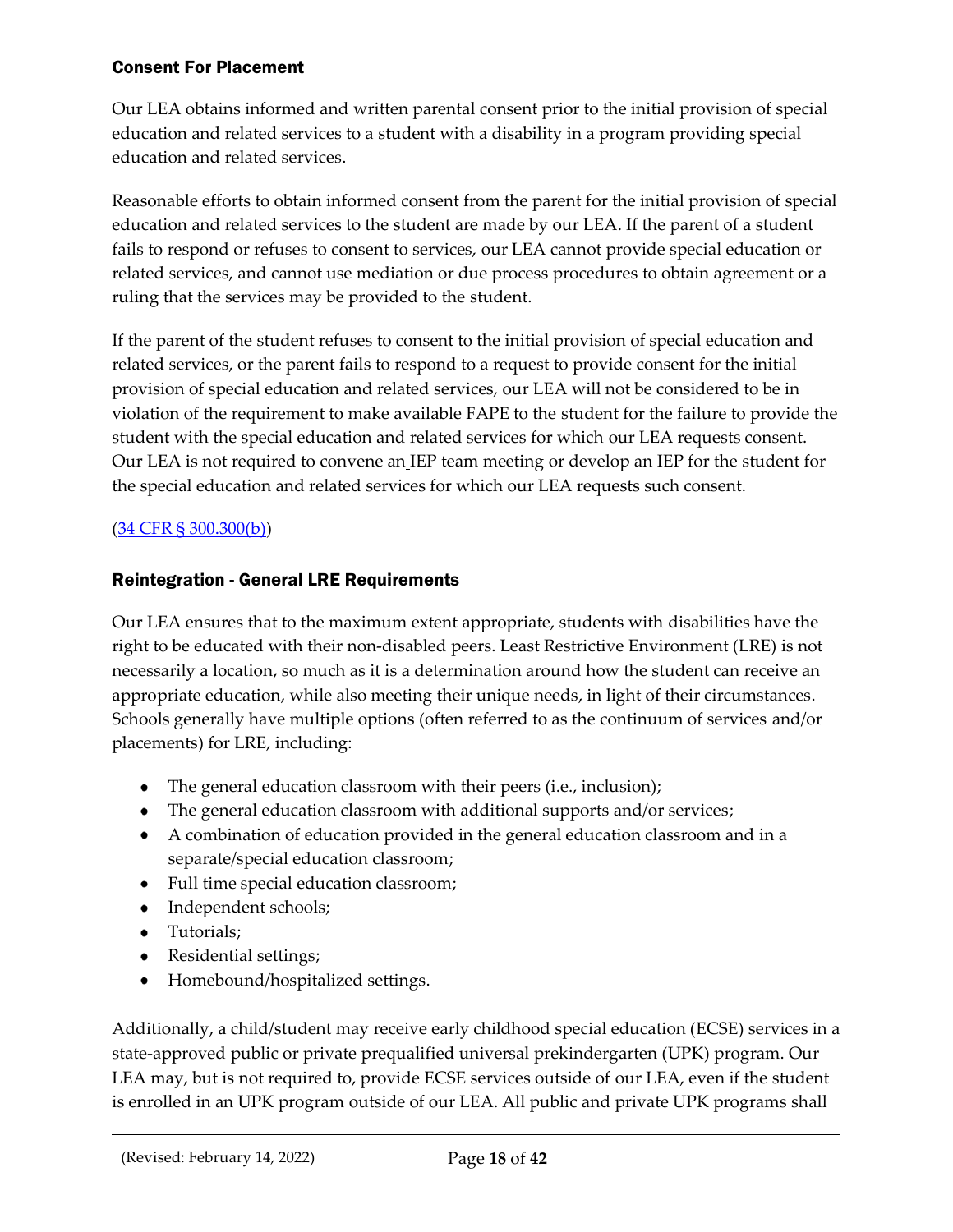adhere to applicable federal and state laws including, but not limited to: IDEA Part B, Section 504 of the Rehabilitation Act of 1973, the Americans with Disabilities Act (ADA), Title VII of the Civil Rights Act of 1964, Vermont's Act 166 of 2014, VTSBE Rule Series 2600, and the Vermont Agency of Human Services (AHS) Child Development Division (CDD) licensing regulations. For students who are enrolled in public or private UPK programs and receive ECSE services, the UPK program shall allow access to ECSE service providers and permit announced and unannounced visits by representatives of Agency of Education, AHS and our LEA staff.

Each student's LRE is differentiated dependent upon the student's needs. Some benefits of inclusion include:

- Students have the opportunity to learn from each other;
- Students can build and maintain relationships;
- Students eligible for special education are not considered different or "other" by their peers;
- Students have access to the same instruction as their peers, although it may be modified to meet their needs;
- Students benefit from the resources available in the classroom.

Special classes, separate schooling or other removal of students with disabilities from the general educational environment shall occur only if the nature or severity of the student's disability is such that education in general classes with the use of supplementary aids and services cannot be achieved satisfactorily.

Pursuant to [16 V.S.A § 2959b,](https://legislature.vermont.gov/statutes/section/16/101/02959) the IEP Team may consider the cost of the provision of special education or related services to the student if:

- 1. The IEP has been developed with the parents in accordance with Rules 2363;
- 2. The IEP Team has determined that the student's placement contained in the IEP is appropriate for the student;
- 3. Each of the options under consideration by the IEP Team for fulfilling the requirements of the student's IEP would constitute a free appropriate public education in the least restrictive environment for the student; and
- 4. The funding mechanism for the special education service was not used to deny a free appropriate public education to the student.

## [\(34 CFR § 300.114/](https://sites.ed.gov/idea/regs/b/b/300.114)[VTSBE 2364.1,](https://education.vermont.gov/sites/aoe/files/documents/edu-series-2360-special-education-rules.pdf#page=104) [34 CFR § 300.324\(a\)\(4\)-\(6\)\)](https://sites.ed.gov/idea/regs/b/d/300.324)

## <span id="page-18-0"></span>Residential Placement

At any time, a parent/guardian or IEP Team member may request that the IEP Team consider sending a student to a residential placement. Once that request has been made, the Secretary of Education must be informed in writing. The Secretary may establish a Residential Review Team to consider the request to investigate the need for a residential placement. In addition, the IEP Team is provided with technical assistance (by either the Residential Review Team or a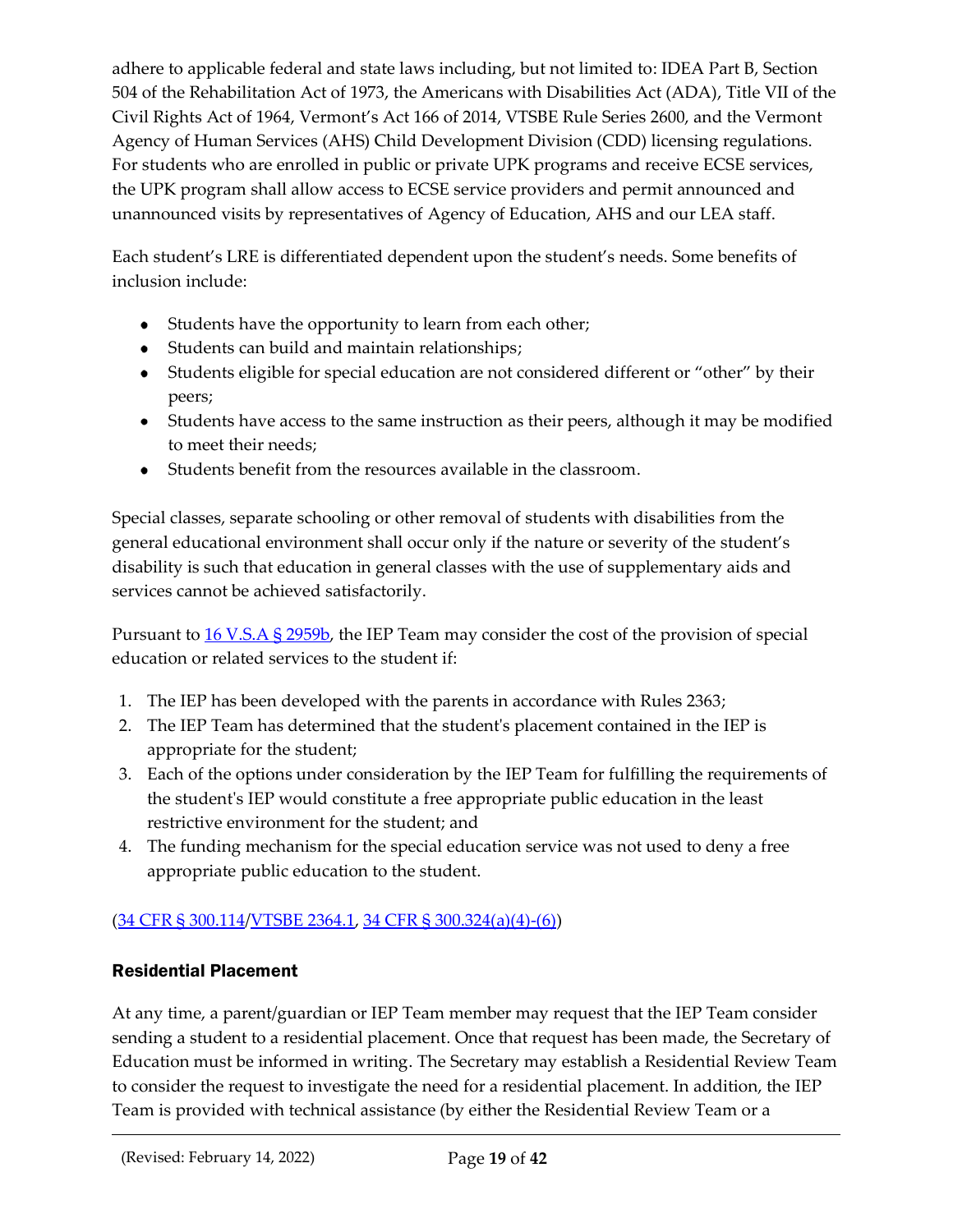designated member) regarding the need for residential placement, alternatives to residential placement and alternative cost-effective residential facilities.

The Residential Review Team has 30 days to investigate the residential request. The Residential Review Team may:

- Advise the IEP Team on alternatives to residential placement;
- Review the IEP to consider whether the student can be educated in a less restrictive environment;
- Assist our LEA in locating cost effective and appropriate residential facilities;
- Request, but not require, the development of a new IEP if alternatives to residential placement are appropriate;
- Offer mediation to resolve disputes relating to the need for residential placement;
- Provide notice in writing to the IEP team if/when it determines that residential placement (or a particular placement) is not appropriate and reasons for the conclusions.

If the Residential Review Team recommends that the student is not in need of a residential placement, the Secretary may request a due process hearing.

The Secretary of Education has the authority to waive the above procedures not otherwise inconsistent with law for emergency placements for administrative efficiency.

If the Residential Review Team/designee discovers that the rules of LRE determinations have not been followed, it may require our LEA to submit a plan of correction.

If the IEP Team selects a more costly residential placement than has been identified by the Residential Review Team (e.g., other available, appropriate, cost-effective alternatives/ residential facilities were previously identified), then our LEA's reimbursement for the residential facility shall be based on the less costly placement. Our LEA has the right to appeal that decision to the state Board of Education.

If/when the IEP Team places a student at a residential facility, it shall be at no cost to the parent/guardian.

The Agency of Education shall maintain a current list that identifies residential facilities, which may include: approved disability categories, approval status in the host state, costs for tuition and other services, and other information as deemed relevant and appropriate.

If the Residential Review Team recommends that a residential placement may be funded by another state agency (i.e., not placed by our LEA), the Residential Review Team/designee and IEP Team shall work with the other state agency in a timely manner in accordance with the Interagency Agreement.

Any time a student attends a residential placement (either placed by the IEP team or another state agency), the IEP will be amended to include goals and objectives that are designed to reintegrate the student back into the public-school placement. The IEP will also include a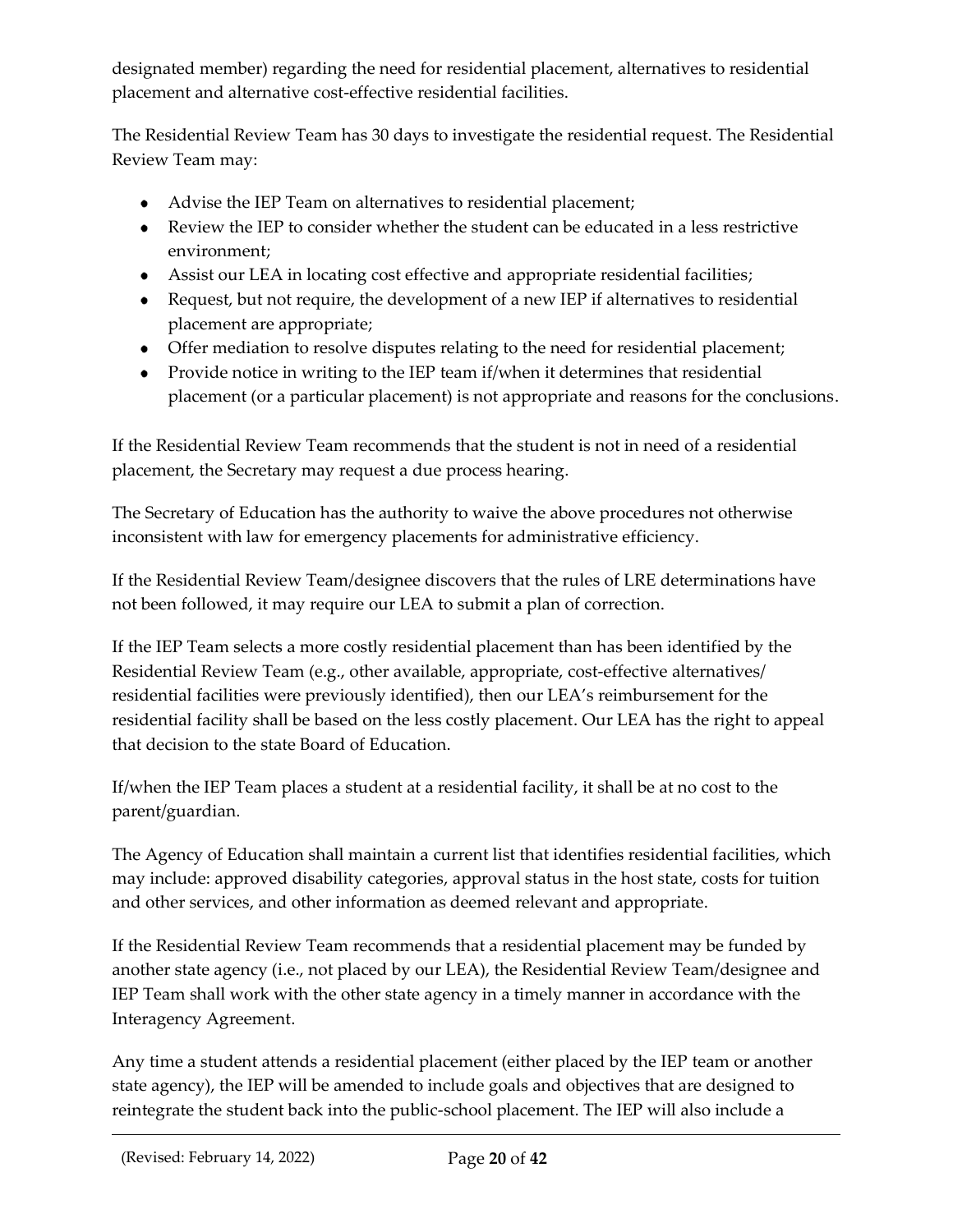description of how those goals and objectives will support the student into returning to a less restrictive placement.

## <span id="page-20-0"></span>Parental Consent

Our LEA ensures the educational rights of parents and adult students to consent to the provision of special education services under federal [\(34 CFR § 300.300\)](https://sites.ed.gov/idea/regs/b/d/300.300) and state [\(](https://education.vermont.gov/sites/aoe/files/documents/edu-series-2360-special-education-rules.pdf#%5B%7B%22num%22%3A227%2C%22gen%22%3A0%7D%2C%7B%22name%22%3A%22Fit%22%7D%5D)[VTSBE](https://education.vermont.gov/sites/aoe/files/documents/edu-series-2360-special-education-rules.pdf#page=110) [2365.1.3\)](https://education.vermont.gov/sites/aoe/files/documents/edu-series-2360-special-education-rules.pdf#page=110) regulations.

Informed parental consent shall be required:

- 1. Before conducting an initial evaluation or reevaluation which consists of more than a review of existing data.
- 2. Before the initial provision of special education and related services. Consent for initial evaluation may not be construed as consent for initial provision of special education services.

Consent, where given:

- 1. Shall be after the parent has been fully informed of all information relevant to the activity for which consent is sought, in his or her native language, or other mode of communication.
- 2. Shall be in writing and shall indicate that it is given voluntarily with the knowledge that it may be revoked at any time, with the understanding that the revocation is not retroactive.

Parental consent is not required:

- 1. Before reviewing existing data as part of an evaluation or a reevaluation;
- 2. Before administering a test or other evaluation that is administered to all students unless, before administration of that test or evaluation, consent is required of parents of all students; or
- 3. Before a reevaluation, if our LEA can demonstrate that it has taken reasonable measures to obtain consent and the parent failed to respond.

If the parents of a student refuse consent for an initial evaluation or a reevaluation which includes the gathering of new information:

- 1. Our LEA may continue to pursue these evaluations by seeking mediation, using due process or reviewing existing data.
- 2. Our LEA may decide not to pursue the evaluation and shall document its justification for doing so in the student's record.
- 3. If the parent of a student enrolled in public school or seeking to be enrolled in public school does not provide consent for initial evaluation, or the parent fails to respond to a request to provide consent, our LEA may pursue the initial evaluation of the student by utilizing mediation or due process. The public school shall not have violated its obligation to locate,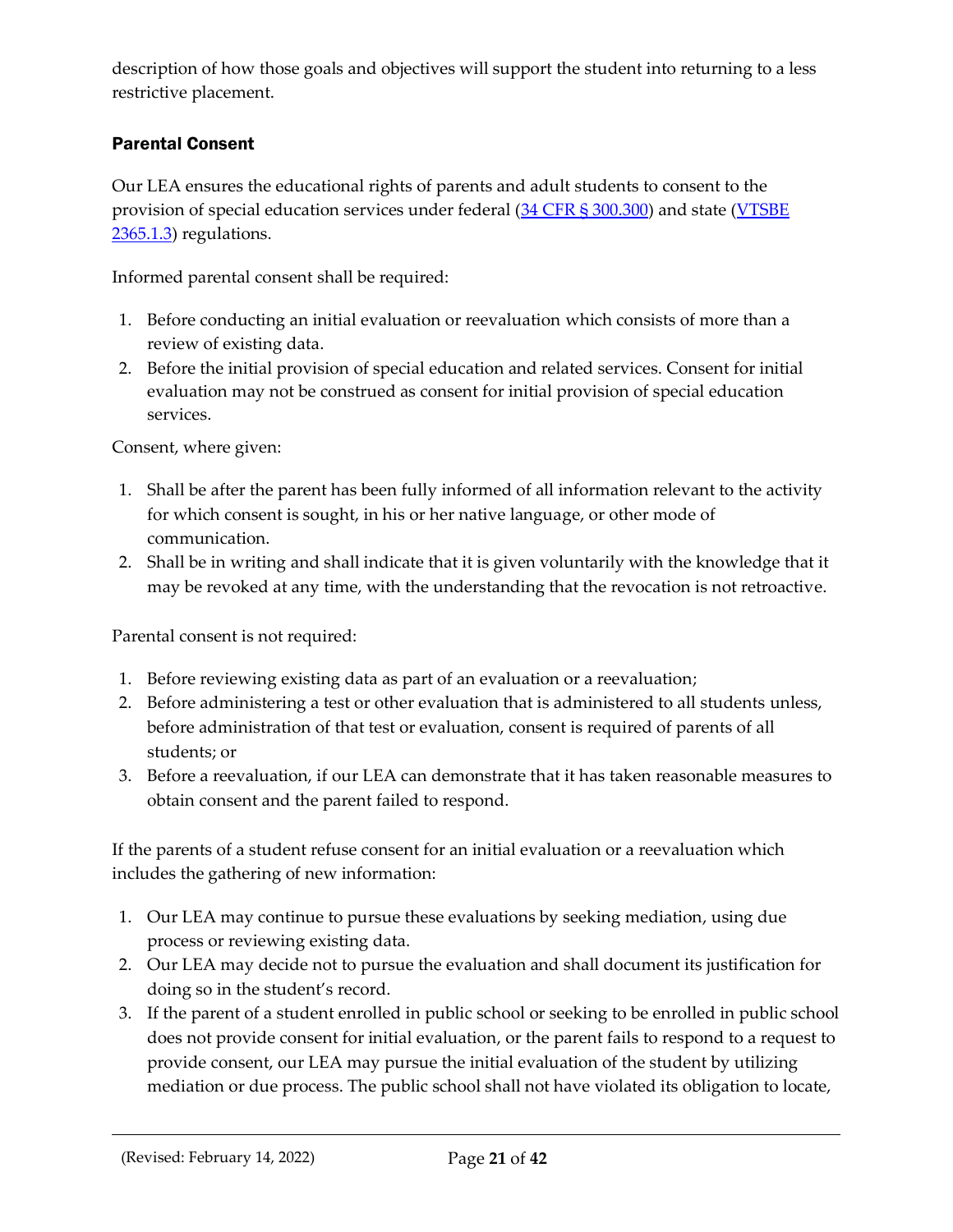identify, and evaluate students suspected of being students with disabilities if it declines to pursue an evaluation to which a parent has failed to consent.

4. Except as otherwise provided in regulations, our LEA may not use a parent's refusal to consent to an initial evaluation to deny the parent or student any LEA service, benefit or activity outside of special education.

## [\(34 CFR §](https://sites.ed.gov/idea/regs/b/d/300.300/b) 300.300[/VTSBE 2365.1.3\)](https://education.vermont.gov/sites/aoe/files/documents/edu-series-2360-special-education-rules.pdf#page=110)

## <span id="page-21-0"></span>Parental Revocation of Consent

Our LEA ensures the educational rights of parents and adult students to revoke their consent to the provision of special education services under federal  $(\frac{5300.9(c)1-2}{2})$  $(\frac{5300.9(c)1-2}{2})$  $(\frac{5300.9(c)1-2}{2})$  and state  $(\frac{52363.8(e)}{2})$ regulations.

If, at any time after the initial provision of special education and related services, the parent of a student revokes consent in writing for the continued provision of special education and related services, our LEA:

- 1. Will stop providing special education and related services to the student, but, before doing so, will provide prior written notice.
- 2. Will not use special education dispute resolution procedures, including mediation and due process, to obtain agreement or a ruling that the services may be provided to the student.
- 3. Is not considered to be in violation of the requirement to make FAPE available to the student because of the failure to provide the student with further special education and related services.
- 4. Is not required to convene an IEP team meeting or develop an IEP for the student for further provision of special education and related services.
- 5. Is not required to amend the student's education records to remove any reference to the student's receipt of special education and related services because of the revocation of consent.

#### Procedures:

- 1. Our Local Education LEA has/will adopt a written procedure for parents and adult students to revoke their consent to special education services and the written documentation must indicate the date of revocation. Our LEA will also include the date our LEA received the written revocation of consent form should it be presented to our LEA following the date the revocation was indicated to start.
- 2. Our LEA shall provide written notice to the parent that it is ceasing the provision of special education services and may not continue to provide special education and related services.
- 3. Our LEA may not use due process procedures or mediation to obtain an agreement or a ruling that allows the special education and related services be provided to the student.
- 4. Our LEA will not be considered in violation of the requirement of a free, appropriate public education for failure to provide the student with the special education and related services because the parent has withdrawn their consent to such services.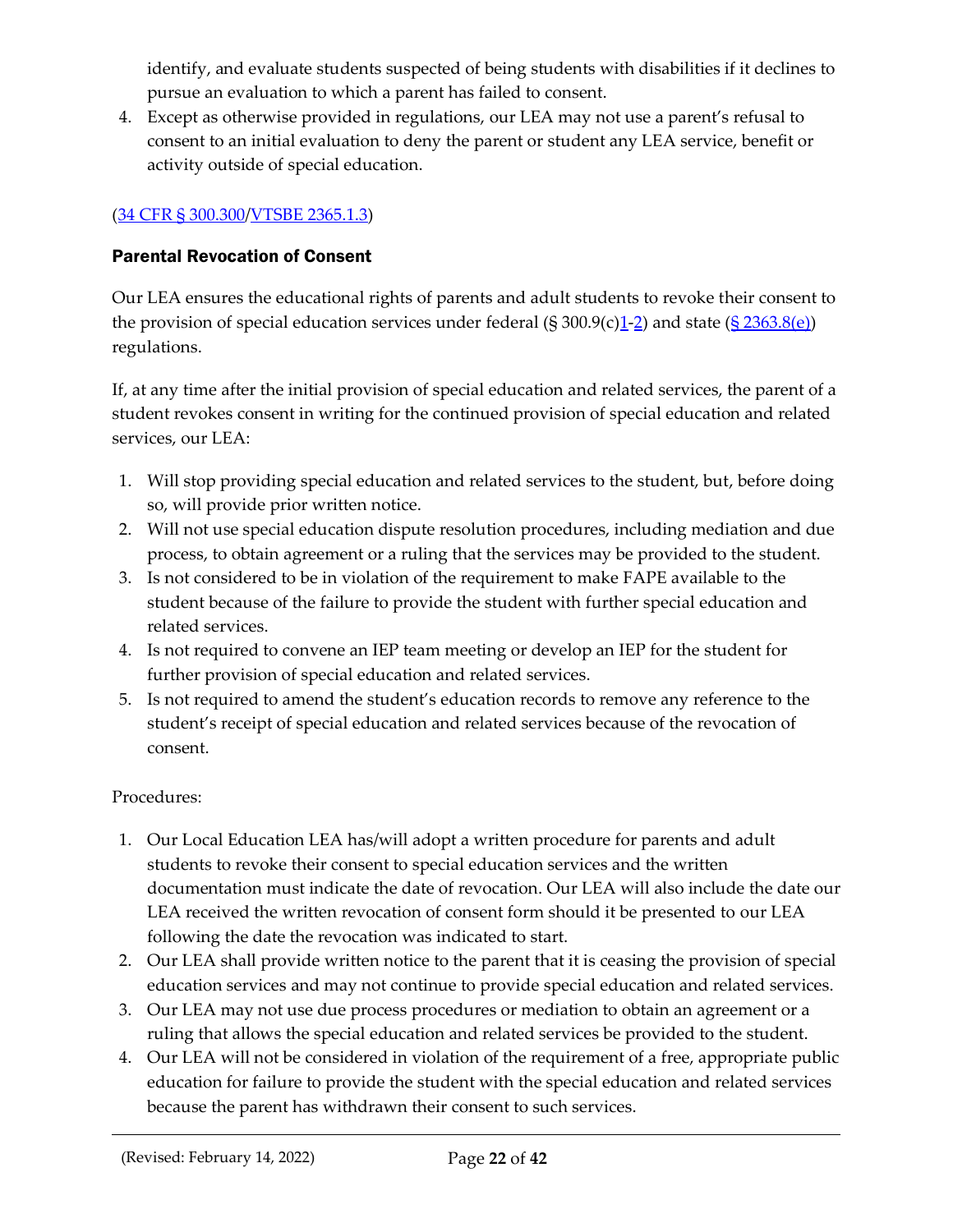- 5. Our LEA is not responsible for convening an IEP Team meeting to review or develop an IEP for the student after date of the revocation of consent.
- 6. Our LEA is not required to amend the student's educational records or to remove any references to the student's receipt of special education and related services prior to the date of the revocation of consent.
- 7. Our LEA shall inform the parent that any referral for future special education and related services will be treated as an initial referral for a special education eligibility evaluation.

 $(34 \text{ CFR } $ 300.9(c)(1-2)/\text{UTSBE } 2363.8(e))$  $(34 \text{ CFR } $ 300.9(c)(1-2)/\text{UTSBE } 2363.8(e))$  $(34 \text{ CFR } $ 300.9(c)(1-2)/\text{UTSBE } 2363.8(e))$  $(34 \text{ CFR } $ 300.9(c)(1-2)/\text{UTSBE } 2363.8(e))$ 

## <span id="page-22-0"></span>IDEA Part C (Birth to Age 3) to Part B 619 (Ages 3 through 5) Transition

IDEA requires 100% of the children enrolled in Part C who are eligible for Part B to have Part B early childhood special education services in place by each child's third birthday.

This transition for children and their families as they leave Part C should be seamless, so they have timely access to appropriate services. With a transition plan and supports in place, families can move smoothly from one program or system to another, or among services within a program or system. [Local structures, policies, agreements,](https://ectacenter.org/topics/transition/stateex.asp) personnel development processes, and other mechanisms must be in place within our LEA in order to support the transition process.

[Form 6B](https://education.vermont.gov/sites/aoe/files/documents/edu-form-6b-idea-part-c-to-part-b-transition.pdf) is a required Vermont Agency of Education form. It is as a guidance tool for Part B eligibility determination and a parent information and consent form. This document is to be completed by our LEA with the family during the transition meeting(s). Depending on the family and student's needs, the transition meeting may be several meetings. Therefore, Form 6B should be seen as a document that is completed over a period leading to the student's third birthday and possible implementation of the ECSE IEP by the student's third birthday. The  $C$  to **[B Transition](https://education.vermont.gov/sites/aoe/files/documents/part-c-to-part-b-AC-version.pdf) module provides more information.** 

## <span id="page-22-1"></span>Early Childhood Special Education Eligibility at Age Three

Only our LEA can determine the eligibility of a 3-year-old to receive ECSE services. Part C/EI can decide if a child is potentially eligible for ECSE services based on requirements in  $2360.5.10(c)$  and present this evidence to our LEA. It is up to our LEA to consider and review all evidence presented by Part C/EI to determine the child's ECSE services eligibility.

A meeting notice of the initial IEP meeting will be sent to their CIS/EI Part C Coordinator or designee at the request of the parent.

1. If our LEA determines the child eligible for early childhood special education services, an IEP must be developed and implemented by the child's third birthday ([2360.5.10\)](https://education.vermont.gov/sites/aoe/files/documents/edu-series-2360-special-education-rules.pdf#%5B%7B%22num%22%3A107%2C%22gen%22%3A0%7D%2C%7B%22name%22%3A%22Fit%22%7D%5D). This will help ensure a seamless and effective transition for children with disabilities from Part C/EI to Part B ECSE within our LEA. The required components for an ECSE IEP are listed in [Rule 2363.7.](https://education.vermont.gov/sites/aoe/files/documents/edu-series-2360-special-education-rules.pdf#%5B%7B%22num%22%3A201%2C%22gen%22%3A0%7D%2C%7B%22name%22%3A%22Fit%22%7D%5D) For all children who transition from CIS/EI Part C to Part B ECSE, the IEP Team must consider the Individualized Family Service Plan (IFSP)/One Plan content when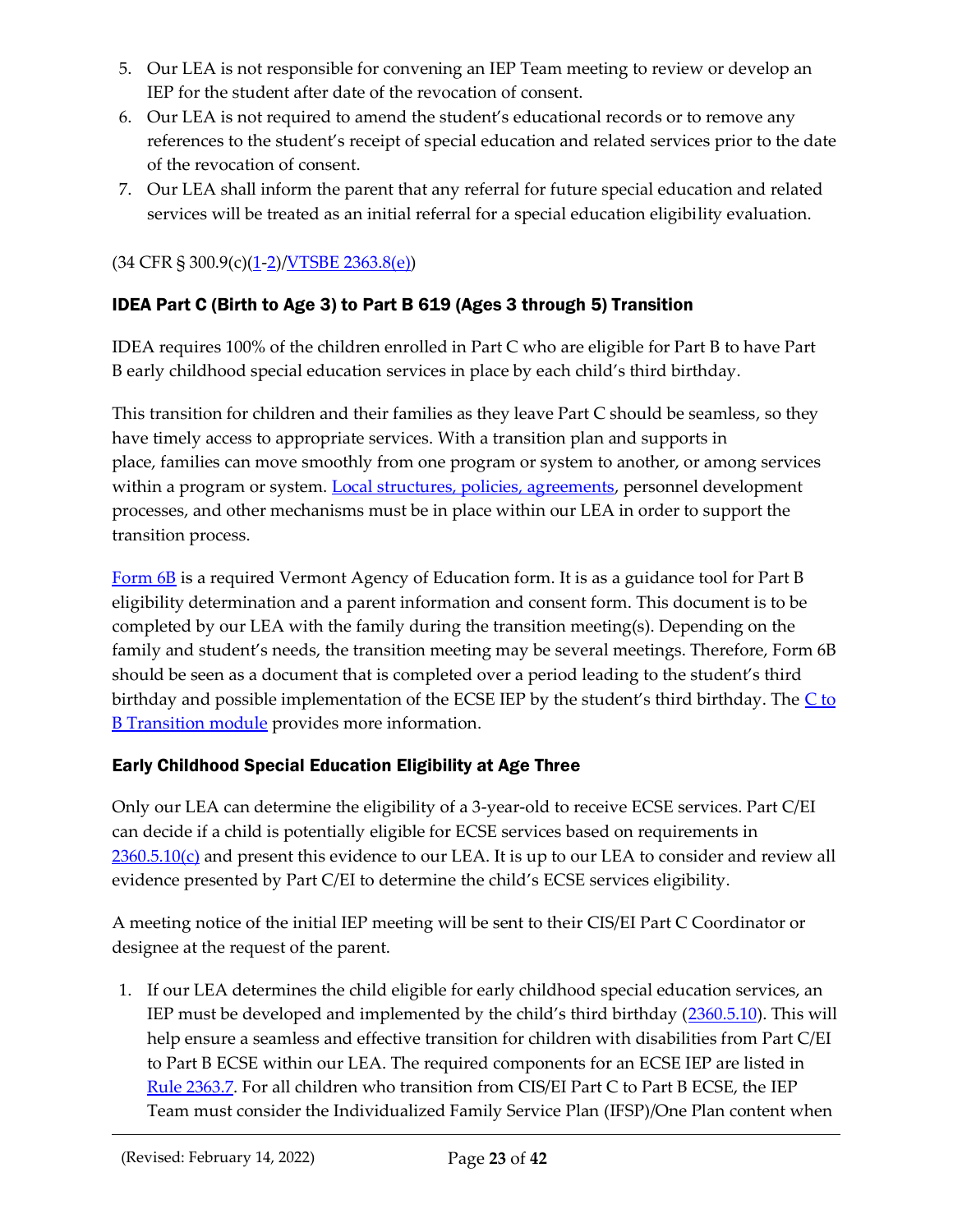developing the initial IEP. This includes the natural environments statement. Form 5: the [ECSE \(Ages 3 through 5\) IEP template](https://education.vermont.gov/documents/edu-form-5-early-childhood-special-education-ecse-ages-3-through-5-iep) is another important form in this process.

2. The IEP Team must develop the ECSE IEP prior to the end of our school year so that the child's IEP is in place at the beginning of the following school year. Furthermore, if the child is to receive uninterrupted services during the summer months, the IEP Team must determine the date when the child's services will begin.

## <span id="page-23-0"></span>Early Childhood Special Education Eligibility from Age 3 until 6th Birthday

Essential Early Education (EEE) is IDEA Part B Early Childhood Special Education (ECSE) services for children ages three through five, inclusive. Special education and related services are provided by our LEA to ensure children receive age-appropriate services within inclusive environments to the fullest extent possible. Decisions on a child's environment are made individually by the IEP Team, including family members, and should be considered after our LEA determines special education and related services. For 3 through 5-year-olds, the family home is another appropriate environment.

A child age three years through five years shall be eligible for ECSE services if the child meets criteria set forth in Part C [Rule 2361.2.](https://education.vermont.gov/sites/aoe/files/documents/edu-series-2360-special-education-rules.pdf#%5B%7B%22num%22%3A135%2C%22gen%22%3A0%7D%2C%7B%22name%22%3A%22Fit%22%7D%5D)

## <span id="page-23-1"></span>Evaluation and Developmental Delay

Developmental delay is determined through a comprehensive evaluation as measured by at least two appropriate assessment measures, one of which must be a standardized diagnostic instrument. Other measures may include, but are not limited to, observation of a student's function across daily routines and settings, interview with teachers, family and/or caregivers, review of ongoing assessment, and, if warranted, a functional behavior assessment.

To meet developmental delay criteria a student must demonstrate at least one of the following. Please note that using standard deviations is recommended over percentage delay:

- a 40% delay in one or more developmental domains;
- A 25% delay in two or more developmental domains;
- A 2.0 standard deviation at, or below the mean (2nd percentile) in one or more developmental domains; or
- A 1.5 standard deviation at, or below the mean (7th percentile) in two or more developmental domains.

Developmental Domains are defined as:

- Speech and language development, including receptive and/or expressive communication, articulation, fluency and/or voice;
- Adaptive development (self-help skills);
- Social or emotional development;
- Physical development, including gross or fine motor skills; or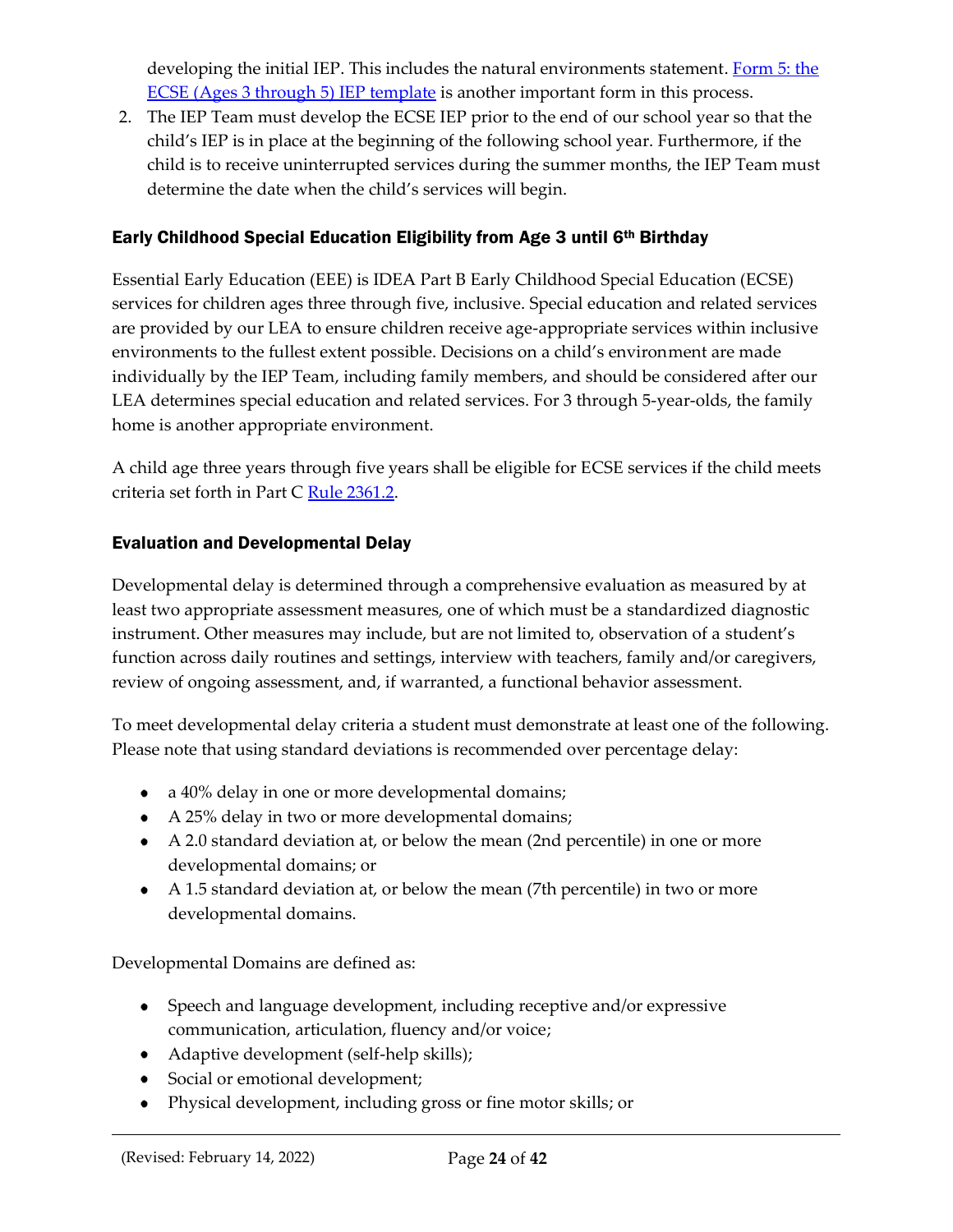Cognitive skills such as perception, memory, processing and reasoning.

The administration of any assessments shall be in compliance with the evaluation requirements set forth in [Rule 2362.2.1.](https://education.vermont.gov/sites/aoe/files/documents/edu-series-2360-special-education-rules.pdf#%5B%7B%22num%22%3A159%2C%22gen%22%3A0%7D%2C%7B%22name%22%3A%22Fit%22%7D%5D)

If the EPT has determined the student eligible to receive special education and related services an IEP shall be written within 30 days of the eligibility determination.

#### <span id="page-24-0"></span>Transition for Children Moving to Kindergarten

Our LEA will comply with [Rule 2361.4](https://education.vermont.gov/sites/aoe/files/documents/edu-series-2360-special-education-rules.pdf#%5B%7B%22num%22%3A139%2C%22gen%22%3A0%7D%2C%7B%22name%22%3A%22Fit%22%7D%5D) regarding how our LEA will support an IEP Team and children moving to kindergarten.

## <span id="page-24-1"></span>Transfer Pupils

#### <span id="page-24-2"></span>In-State Transfer Students

If a student moves to our LEA who was previously eligible for special education services, or who was being evaluated for special education in another Vermont LEA, we will either adopt the student's existing IEP, or develop a new IEP for the student. If our LEA develops a new IEP for the student, we will implement their existing IEP to the greatest extent possible until that time. In the absence of exceptional circumstances, a student's IEP services shall commence within one week of their enrollment.

#### ([34 CFR § 300.323\(e\)](https://sites.ed.gov/idea/regs/b/d/300.323/e))

To make this transition as smooth as possible, both the previous and new LEA will have to take reasonable steps to send and receive all relevant documents in a timely fashion.

#### ([34 CFR §§ 300.124](https://sites.ed.gov/idea/regs/b/b/300.124), [300.101\(b\)](https://sites.ed.gov/idea/regs/b/b/300.101/b))

#### <span id="page-24-3"></span>Out-of-State Transfer Students

If a student eligible for special education services in another state moves into our LEA midschool year, our LEA, in consultation with the student's parent(s), shall provide a FAPE to that student, including services comparable to those described in the student's former IEP. This arrangement will continue until our LEA conducts an evaluation to determine initial eligibility in Vermont, and if eligible, until we develop and adopt a new IEP.

When a student eligible for special education transfers from another state to our LEA within the same school year, our LEA will conduct an evaluation as soon as possible to determine eligibility and, if appropriate, develop, adopt and implement a new IEP. Documentation of the evaluation shall include the evaluation's expected completion date, should it differ from the original expected date of completion.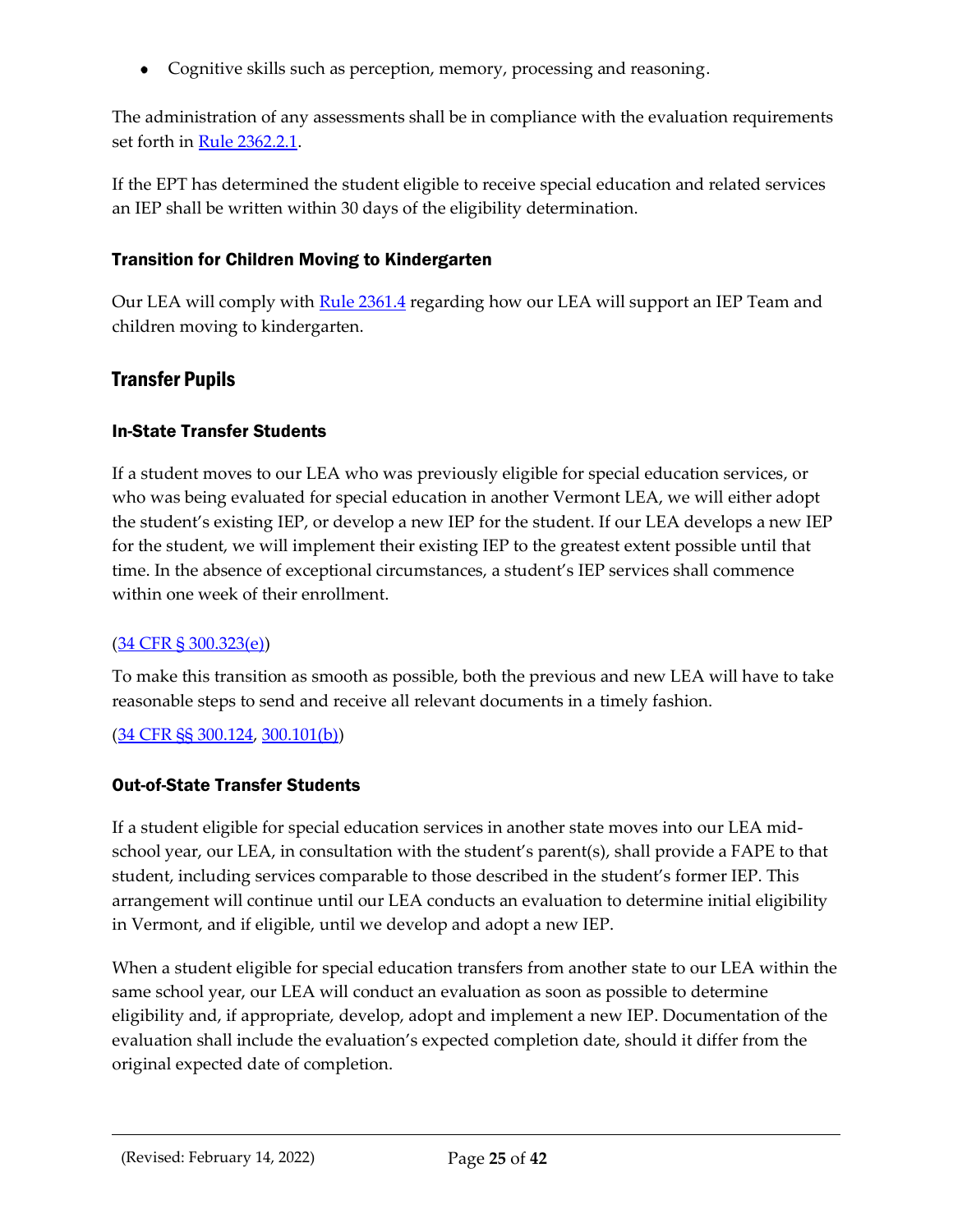To facilitate the transition of a student, the previous LEA and our LEA shall take reasonable steps to promptly send and receive, in accordance with the provisions of the Family Education Rights and Privacy Act (FERPA), the student's records, including the IEP, supporting documents, and any other records relating to the student's special education and related services. This rule may not be interpreted to limit either the previous LEA or our LEA's responsibilities pursuant to VTSBE Rule [2365.2.12](https://education.vermont.gov/sites/aoe/files/documents/edu-series-2360-special-education-rules.pdf#page=140) and [2365.2.13](https://education.vermont.gov/sites/aoe/files/documents/edu-series-2360-special-education-rules.pdf#page=140).

([34 CFR § 300.323\(e\)](https://sites.ed.gov/idea/regs/b/d/300.323/e), [34 CFR § 300.323\(f\),](https://sites.ed.gov/idea/regs/b/d/300.323/f) [34 CFR § 300.323\(g\)\)](https://sites.ed.gov/idea/regs/b/d/300.323/g)

## <span id="page-25-0"></span>Access Rights to Records

Our LEA ensures a parent's rights to inspect and review any education records relating to their students that are collected, maintained or used by our LEA under the IDEA.

#### [\(34 CFR § 300.612/](https://sites.ed.gov/idea/regs/b/f/300.612)[VTSBE 2365.2.2\)](https://education.vermont.gov/sites/aoe/files/documents/edu-series-2360-special-education-rules.pdf#page=136)

Procedures:

Our LEA will comply with a parent's request to inspect and review their student's educational records without unnecessary delay:

- Before any meeting regarding an IEP; or
- Before any administrative complaint, mediation, resolution session, due process hearing or expedited hearing.
- In no case will records be provided more than 45 days after the parents' request has been made;
- Our LEA may charge a fee for copies if the fee does not prevent the parent(s) from exercising their right to review and inspect records;
- Our LEA has a process to record access to records, limit records to only a student's parent(s), and to provide location and types of records maintained upon request by parent(s);
- Our LEA has a procedure for parents to request amendment of educational records.

Our LEA must provide a procedure and an opportunity for a hearing for a parent or adult student to challenge information in the educational records that is inaccurate, misleading, or otherwise in violation of the privacy or other rights of the student.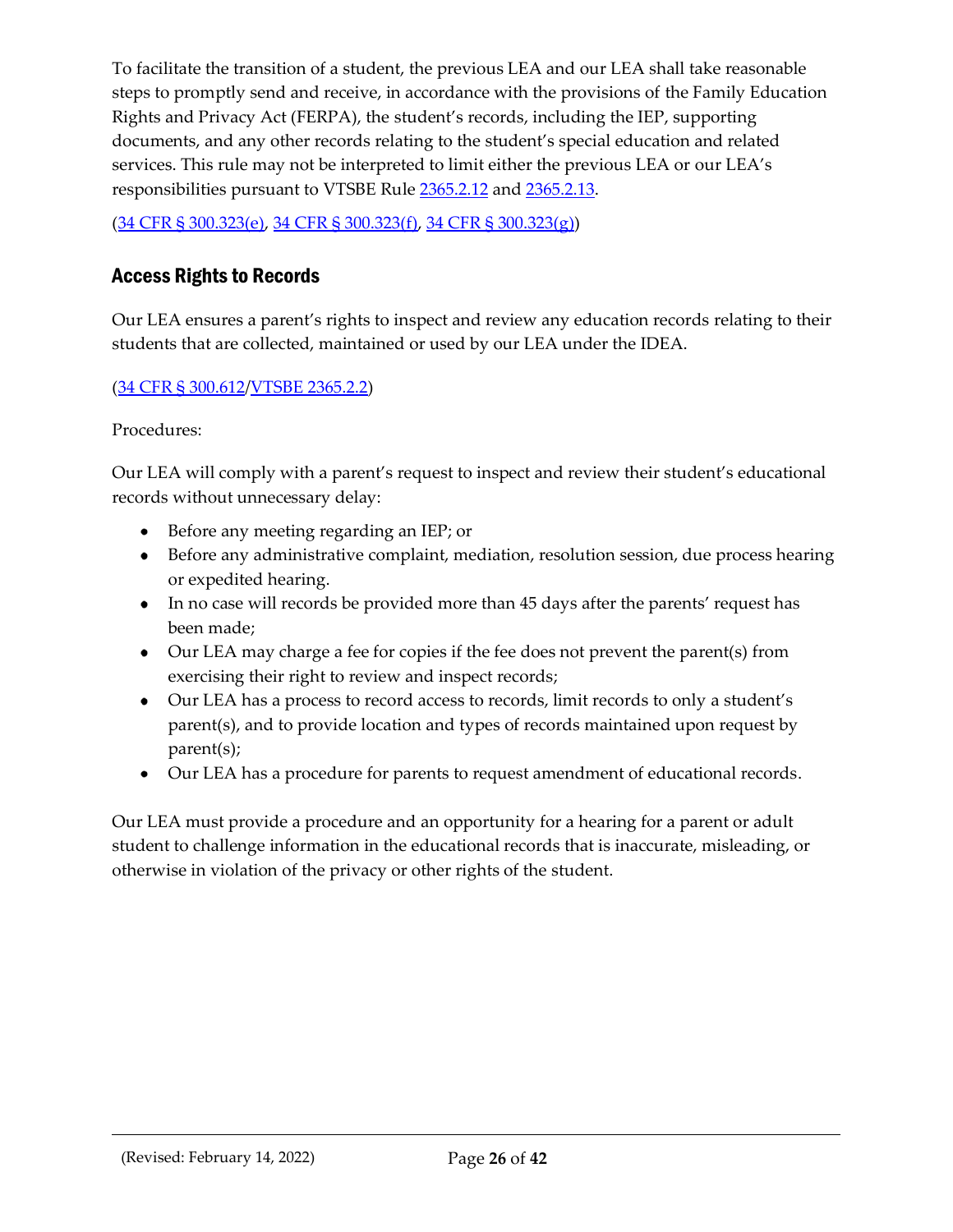## <span id="page-26-0"></span>Dispute Resolution Procedures

The AOE provides dispute resolution processes and procedures for parents of students with disabilities and LEAs.

Our LEA's policy is to ensure parents are made aware of their rights to dispute resolution options by providing parents with a copy of their notice of procedural safeguards at least annually, as well as upon initial referral for special education, upon parent request for evaluation, upon request, and not later than the date on which the decision to take disciplinary action against a student eligible for special education is made.

## <span id="page-26-1"></span>Due Process Procedures

#### <span id="page-26-2"></span>Opportunity To Examine Records and Parent Participation in Meetings

The parents of a student with a disability are afforded, in accordance with the policies in the section of this document titled Confidentiality of Information, an opportunity to:

- Inspect and review all education records with respect to the identification, evaluation, and educational placement of the student and the provision of a free appropriate public education to the student, and:
- Participate in meetings with respect to the identification, evaluation, and educational placement of the student and the provision of a free appropriate public education to the student.

Our LEA will provide parents of students with disabilities notification to ensure they have the opportunity to participate in meetings. The term "meeting" in this policy does not include informal or unscheduled conversations involving public agency personnel and conversations on issues such as teaching methodology, lesson plans or coordination of service provision. A meeting also does not include preparatory activities that LEA personnel engage in to develop a proposal or response to a parent proposal that will be discussed at a later meeting.

The IEP Team, which includes the parent, makes decisions on the educational placement of the student. In implementing this policy, our LEA uses procedures consistent with the policies described above.

If neither parent can participate in a meeting in which a decision is to be made relating to the educational placement of their student, our LEA uses other methods to ensure their participation, including individual or conference telephone calls or video conferencing. A placement decision may be made by the IEP Team without the involvement of the parent if our local educational agency is unable to obtain the parent's participation in the decision. In this case, our LEA must have a record of its attempt to ensure parent involvement.

#### (34 CFR §§ 300.501, [300.322\(e\)\)](https://sites.ed.gov/idea/regs/b/d/300.322/e)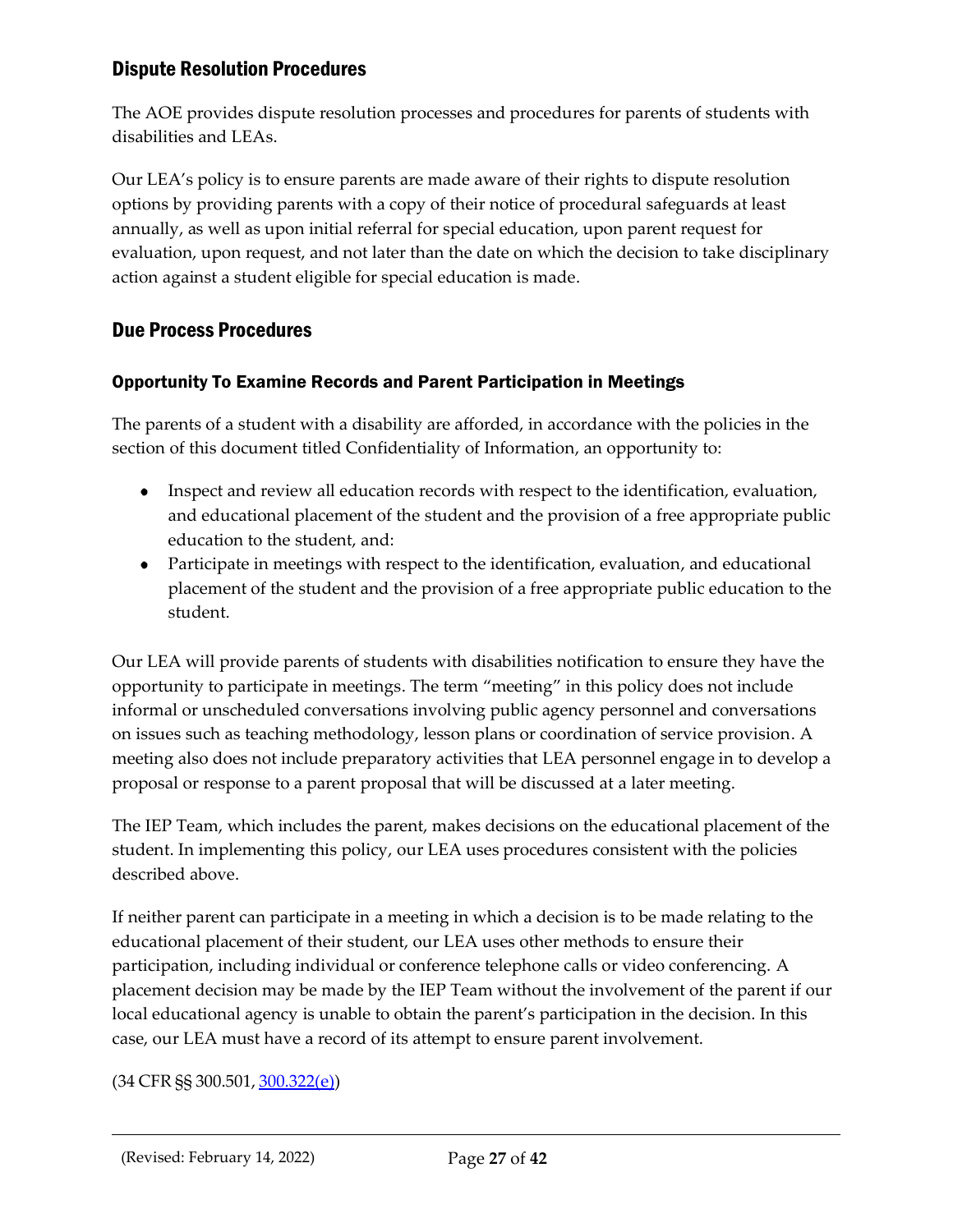#### <span id="page-27-0"></span>Independent Educational Evaluations

Parents or adult students have the right to ask for an independent evaluation if they don't agree with the results of the evaluation that was obtained by our LEA. The independent evaluation:

- Is conducted by a qualified examiner who is not employed by our LEA;
- Is at no cost to the parent;
- May be requested one time for each evaluation completed by our LEA if the parent disagrees.

After the parent/guardian requests the evaluation, our LEA must (without unnecessary delay) either initiate a hearing to show that the evaluation was appropriate or ensure that the independent evaluation is at no cost to the parent.

Our LEA is required to provide parents information about where they may obtain the independent evaluation including location of the evaluation and the qualification of the examiner (the qualifications must be the same as the criteria that our LEA uses). If our LEA criteria is not met for the independent evaluation, our LEA may call for mediation or a due process hearing. Parents are not required to tell our LEA why they want an independent evaluation.

Parents have the right to pay for their own independent evaluation, which may be presented as evidence at a hearing. Our LEA must consider the results of the parent/guardian's evaluation (if it meets our LEA's criteria) and make decisions based on the provisions of FAPE. If a hearing officer orders an independent evaluation, it must be at no cost to the parent.

## [\(34 CFR § 300.502\)](https://sites.ed.gov/idea/regs/b/e/300.502)

## <span id="page-27-1"></span>Educational Surrogate Parent Policy and Procedures

It is the policy and responsibility of our LEA to ensure that the educational rights of children and students are protected under federal  $(S\,300.519)$  and state (VTSBE 2369\*) regulations regarding the identification and appointment of an educational surrogate parent to children and students either receiving special education services or being evaluated for special education eligibility. This includes children and students in the state's foster care system, homeless youth without a parent to reside with, and when the parents of a child/student are not known or cannot be located (unaccompanied youth).

*\*Under the new rules, will be listed as VTSBE 2368)*

#### Procedures:

1. The Department for Children and Families (DCF) caseworker, our LEA or other appropriate entity shall identify children/students eligible for an educational surrogate parent.

(Revised: February 14, 2022) Page **28** of **42**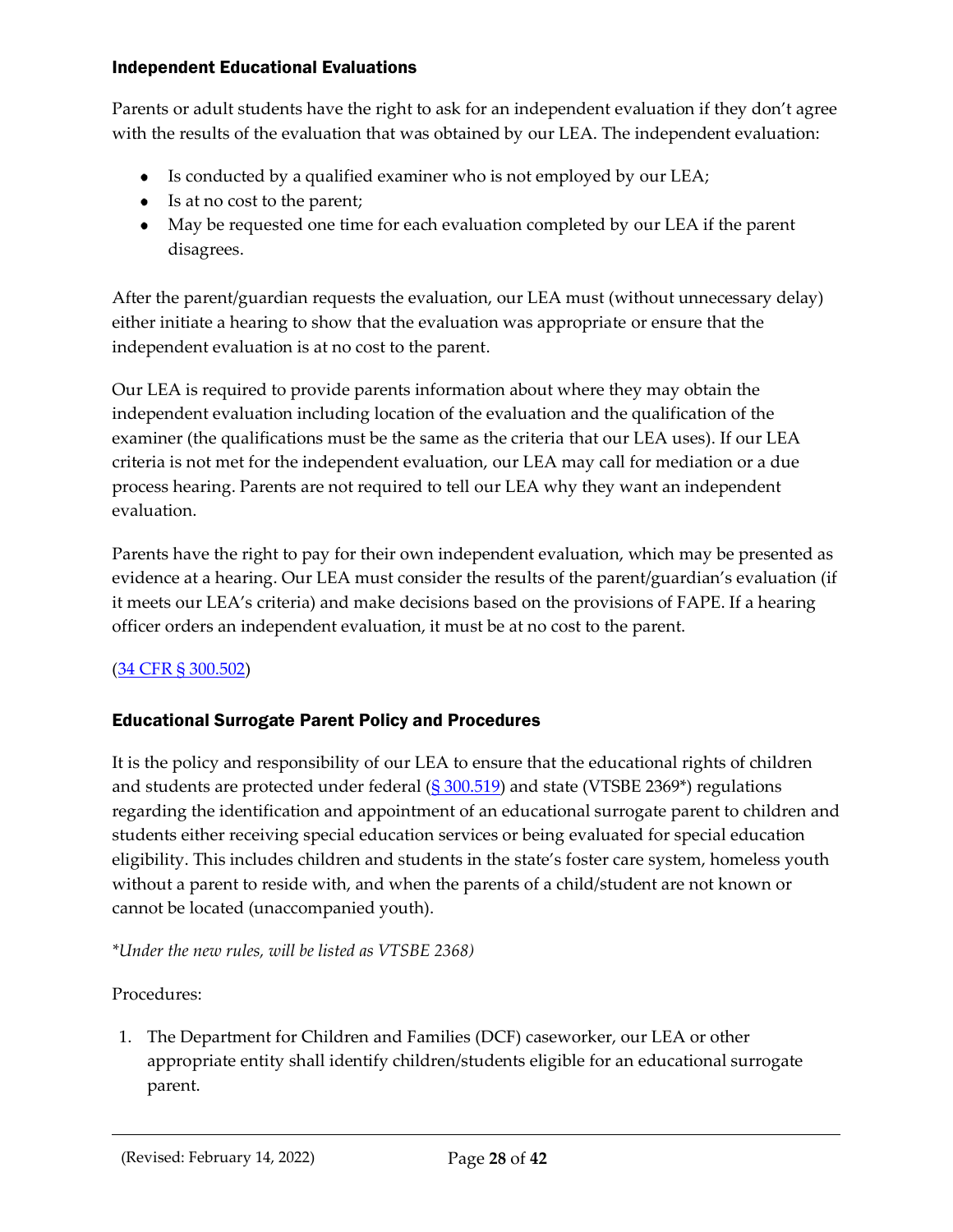- 2. The responsible LEA or designated individual shall submit to the Vermont Agency of Education (AOE) a prescribed intake form requesting an educational surrogate parent be appointed to a student eligible, or being evaluated for, special education services.
	- To be eligible for an educational surrogate parent, the student must be in state custody, a homeless student without a parent residing with them or an unaccompanied youth (McKinney-Vento Act).
	- A student in conditional state custody, on a Section 504 Plan or being evaluated for Section 504 Plan, is not eligible to have an educational surrogate parent appointed to them.
	- A copy of the current prescribed intake form may be obtained by emailing [AOE.SpecialEd@vermont.gov.](mailto:AOE.SpecialEd@vermont.gov)
- 3. The intake form allows for the referring agency, LEA, or other entity to recommend an educational surrogate to the AOE. If a recommendation cannot be determined, it should be noted on the intake form and the AOE will attempt to locate an individual to be appointed.
- 4. The Vermont Secretary of Education, or their designee (the Vermont Educational Surrogate Parent Program), shall assign an individual to act as the educational surrogate parent. The educational surrogate parent may represent the student in all matters related to:
	- The identification, evaluation and educational placement of a student; and:
	- The provision of a Free Appropriate Public Education to the student.
- 5. The Vermont Educational Surrogate Parent Program shall make reasonable efforts to ensure the assignment of an educational surrogate parent within 30 days after the appropriate entity has determined a student requires an educational surrogate parent and the entity has submitted the required intake form to **AOE.SpecialEd@vermont.gov**.
- 6. Before making the appointment, the Vermont Educational Surrogate Parent Program shall assure that the individual appointed as the educational surrogate parent:
	- Has no personal or professional interest that conflicts with the interests of the child/student to whom they are assigned;
	- Has the knowledge and skills to ensure adequate representation of the student;
	- Is not an employee of the AOE the student's LEA, or any other agency involved in the education or care of the student.
		- o In the case of a student who is an unaccompanied youth, appropriate staff of the emergency shelter, transitional shelter, independent living programs or street outreach programs may be appointed as a temporary educational surrogate parent by the Vermont Educational Surrogate Parent Program.
- 7. Our LEA shall inform the Vermont Educational Surrogate Parent Program of any current status, or future changes in status, that would create a conflict of interest for the educational surrogate parent, as described in parts above.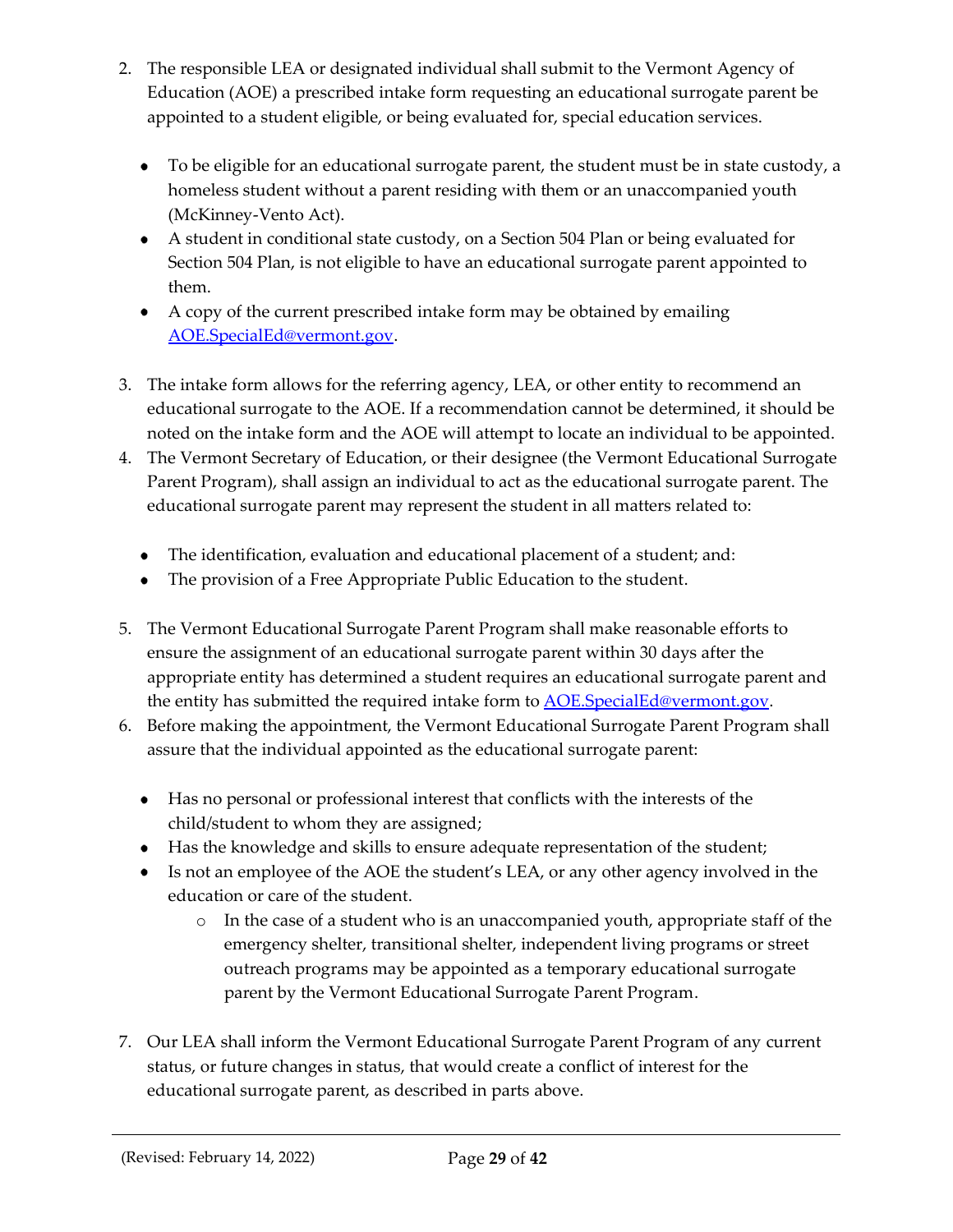- 8. Copies of the appointment letters will be provided by the Vermont Educational Surrogate Parent Program to the educational surrogate parent, the referring entity, and to the special education administrator for the responsible LEA unless otherwise determined by our LEA.
- 9. All letters of appointment as the educational surrogate parent must be maintained by our LEA for inspection upon request of the Vermont Agency of Education Monitoring Team or any other agency/legal entity with a legitimate interest in the student's special education programming and services.
- 10. Our LEA shall ensure that the special education documents for the student shall identify the educational surrogate parent as the individual serving the role of the parent in meetings of the Individual Education Program Team, the Evaluation Planning Team and on the current Individualized Education Program for the student.
- 11. The educational surrogate parent shall be afforded the same rights as a parent to inspect or receive copies of any LEA information that would assist them in their role as the educational surrogate parent and would enable them to advocate for a Free Appropriate Public Education to the student for whom they are assigned.

## [\(34 CFR § 300.519\)](https://sites.ed.gov/idea/regs/b/e/300.519)

## <span id="page-29-0"></span>**Mediation**

Our LEA may file a request for mediation to resolve a special education dispute, or our LEA and the parents may file a joint request for mediation. Our LEA assures that the use of mediation requested by our LEA will be only used if parents participate voluntarily and will not be used to deny or delay a parent's right to file a due process request or right to a due process hearing. Our LEA will not request mediation to obtain an agreement from the parent to provide special education and related services to the student if the parent has revoked consent for special education.

If the parties resolve the dispute or a portion of the dispute through the mediation process, the parties must execute a legally binding agreement. The agreement is reduced to writing, signed by the parties and a copy is given to each party. The agreement states that all discussions that occurred during mediation are confidential and may not be used as evidence in any hearing or civil proceeding. The agreement is legally binding upon the parties and is enforceable in circuit court. The agreement is signed by a representative of our LEA who has the authority to bind our LEA.

The mediation system is voluntary on the part of the parties and our LEA will not use it to deny or delay a parent's right to a hearing on the parent's due process complaint, or to deny any other rights afforded under the IDEA and state special education rules.

## Additional notes:

- Mediation sessions are not recorded unless both parties and the mediator agree;
- Our LEA may be represented by two individuals, unless the parties agree to additional representatives;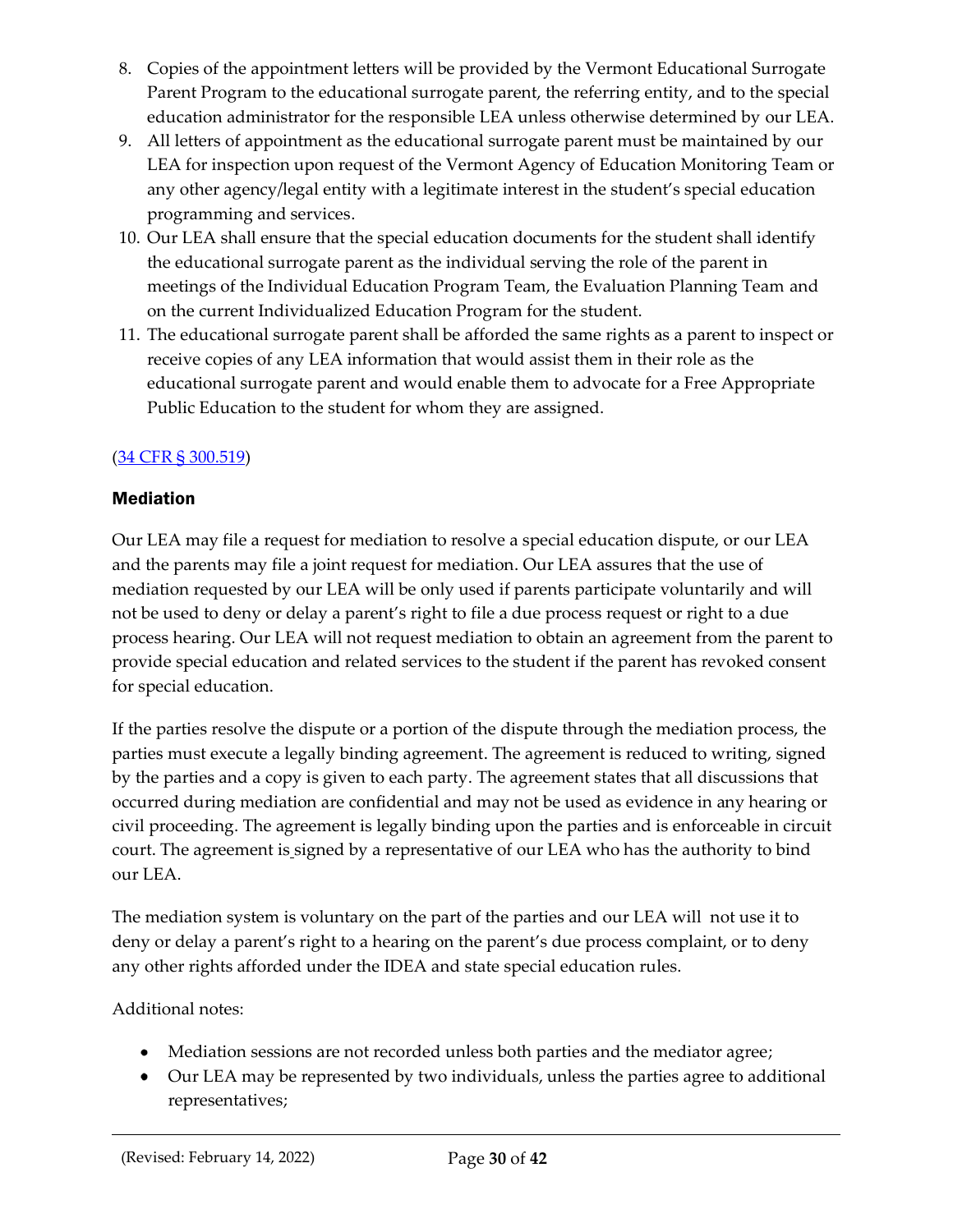- Our LEA may withdraw from mediation at any time; and
- Our LEA may recess a mediation session to consult advisors, if present, or to consult privately with the mediator.

#### [\(34 CFR § 300.506\)](https://sites.ed.gov/idea/regs/b/e/300.506)

#### <span id="page-30-0"></span>Due Process Hearings

Our LEA ensures that while an LEA or a parent may file a due process complaint on any matter regarding the identification, evaluation or placement of a student or the provision of a free appropriate public education, our LEA will not use due process procedures or mediation to order or obtain and agreement or a ruling that services may be provided to the student if the parent has revoked consent for the provision of special education and related services.

#### Procedures

- Our LEA will request a due process in accordance with [VTSBE 2365.1.6.2;](https://education.vermont.gov/sites/aoe/files/documents/edu-series-2360-special-education-rules.pdf#page=117)
- Our LEA will not raise issues at the due process hearing that were not raised in the complaint;
- our LEA will respond in good faith to make a complete response to requests for the voluntary production of information as soon as practical;
- Our LEA will provide parents with a copy of the Procedural Safeguards Notice.

[Link to Vermont Agency of Education information on Mediation, Due Process, and](https://education.vermont.gov/student-support/vermont-special-education/resources-for-families/dispute-resolution#due-process)  [Administrative Complaints](https://education.vermont.gov/student-support/vermont-special-education/resources-for-families/dispute-resolution#due-process)

[Link to Vermont Special Education Rules \(section 2365.1.6\) on Due Process Complaint](https://education.vermont.gov/sites/aoe/files/documents/edu-series-2360-special-education-rules.pdf#%5B%7B%22num%22%3A239%2C%22gen%22%3A0%7D%2C%7B%22name%22%3A%22Fit%22%7D%5D) **[Procedures](https://education.vermont.gov/sites/aoe/files/documents/edu-series-2360-special-education-rules.pdf#%5B%7B%22num%22%3A239%2C%22gen%22%3A0%7D%2C%7B%22name%22%3A%22Fit%22%7D%5D)** 

[Link to Vermont Special Education Rules \(section 2365.1.6.7\) regarding scheduling of resolution](https://education.vermont.gov/sites/aoe/files/documents/edu-series-2360-special-education-rules.pdf#%5B%7B%22num%22%3A247%2C%22gen%22%3A0%7D%2C%7B%22name%22%3A%22Fit%22%7D%5D)  [session, mediation, prehearing conference, and due process hearing](https://education.vermont.gov/sites/aoe/files/documents/edu-series-2360-special-education-rules.pdf#%5B%7B%22num%22%3A247%2C%22gen%22%3A0%7D%2C%7B%22name%22%3A%22Fit%22%7D%5D)

(34 CFR §§ [300.507,](https://sites.ed.gov/idea/regs/b/e/300.507) [300.508,](https://sites.ed.gov/idea/regs/b/e/300.508) [300.510\)](https://sites.ed.gov/idea/regs/b/e/300.510)

## <span id="page-30-1"></span>Transfer of Rights at Age of Majority

Our LEA affords rights of privacy to students similar to those afforded to parents, taking into consideration the age of the student and type or severity of disability.

Please note:

- 1. The rights of parents regarding education records under FERPA transfer to the student at age 18.
- 2. Our LEA provides notice of transfer of rights to both the student and their parents.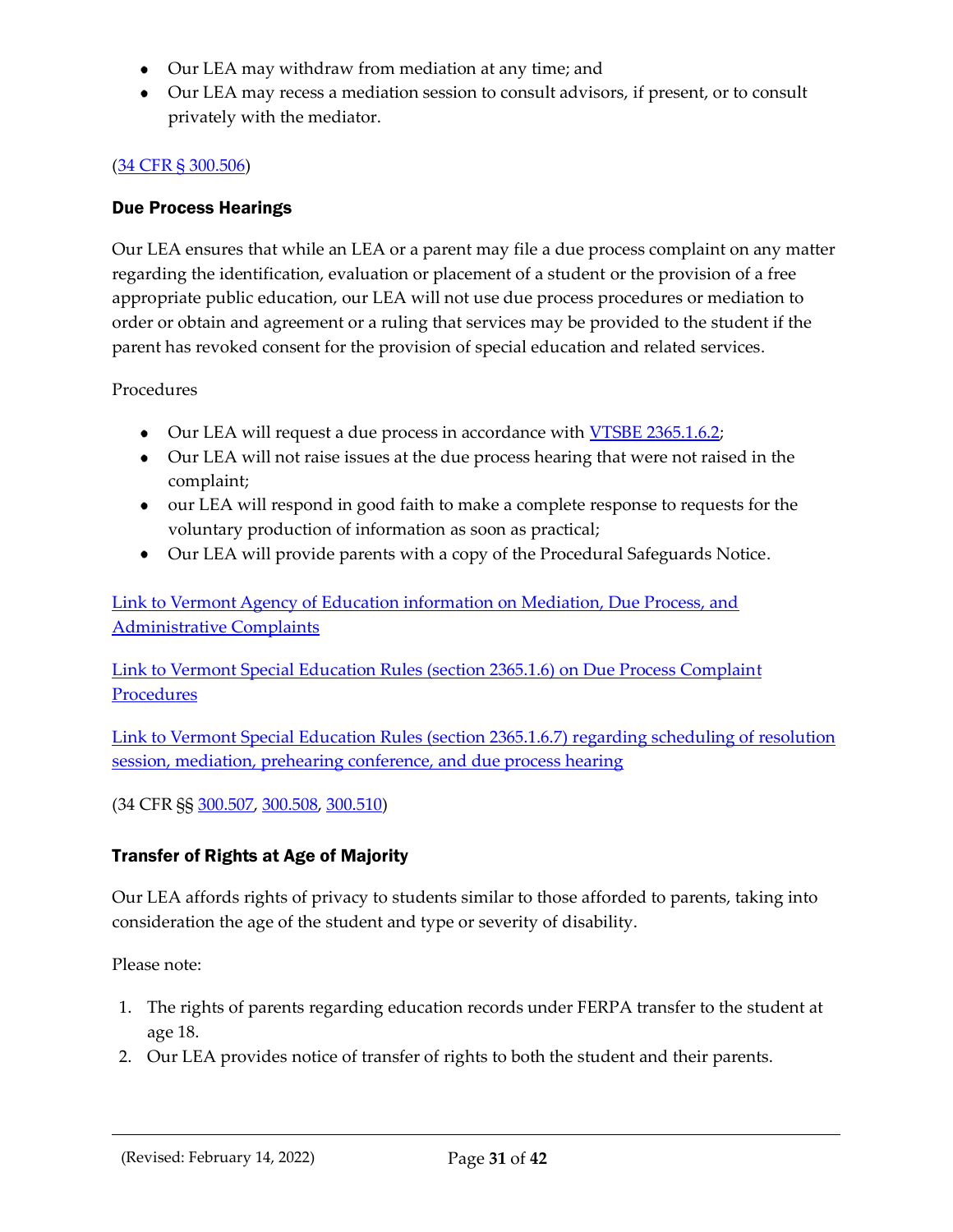- 3. If the rights accorded to parents under Part B of the IDEA are transferred to a student who reaches the age of majority (age 18 in Vermont), the rights regarding education records also transfer to the student.
- 4. Once a student reaches the age of 17, the IEP must include a statement that the student has been informed regarding this transfer of rights.
- 5. When a student with a disability reaches the age of 18, unless he or she has been determined to be incompetent as defined by state law, our LEA transfers the rights of parents under the IDEA to the individual adult student.

## [\(34 CFR § 300.520/](https://sites.ed.gov/idea/regs/b/e/300.520)[VTSBE 2365.1.12\)](https://education.vermont.gov/sites/aoe/files/documents/edu-series-2360-special-education-rules.pdf#page=134)

## <span id="page-31-0"></span>Discipline Procedures

#### <span id="page-31-1"></span>Preliminary Information

- 1. Multi-Tiered System of Supports:
	- Vermont state statues (16 VSA § 2902) mandate that each public school shall develop and maintain a tiered system of academic and behavioral supports.
	- The tiered systems of behavioral supports shall be designed to provide the necessary supports promptly and to identify and respond to students in need of support for emotional or behavioral challenges, including individualized behavioral supports.
	- The school will provide all students with a continuum of evidence-based positive behavioral practices that promote social and emotional learning, including traumasensitive programming, that are both school-wide and focused on specific students or groups of students.
- 2. Equity:
	- Our LEA takes actions to prevent significant disproportionality for students of all races and ethnicities in special education.
	- Federal law requires that our LEA corrects this disproportionality when it does occur.

#### 3. Act 35 of 2021:

- Act 35 of 2021 is intended to reduce the incidence of suspension and expulsion in public schools and ensure that, where disciplinary exclusion is necessary, it is applied equitably across Vermont school systems.
- Effective September 10, 2021, suspension and expulsion of students under eight years old is banned, except in the very rare occurrences when the student poses an imminent harm or danger to others in the school.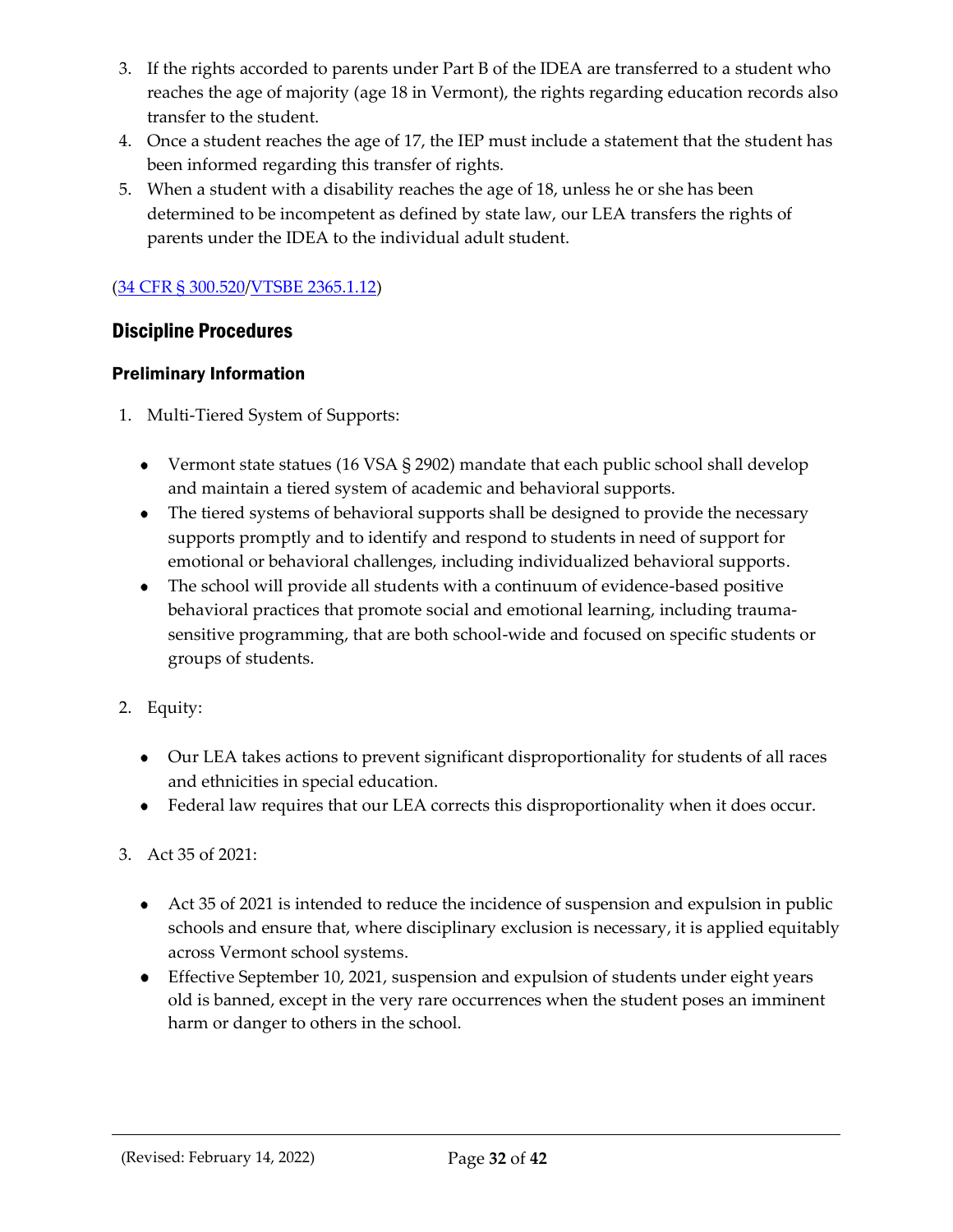#### <span id="page-32-0"></span>Authority of School Personnel

School personnel will consider any unique circumstances on a case-by-case basis when determining whether a change in placement is appropriate for a student with a disability who violates the school's code of student conduct. Those determinations will be consistent with the discipline procedures of the Individuals with Disabilities Education Act (IDEA).

## <span id="page-32-1"></span>General

The school principal or their designee, in consultation with the student's special education case manager, are authorized to remove a student with a disability who violates a code of student conduct from the student's current placement to an appropriate interim alternative educational setting (IAES) for not more than ten consecutive school days (to the extent those alternatives are applied to students without disabilities). The principal/designee, in consultation with the student's special education case manager, may also remove the student for additional period of not more than ten consecutive school days in that same school year for separate incidents of misconduct, as long as those removals do not constitute a change in placement (see section titled change of placement below).

After a student with a disability has been removed from their placement for ten school days in the same school year, the school will provide services for any subsequent days of removal to the extent required under the services section of this policy.

#### <span id="page-32-2"></span>Additional Authority

Only in some circumstances shall disciplinary procedures for students with disabilities be applied in the same manner and for the same duration as the procedures would be applied to students without disabilities. School personnel in consultation with the special education administrator shall make those decisions.

#### <span id="page-32-3"></span>**Services**

A student with a disability who is removed from their current placement shall:

- Continue to receive educational services so as to enable them to continue to participate in the general education curriculum (although in another setting) and to progress toward meeting the goals set out in their IEP, and:
	- o Receive, as appropriate, a functional behavioral assessment and behavioral intervention services and modifications, which are designed to address the behavior violation so it does not recur.
	- o These services may be provided in an interim alternative educational setting.

The school is not required to provide services during periods of removal to a student with a disability who has been removed from their current placement for ten school days or less in one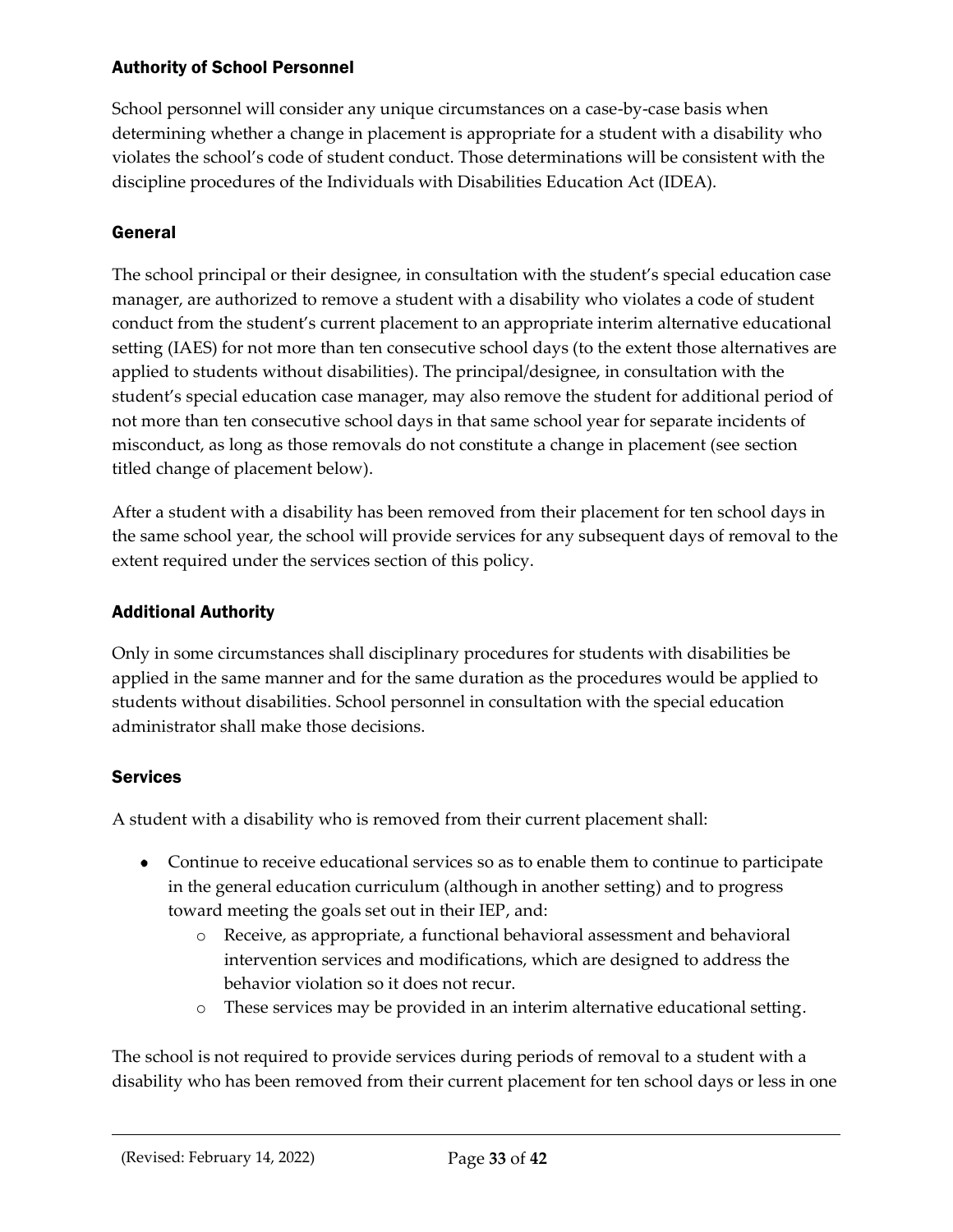school year if services are not provided to students without disabilities who have been similarly removed.

After a student with a disability has been removed from their current placement for ten school days in the same school year, school personnel, in consultation with the student's special education case manager, will determine the extent to which services are needed and, if any, the location in which those services will be provided.

However, if the removal is for more than ten consecutive school days or is a change of placement, it is the student's IEP Team that will determine appropriate services and the location in which services will be provided.

(34 CFR § [300.530,](https://sites.ed.gov/idea/regs/b/e/300.530) [300.536\)](https://sites.ed.gov/idea/regs/b/e/300.536)

#### <span id="page-33-0"></span>Placement in Interim Alternative Educational Settings

School personnel are authorized to remove a student with a disability to an interim alternative educational setting for not more than 45 school days without regard to whether the behavior is determined to be a manifestation of the student's disability if:

- The student carries a weapon to or possesses a weapon at school, on school premises, or to or at a school function under the jurisdiction of the state or a local educational agency.
- The student knowingly possesses or uses illegal drugs, or sells or solicits the sale of a controlled substance, while at school, on school premises, or at a school function under the jurisdiction of the state or a local educational agency, or:
- The student has inflicted serious bodily injury upon another person while at school, on school premises, or at a school function under the jurisdiction of the state or a local educational agency.

The IEP Team determines the interim alternative educational setting and the appropriate services to be provided. A student placed in an interim alternative educational setting:

- Continues to receive educational services to enable the student to continue to participate in the general curriculum, although in another setting, and to progress toward meeting the goals set out in the student's IEP, and:
- If the behavior is not a manifestation of the student's disability, the student receives (as appropriate) a functional behavioral assessment, behavioral intervention services and modifications, that are designed to address the behavior violation so that it does not recur.
- If the behavior is a manifestation of the student's disability, the student receives either:
	- o A functional behavior assessment, unless our LEA had conducted a functional behavioral assessment before the behavior that resulted in the change of placement occurred, and implemented a behavioral intervention plan, or: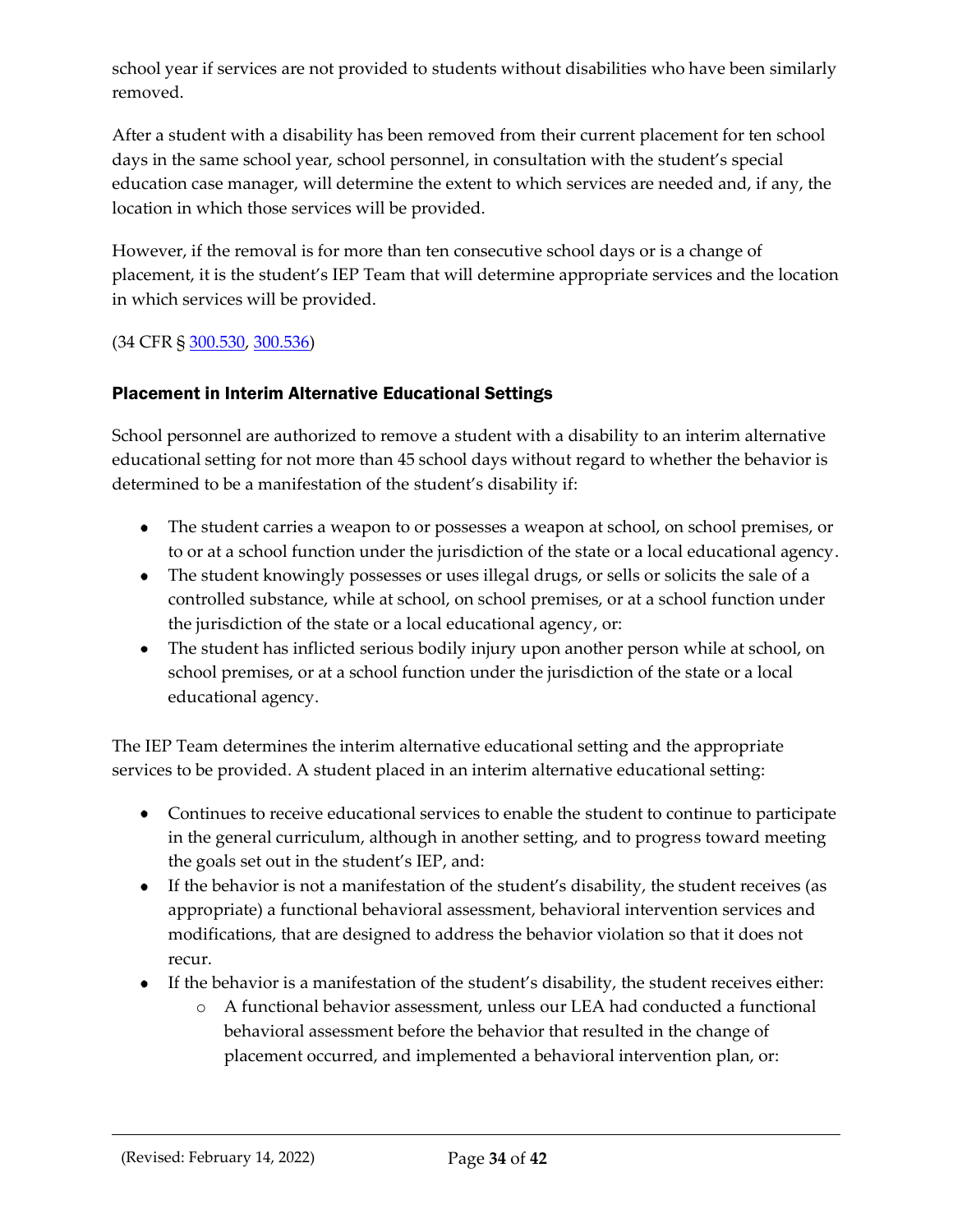o If a behavioral intervention plan already has been developed, a review of the behavioral intervention plan, and modifications to it (as necessary) to address the behavior.

On the date on which the decision is made to place the student in an interim alternative educational setting or to make a removal that constitutes a change of placement for violating a code of conduct, our LEA notifies the parents of that decision and provides the parents a procedural safeguards notice.

When our LEA determines that maintaining the current placement of a student with a disability is substantially likely to result in injury to the student or others, the LEA may request an expedited due process hearing to change the student's placement to an appropriate interim alternative educational setting for not more than 45 school days. The request for a due process hearing may be repeated if our LEA believes that returning the student to the original placement is substantially likely to result in injury to the student or others.

## (34 CFR §§ [300.530,](https://sites.ed.gov/idea/regs/b/e/300.530) [300.530\(g\),](https://sites.ed.gov/idea/regs/b/e/300.530/g) [300.530\(h\),](https://sites.ed.gov/idea/regs/b/e/300.530/h) [300.531,](https://sites.ed.gov/idea/regs/b/e/300.531) [300.532\)](https://sites.ed.gov/idea/regs/b/e/300.532)

#### <span id="page-34-0"></span>Manifestation Determination Reviews

Within 10 school days of any decision to change the placement of a student with a disability because of a violation of a code of student conduct, our LEA, the parent, and relevant members of the student's IEP Team (as determined by the parent and our local educational agency) review all relevant information in the student's file, including the student's IEP, any teacher observations and any relevant information provided by the parents.

The conduct is determined to be a manifestation of the student's disability if our local educational agency, the parent and relevant members of the student's IEP Team determine that either:

- The conduct in question was caused by, or had a direct and substantial relationship to, the student's disability, or
- The conduct in question was the direct result of our LEA's failure to implement the IEP.

If our LEA, the parent, and relevant members of the student's IEP Team determine the conduct in question was the direct result of our LEA's failure to implement the IEP, we will take immediate steps to remedy those deficiencies.

If the conduct was a manifestation of the student's disability, the IEP Team returns the student to the placement from which the student was removed unless the student has been placed in an interim alternative educational setting or the parent and local educational agency agree to a change of placement as part of the modification of the behavioral intervention plan, and either: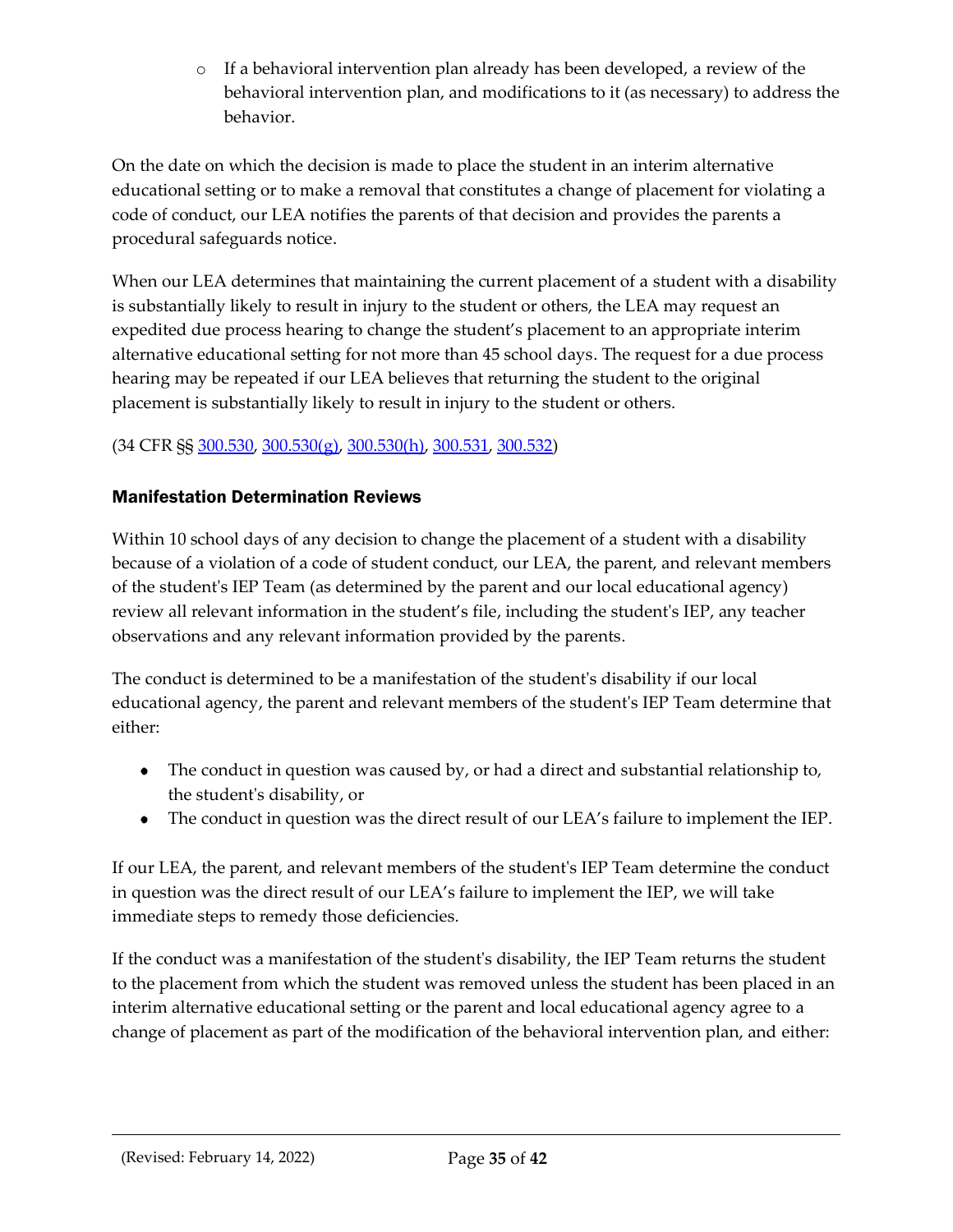- Conducts a functional behavioral assessment, unless our LEA had conducted a functional behavioral assessment before the behavior that resulted in the change of placement occurred, and implements a behavioral intervention plan for the student, or
- If a behavioral intervention plan already has been developed, the IEP Team reviews the behavioral intervention plan, and modifies it, as necessary, to address the behavior.

If the conduct was not a manifestation of the student's disability, the student receives (as appropriate):

- A functional behavioral assessment and behavioral intervention services and modifications that are designed to address the behavior violation so that it does not recur, and
- Educational services to enable the student to continue to participate in the general education curriculum, although in another setting, and to progress toward meeting the goals set out in the student's IEP.

## <span id="page-35-0"></span>Change of Placement

The following events constitute a change in educational placement for students with disabilities:

- The removal is for more than ten consecutive school days, or:
- The student has been subjected to a series of removals that constitute a pattern:
	- o Because the series of removals total more than ten cumulative school days in a school year, or:
	- o Because the student's behavior is substantially similar to their behavior in previous incidents that resulted in the series of removals that, taken cumulatively, have been determined to have been a manifestation of the student's disability, and:
	- o Because of additional factors such as the length of each removal, the total amount of time the student has been removed, and the proximity of the removals to one another.

#### <span id="page-35-1"></span>Referral to Law Enforcement and Judicial Authorities

When our LEA reports a crime committed by a child with a disability, it ensures copies of the child's special education and disciplinary records are transmitted for consideration by the appropriate authorities to whom it reports the crime. Our LEA transmits copies of the child's special education and disciplinary records only to the extent that the Family Educational Rights and Privacy Act permits transmission.

#### [\(34 CFR § 300.535\)](https://sites.ed.gov/idea/regs/b/e/300.535)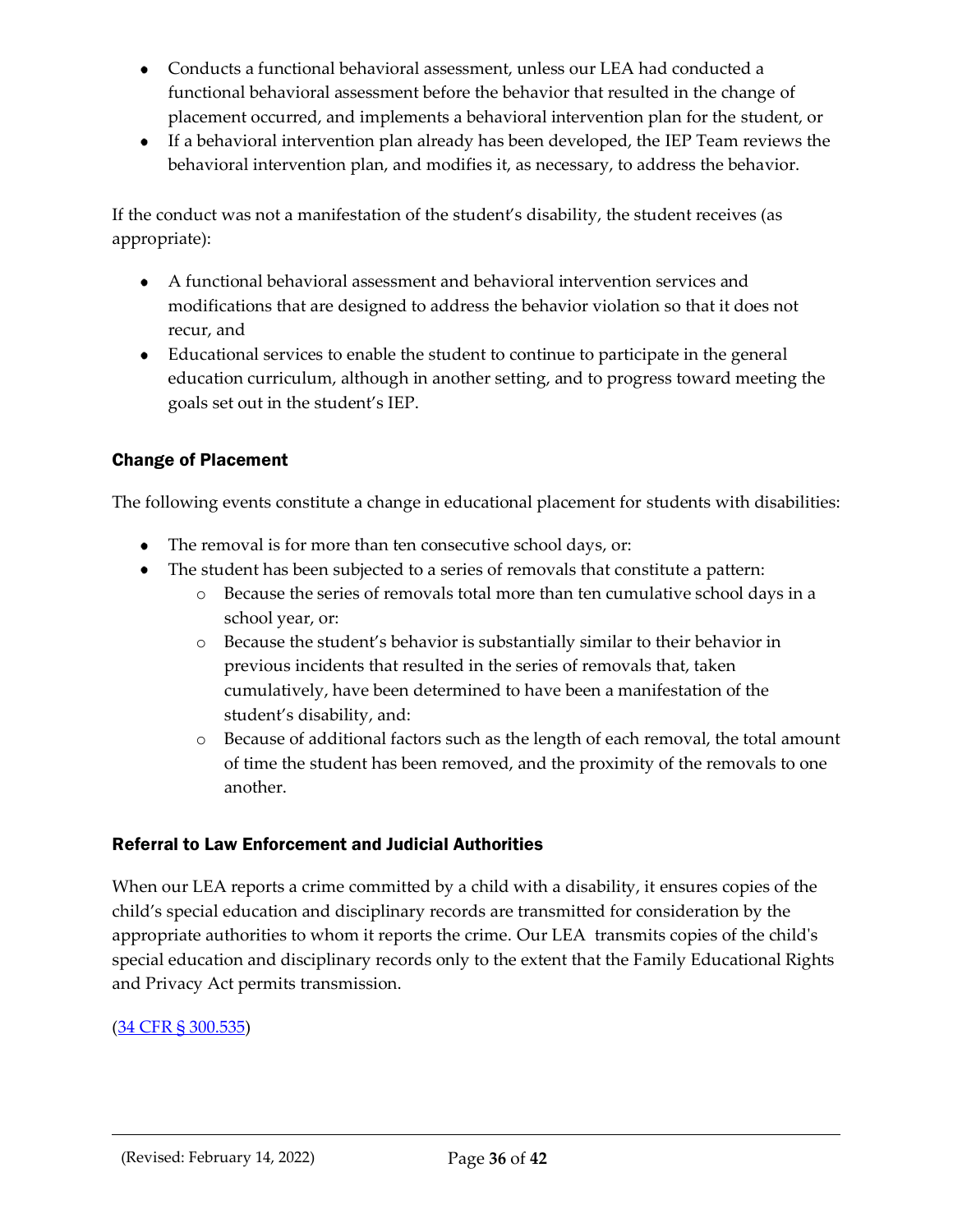#### <span id="page-36-0"></span>Placement During Appeals

If a parent of a student with a disability disagrees with any decision regarding a disciplinary change in placement or a manifestation determination, they may appeal the decision by requesting a hearing. If our LEA believes that maintaining the current placement is substantially likely to result in injury to the student or others, they may also appeal a decision by requesting a hearing. During such appeal, the student will remain in the placement to which the student was removed pending the decision of the hearing officer or until the expiration of the disciplinary placement, whichever occurs first. The parent and our LEA may agree to a different placement during the appeal.

Unless our LEA and the parents agree in writing to waive the resolution meeting or agree to use the mediation process, our LEA will conduct a resolution meeting within seven days of receiving notice of the parent's due process complaint.

#### (34 CFR § [300.532,](https://sites.ed.gov/idea/regs/b/e/300.532) [300.533\)](https://sites.ed.gov/idea/regs/b/e/300.533)

#### <span id="page-36-1"></span>Protections for Students Not Yet Eligible for Special Education and Related Services

Our LEA provides the protections asserted for a student under the Individuals with Disabilities Education Act (Part B) to a student who has not been determined to be eligible for special education and related services, who has engaged in behavior that violated a code of conduct of our LEA, if our LEA had knowledge (as determined in accordance with the provisions below) that the student was a student with a disability before the behavior that precipitated the disciplinary action occurred.

Our LEA has knowledge that a student is a student with a disability if before the behavior that precipitated the disciplinary action occurred:

- The parent of the student expressed concern in writing to supervisory or administrative personnel of the appropriate educational agency, or a teacher of the student, that the student needs special education and related services;
- The parent of the student requested an IEP Team evaluation of the student; or
- The teacher of the student, or other personnel of our LEA, expressed specific concerns about a pattern of behavior demonstrated by the student directly to the director of special education of the LEA or to other supervisory personnel of the LEA.

Our LEA does not have knowledge that a student is a student with a disability if:

- The parent of the student has not allowed a special education evaluation of the student or has refused special education services; or
- Our LEA conducted an IEP Team evaluation and determined that the student was not a student with a disability.

If our LEA does not have knowledge that a student is a student with a disability prior to taking disciplinary measures against the student, the student may be subject to the same disciplinary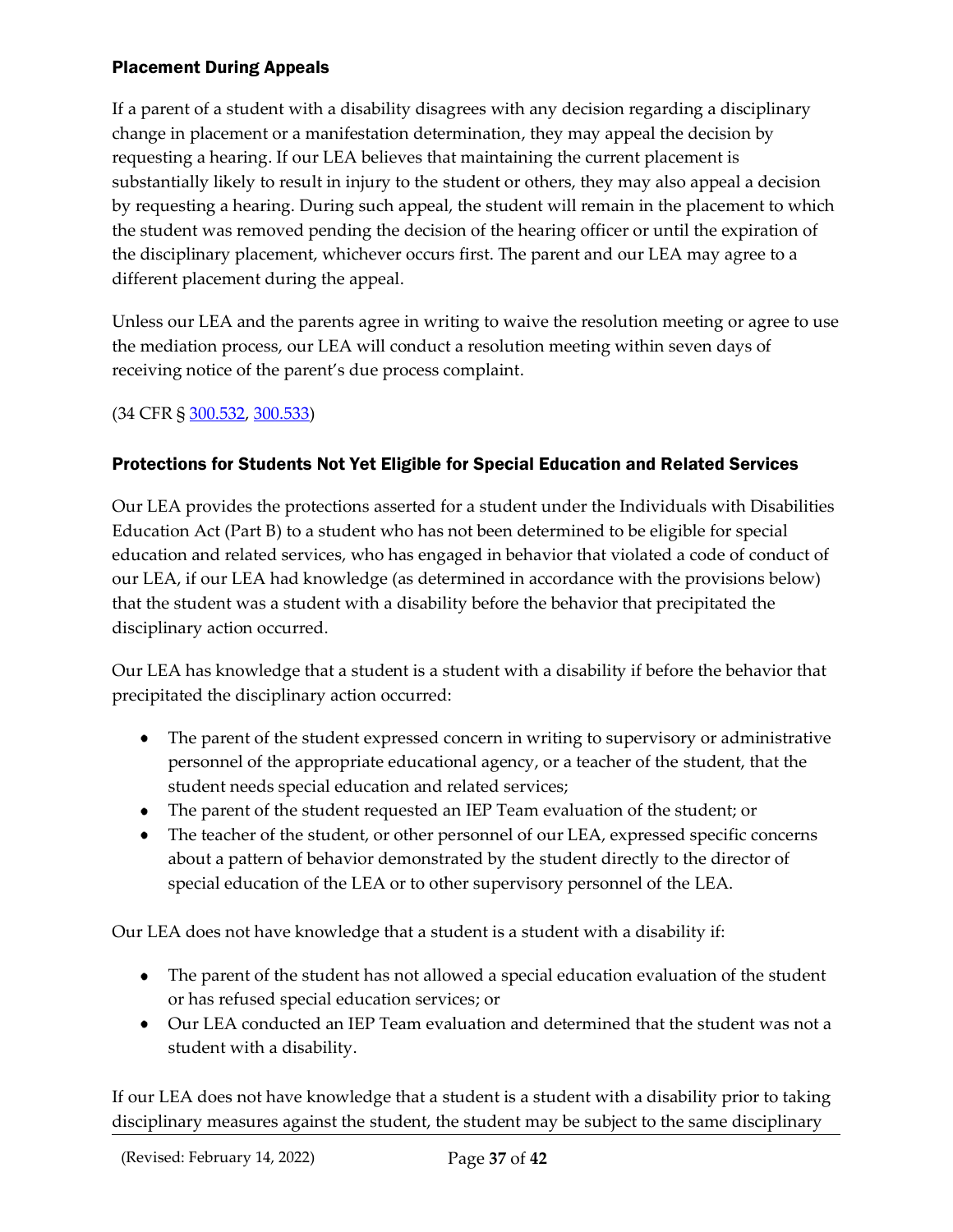measures as measures applied to students without disabilities who engaged in comparable behaviors.

If a request is made for an evaluation of a student during the time period in which the student is subjected to disciplinary measures, the evaluation is conducted in an expedited manner. Until the evaluation is completed, the student is maintained in the educational placement determined by school authorities, which can include suspension or expulsion without educational services.

If the student is determined to be a student with a disability, taking into consideration information from our evaluation and information provided by the parents, we will provide special education and related services in accordance with the Individuals with Disabilities Education Act (Part B) and state law, including legal requirements relating to discipline and the provision of a free appropriate public education to students with disabilities.

#### [\(34 CFR §](https://sites.ed.gov/idea/regs/b/e/300.534) 300.534)

## <span id="page-37-0"></span>Confidentiality of Information

#### <span id="page-37-1"></span>Confidentiality of Educational Records/Information Policy and Procedures

Our LEA will ensure the confidentiality of educational records and the disclosure of the personally identifiable information of students, adult students and families. These rights regarding the collection, storage and destruction of educational records and personally identifiable information as developed under the Individuals with Disabilities Education Act (IDEA) are protected under the Federal Educational Records Privacy Act (FERPA) (20 U.S.C. § 1232g; 34 CFR 99) and state regulations [\(VTSBE Rule](https://education.vermont.gov/sites/aoe/files/documents/edu-series-2360-special-education-rules.pdf#page=135) 2365.2).

#### Procedures

- 1. Parents are permitted to inspect and review any education records related to their children that are collected, maintained or used by our LEA under the IDEA.
- 2. Our LEA will comply with a request to inspect and review without unnecessary delay and in no case more than 45 days after the request has been made.
	- a. The request includes a right to a response from the LEA for explanations and interpretations of records;
	- b. Request copies if failure to provide copies would effectively prevent the parent from exercising their right to inspect and review records; and
	- c. Parent's representative has a right to inspect and review records.
- 3. Our LEA maintains a record of parties obtaining access to education records excepting parents and authorized employees of the LEA.
- 4. Parents are only entitled to inspect and review information pertaining to their child when records include information on more than one child.
- 5. Our LEA will provide parents a written list of the types and locations of education records upon parental request.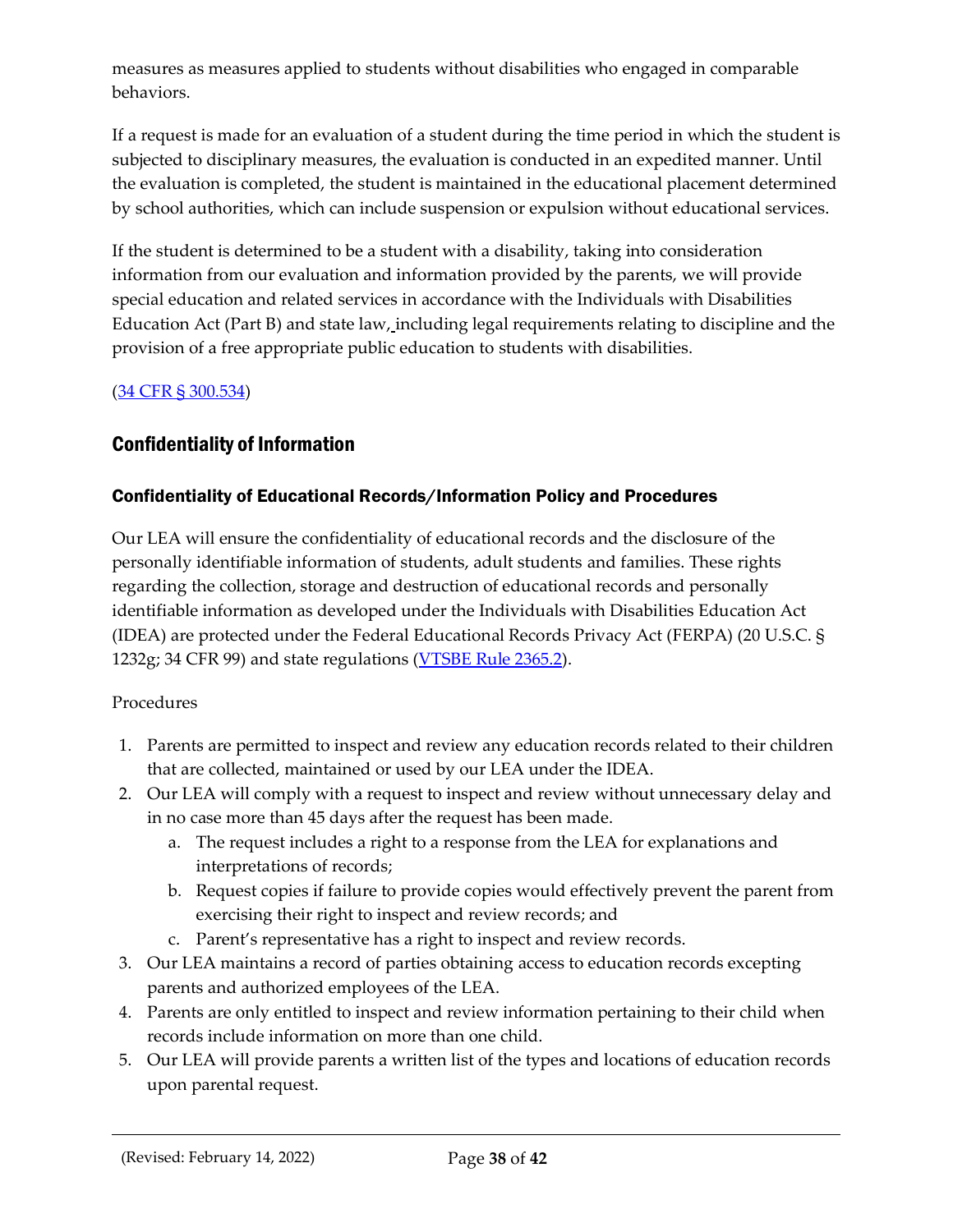- 6. A parent may not be charged a fee for copies if the fee prevents the parents from exercising their right to inspect and review.
- 7. A parent may request amendment of education records the parent believes are inaccurate or misleading and our LEA will decide whether to amend the records in a reasonable period of time of receipt of the request. If our LEA refuses to amend the records as requested, the parents are given notice of their right to a hearing under VTSBE [Rule](https://education.vermont.gov/sites/aoe/files/documents/edu-series-2360-special-education-rules.pdf#page=138)  [2365.2.8](https://education.vermont.gov/sites/aoe/files/documents/edu-series-2360-special-education-rules.pdf#page=138) and [2365.2.9.](https://education.vermont.gov/sites/aoe/files/documents/edu-series-2360-special-education-rules.pdf#page=138)
- 8. If the result of the hearing is that the information to be amended is determined to be inaccurate, misleading or otherwise in violation of the privacy or other rights of the student, our LEA will amend the records as requested and inform the parents in writing.
- 9. If the result of the hearing is that the information is not inaccurate, misleading or otherwise in violation of privacy or other rights of the student, our LEA will inform the parent of their right to place a statement commenting on the information or setting forth their disagreement with the decision of the LEA.
- 10. Our LEA will obtain parental consent prior to disclosing PII to anyone other than officials of participating agencies using the information subject to 1) the participating agency may not further release the information without parental consent or 2) disclosure is otherwise permitted by law:
	- a. Pursuant to a lawful subpoena, provided our LEA makes reasonable attempts to notify parents in advance who may seek a protective order limiting the scope of the subpoena or quashing it;
	- b. The subpoena mandating disclosure specifies the existence or the contents of or the information furnished in response to such subpoena or court order should not be disclosed by the receiving party;
	- c. Disclosure is to law enforcement and the information sought is needed in connection with an emergency or necessary to protect the health and safety of the student or other individuals; and
	- d. If a parent refuses disclosure, our LEA may seek an order from a due process hearing officer permitting disclosure.
- 11. Safeguards. Our LEA will protect the confidentiality of PII at collection, storage, disclosure and destruction. One LEA official shall be identified as responsible for ensuring confidentiality. Employees collecting or using PII shall be trained or instructed regarding FERPA and Vermont's policies and procedures for the protection of PII. Our LEA shall maintain for public inspection a current listing of names and positions of employees who may have access to PII.
- 12. For auditing or monitoring purposes, our LEA follows record schedules addressing the life cycle management, retention, and disposition of school-related records as defined by [Vermont State Archives and Records Administration \(VSARA\).](https://sos.vermont.gov/vsara/manage/retention-disposition/agency-record-schedules)
- 13. For auditing or monitoring purposes, our LEA is required to retain copies of Individualized Educational Programs, Evaluation Plan and Reports, and other material maintained in an educational record for a minimum period of five years from the end of the school year where the document was in effect.
- 14. Our LEA shall inform parents or the adult student when educational records (exceeded the five-year requirement above) containing personally identifiable information are no longer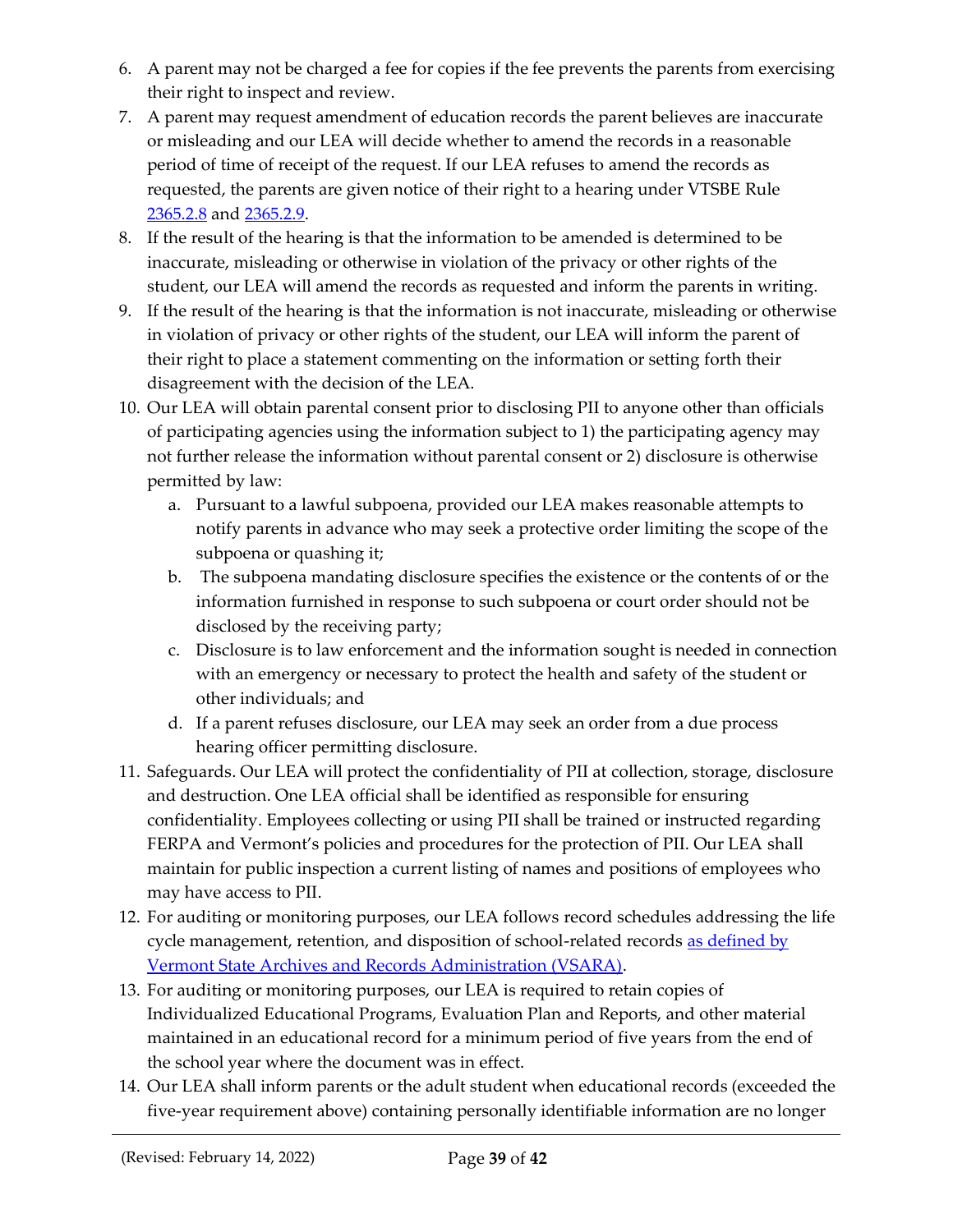needed in the provision of special education services to the student and are to be destroyed. Educational records exceeding the five-year requirement may also be destroyed upon request of the parent or adult student.

15. A permanent record of student's name, address, phone number, the years that special education services were provided, and the last IEP and Evaluation Plan and Report should be maintained by our LEA in case of a later need by the student for documentation of a school age disability.

## <span id="page-39-0"></span>Students with Disabilities Parentally Placed in Independent Schools or Home Study Programs

Our LEA follows the requirements concerning students parentally placed in independent schools or home study programs as described in the Vermont Agency of Education's [proportionate share requirements.](https://education.vermont.gov/sites/aoe/files/documents/edu-proportionate-share-requirements-2021_0.pdf)

#### <span id="page-39-1"></span>School Districts Without a Public School

Please refer to [VTSBE Rule 2368.2](https://education.vermont.gov/sites/aoe/files/documents/edu-series-2360-special-education-rules.pdf#%5B%7B%22num%22%3A342%2C%22gen%22%3A0%7D%2C%7B%22name%22%3A%22Fit%22%7D%5D) regarding school districts without a public school.

## <span id="page-39-2"></span>Local Educational Agency Reporting to State

Our LEA, in providing for the education of students with disabilities within its jurisdiction, has established and implemented policies, procedures and programs that are consistent with state and federal special education requirements, policies and procedures. Our LEA will modify them to the extent necessary to ensure compliance with the law if the provisions of federal or state rules or regulations are amended, if there is a new interpretation of Individuals with Disabilities Education Act by federal or state courts, or if there is an official finding of noncompliance with federal or state rules or regulations.

#### [\(34 CFR §](https://sites.ed.gov/idea/regs/b/c/300.201) 300.201)

Our LEA files with the Vermont Agency of Education (AOE) information to demonstrate all personnel necessary to carry out the requirements of state and federal special education rules are appropriately and adequately prepared, subject to the requirements of the personnel requirements of the Individuals with Disabilities Education Act and the Elementary and Secondary Education Act. Our LEA provides to the AOE information needed for the AOE to meet its responsibilities under state and federal special education rules, including information related to the performance of students with disabilities participating in our LEA special education programs.

Our LEA provides statements of assurances as required by applicable federal law, including assurances that our LEA, in providing for the students with disabilities within its jurisdiction, has in effect policies, procedures and programs that are consistent with applicable federal law.

#### [\(34 CFR §](https://sites.ed.gov/idea/regs/b/c/300.211) 300.211, [300.207\)](https://sites.ed.gov/idea/regs/b/c/300.207)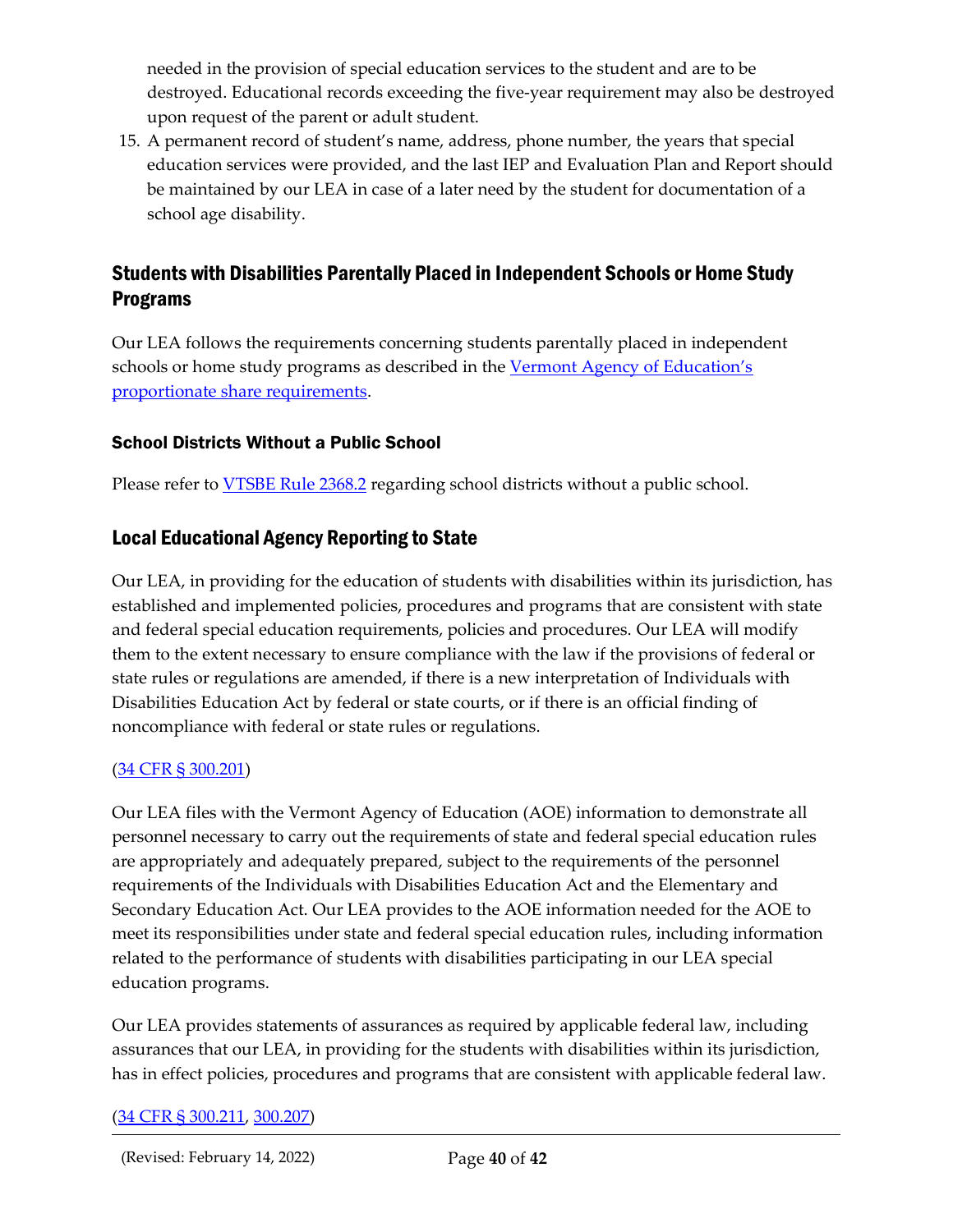## <span id="page-40-0"></span>Required Data Collection for General Supervision and Monitoring

Our LEA maintains an education management information system and submits data to the VT Agency of Education. Our LEA's recorded data includes information needed to fulfill reporting requirements for biannual [Child Count collections,](https://education.vermont.gov/calendar/child-count) [Act 173 Special Education Plans,](https://education.vermont.gov/student-support/vermont-special-education/funding) disciplinary actions, and statewide assessments. Additionally, our LEA maintains data necessary to determine if significant disproportionality based on race and ethnicity is occurring in our LEA with respect to the identification of students with disabilities, the placement of students in educational settings and the incidence, duration and type of disciplinary actions.